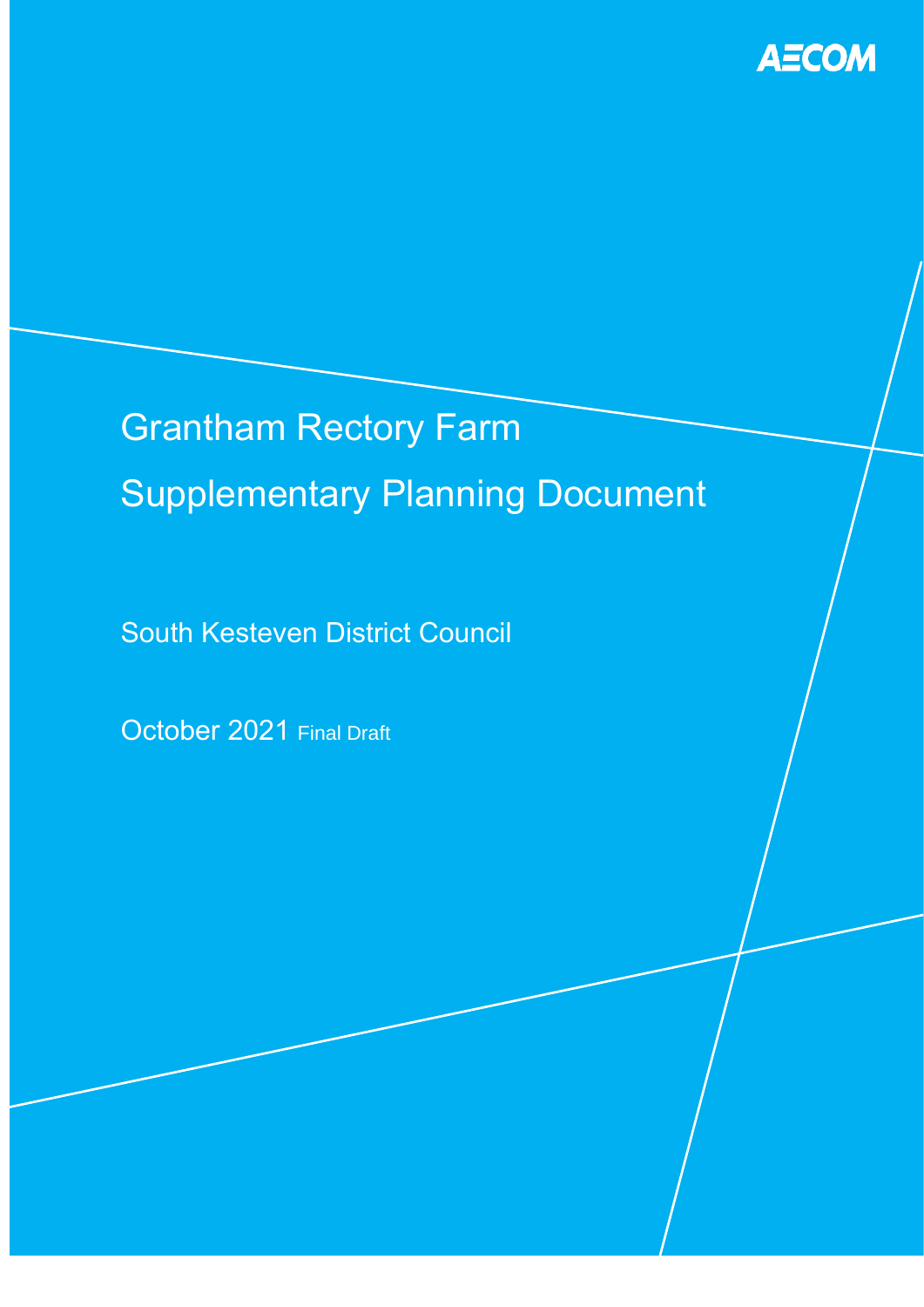Jesse Honey Associate Planner

Ben Castell Technical Director

#### **Prepared by Checked by Checked by Checked by Approved by**

Ben Castell Technical Director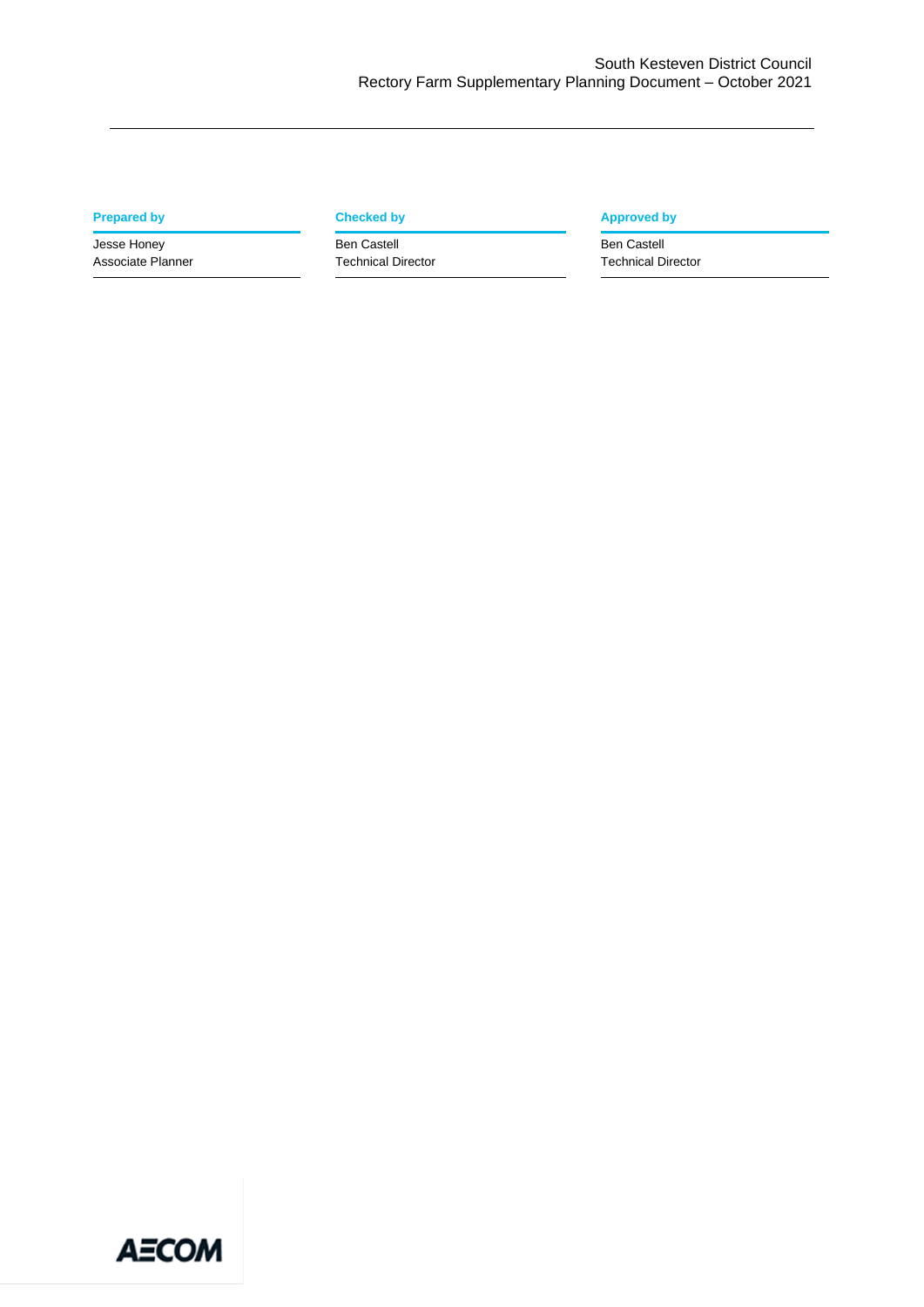#### Prepared for:

South Kesteven District Council Council Offices St Peter's Hill Grantham Lincolnshire NG31 6PZ

#### Prepared by:

AECOM Infrastructure & Environment UK Limited Aldgate Tower, 2 Leman Street, London E1 8FA

www.aecom.com

© 2019 AECOM Infrastructure & Environment UK Limited. All Rights Reserved.

This document has been prepared by AECOM Infrastructure & Environment UK Limited ("AECOM") for sole use of our client South Kesteven District Council (the "Client") in accordance with generally accepted consultancy principles, the budget for fees and the terms of reference agreed between AECOM and the Client. Any information provided by third parties and referred to herein has not been checked or verified by AECOM, unless otherwise expressly stated in the document. No third party may rely upon this document without the prior and express written agreement of AECOM.

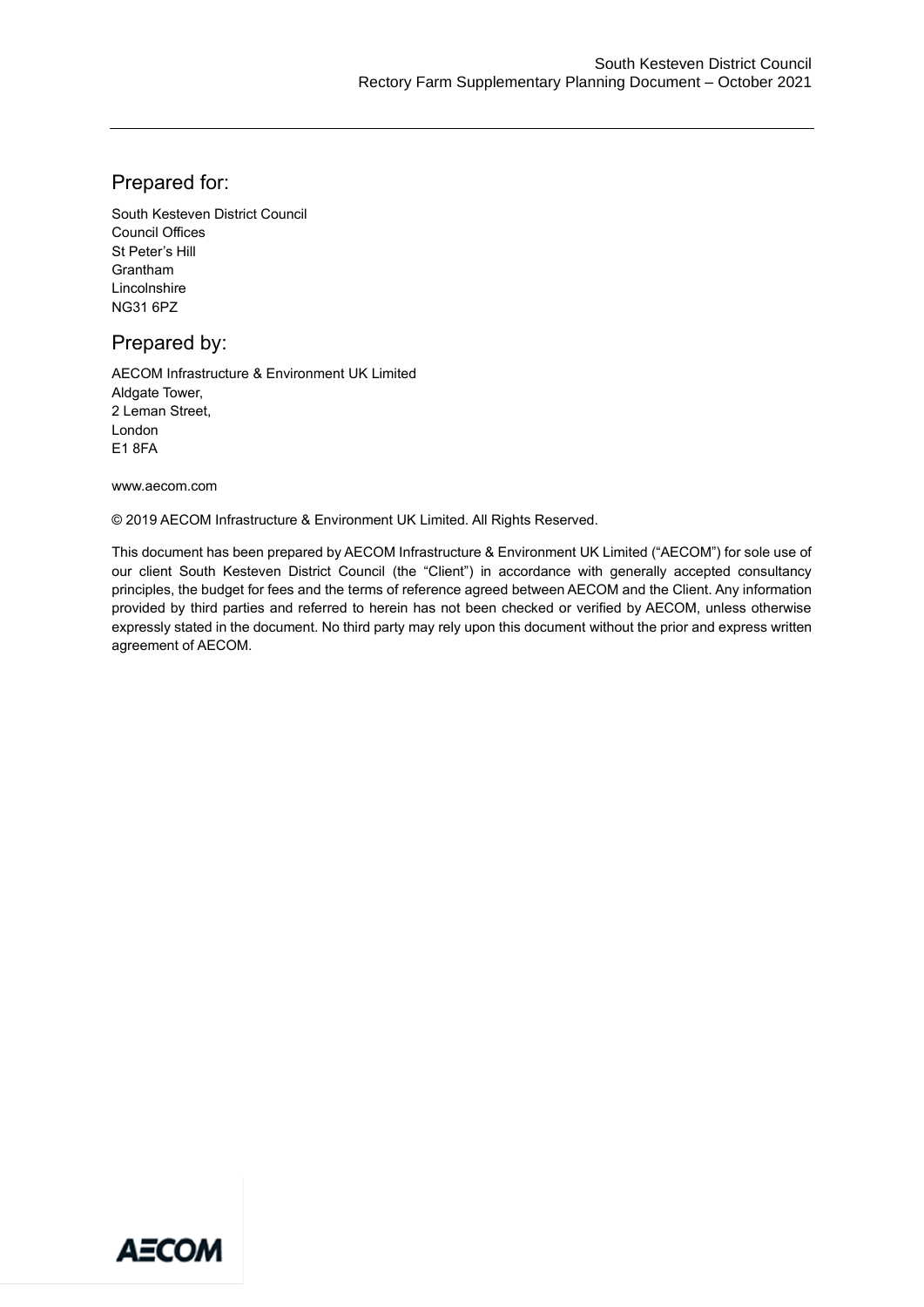THIS DOCUMENT HAS BEEN FORMATTED FOR DOUBLE SIDED PRINTING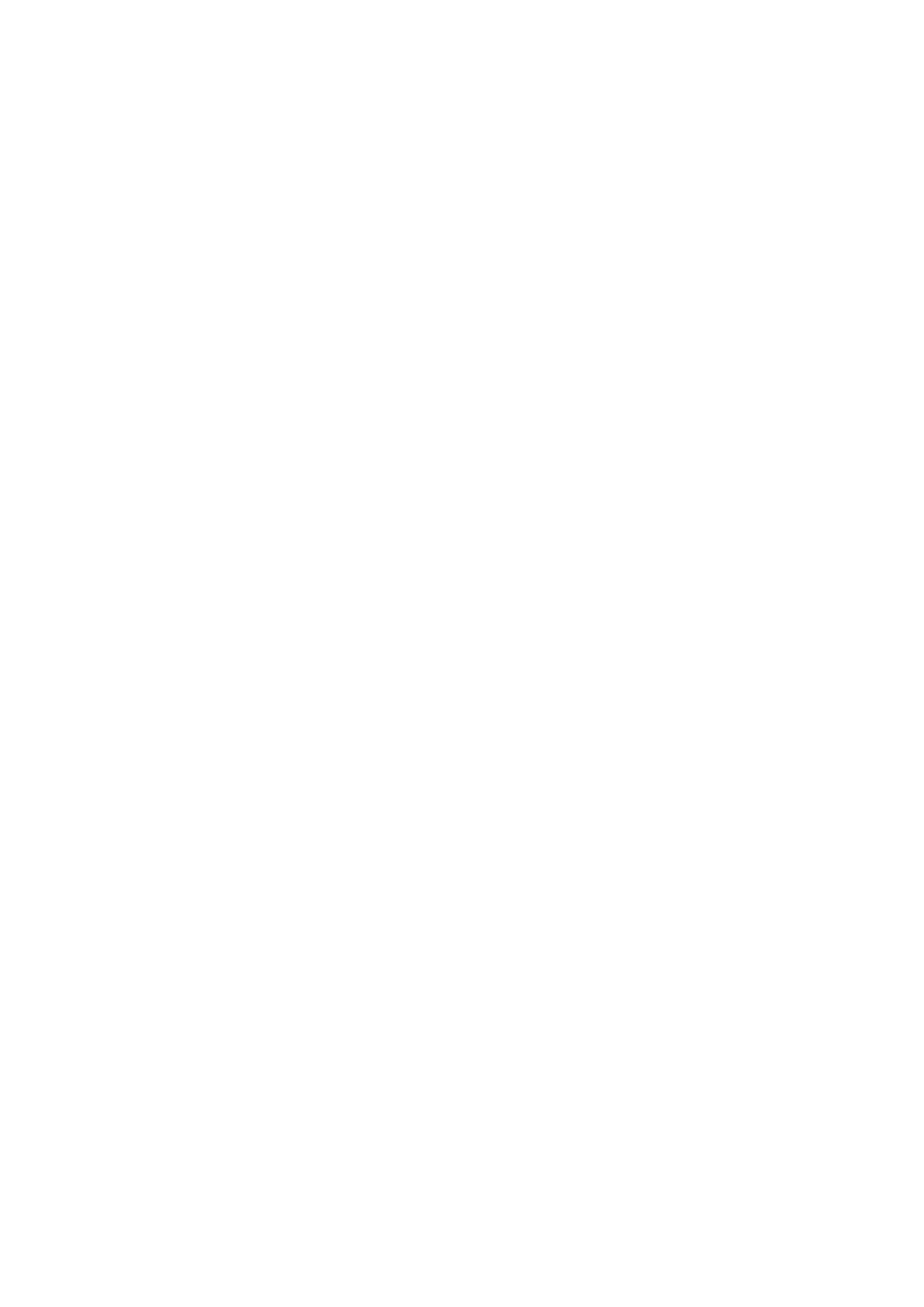Table of Contents

| 1 |      |  |
|---|------|--|
|   | 1.1  |  |
|   | 1.2  |  |
| 2 |      |  |
|   | 2.1  |  |
|   | 2.2  |  |
|   | 2.3  |  |
| 3 |      |  |
|   | 3.1  |  |
|   | 3.2  |  |
|   | 3.3  |  |
|   | 3.4  |  |
|   | 3.5  |  |
|   | 3.6  |  |
| 4 |      |  |
|   | 4.1  |  |
|   | 4.2  |  |
|   | 4.3  |  |
|   | 4.4  |  |
|   | 4.5  |  |
|   | 4.6  |  |
|   | 4.7  |  |
|   | 4.8  |  |
|   | 4.9  |  |
|   | 4.10 |  |
|   | 4.11 |  |
|   | 4.12 |  |
| 5 |      |  |
|   | 5.1  |  |
|   | 5.2  |  |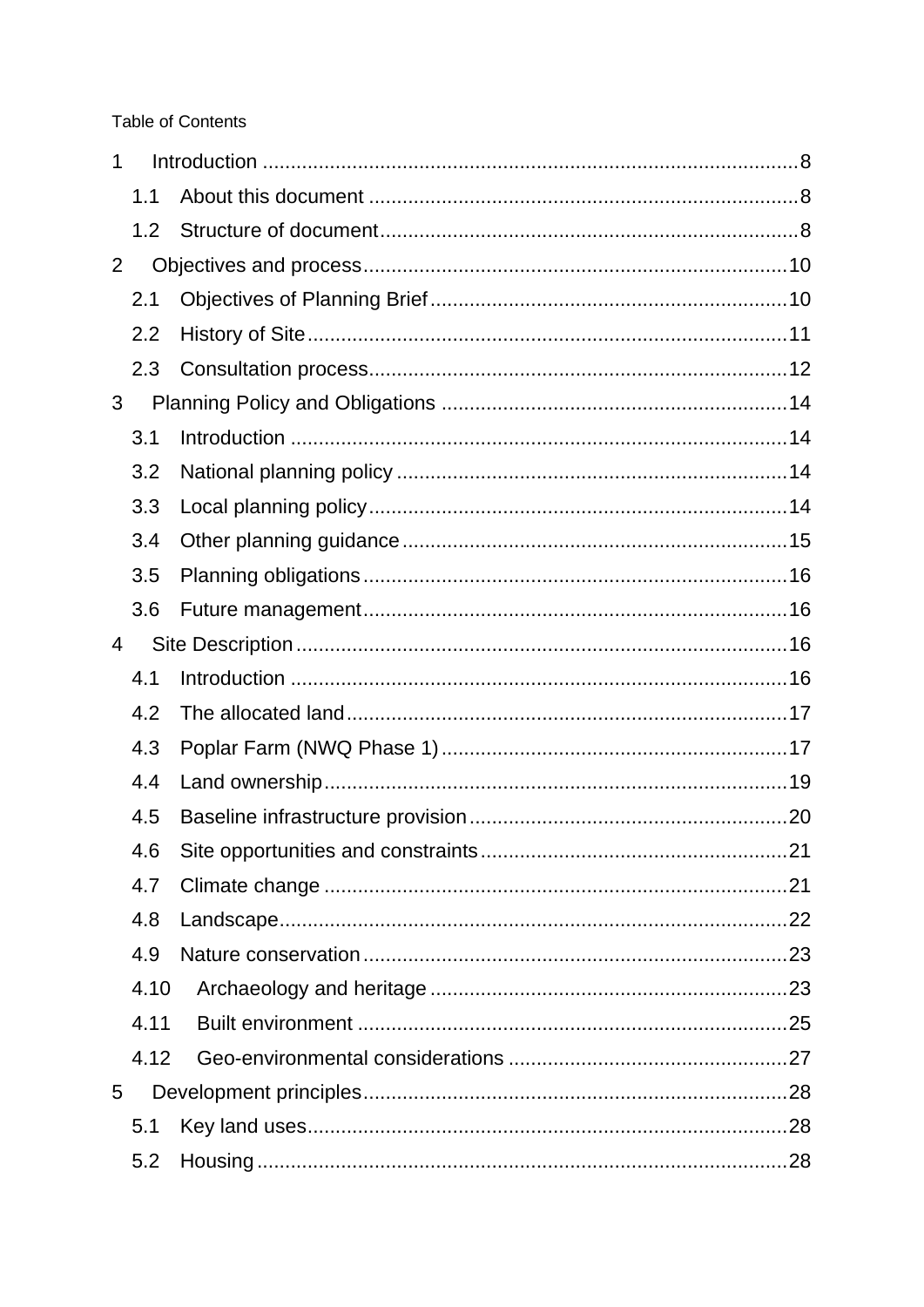|                                                                       | 5.3 |                                                                           | .29 |  |  |
|-----------------------------------------------------------------------|-----|---------------------------------------------------------------------------|-----|--|--|
|                                                                       | 5.4 |                                                                           |     |  |  |
| 6                                                                     |     |                                                                           |     |  |  |
|                                                                       | 6.1 |                                                                           |     |  |  |
|                                                                       | 6.2 |                                                                           |     |  |  |
|                                                                       | 6.3 |                                                                           |     |  |  |
|                                                                       | 6.4 |                                                                           |     |  |  |
|                                                                       | 6.5 |                                                                           |     |  |  |
|                                                                       | 6.6 |                                                                           |     |  |  |
|                                                                       | 6.7 |                                                                           |     |  |  |
| 7                                                                     |     |                                                                           |     |  |  |
| Appendix 1: Relevant South Kesteven Planning Policies 48              |     |                                                                           |     |  |  |
| Core Strategy Development Plan Document (adopted 2010)                |     |                                                                           |     |  |  |
| Site Allocation and Policies Development Plan Document (adopted 2014) |     |                                                                           |     |  |  |
|                                                                       |     | Submission Draft Local Plan (2017) (emerging as of this Planning Brief)48 |     |  |  |
|                                                                       |     |                                                                           |     |  |  |
|                                                                       |     |                                                                           |     |  |  |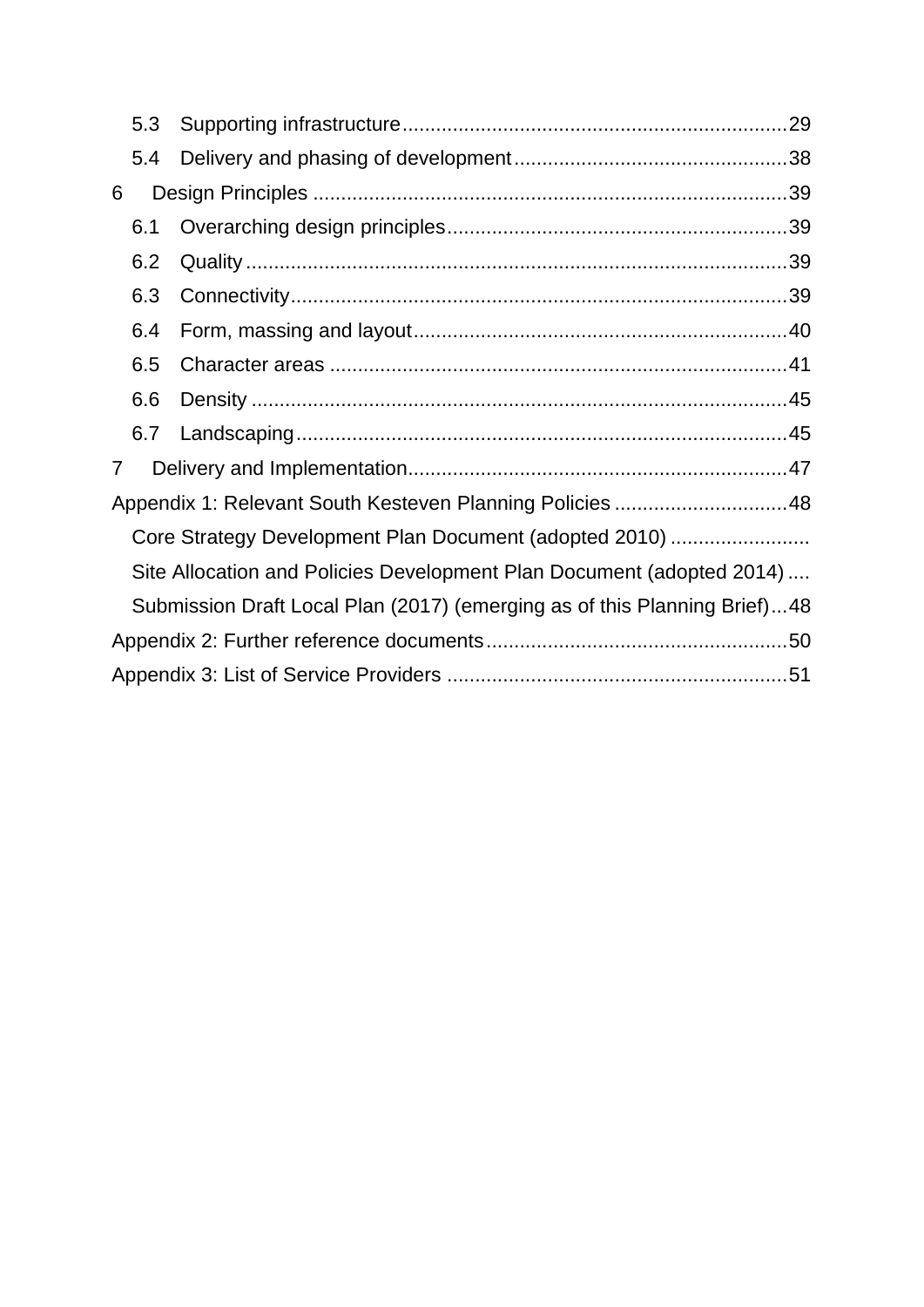## <span id="page-7-0"></span>**1 Introduction**

#### <span id="page-7-1"></span>**1.1 About this document**

- 1.1.1 Rectory Farm is a key allocation in the South Kesteven Local Plan, forming an urban extension to Grantham to meet South Kesteven's housing requirements up to 2036. It forms Phase 2 of Grantham's North West Quadrant (NWQ) development, the adjoining Poplar Farm site to its east forming Phase 1 of the NWQ.
- 1.1.2 This Supplementary Planning Document has been prepared to add detail to relevant policies in the adopted South Kesteven Local Plan 2011-2036. This document will not only provide guidance for landowners and developers, but also through its preparation as a Supplementary Planning Document (SPD) the local community and other stakeholders will have the opportunity to influence the future development of the area. A key element of the Planning Brief is the Masterplan Maps (Plans 1 to 12) which set out the location of the main land uses and supporting infrastructure within and adjacent to the site.

#### <span id="page-7-2"></span>**1.2 Structure of document**

- 1.2.1 The remainder of this document, comprising the text accompanying and to be read in conjunction with the twelve Masterplan Maps, is structured as follows:
- Chapter 2: Objectives and Process outlines the process leading to site allocation, the aims of this Planning Brief and provides detail on the associated consultation process;
- Chapter 3: Planning Policies and Obligations sets out the key relevant local and national planning policies and obligations relevant for the site;
- Chapter 4: Site Description describes in detail the location and characteristics of the site, which permits an assessment of its key constraints and opportunities;
- Chapter 5: Development Principles builds on the conclusions of previous chapters to set out development principles for the site and the key land uses envisaged;
- Chapter 6: Design Principles sets out the detailed design considerations that site developers should incorporate into any development plans;
- Chapter 7: Delivery and Implementation covers how the site might be developed, and the potential implications of different delivery, implementation or development options; and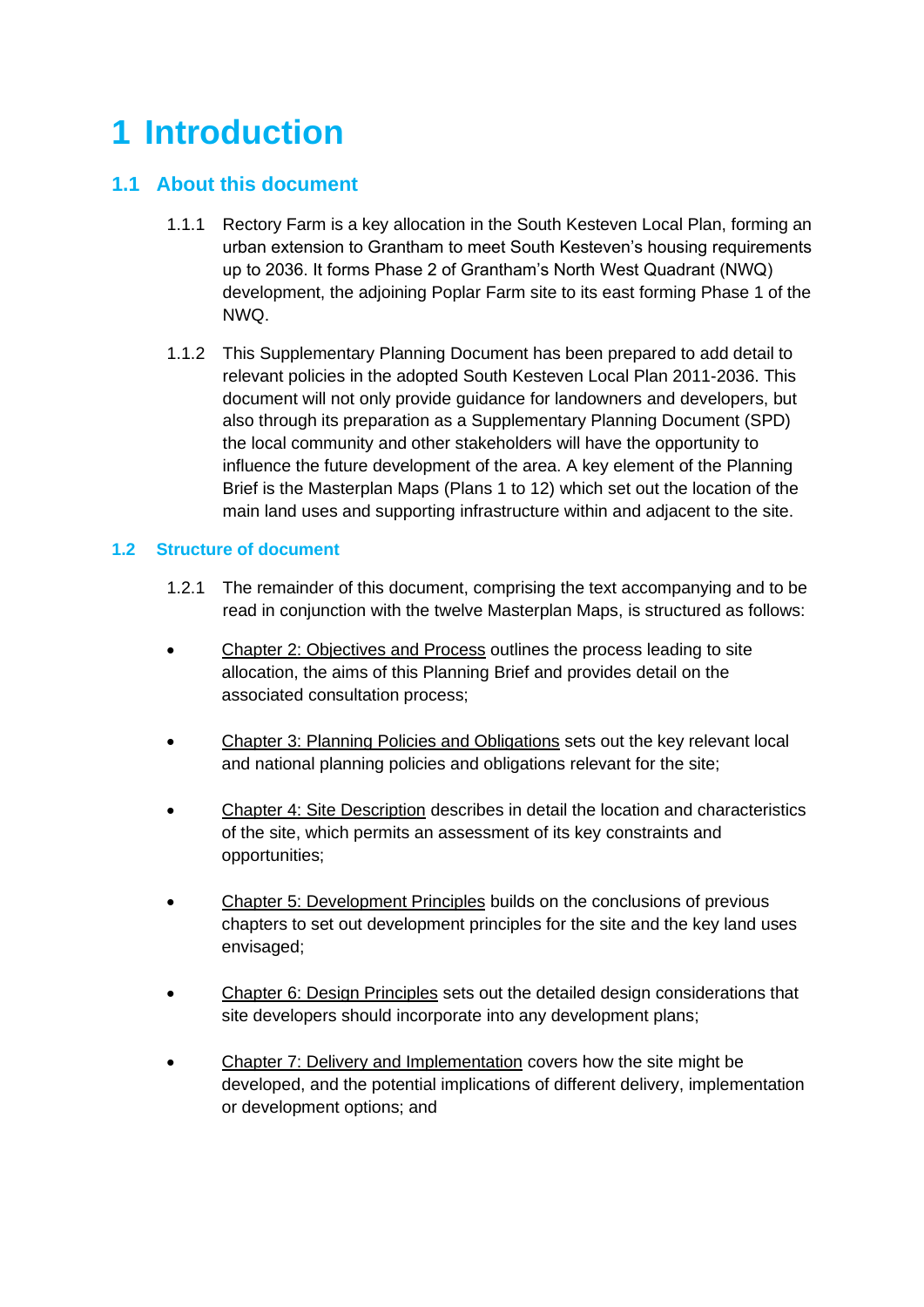• Appendices 1,2 and 3 set out respectively relevant South Kesteven planning policies, further reference documents, and a list of relevant service providers.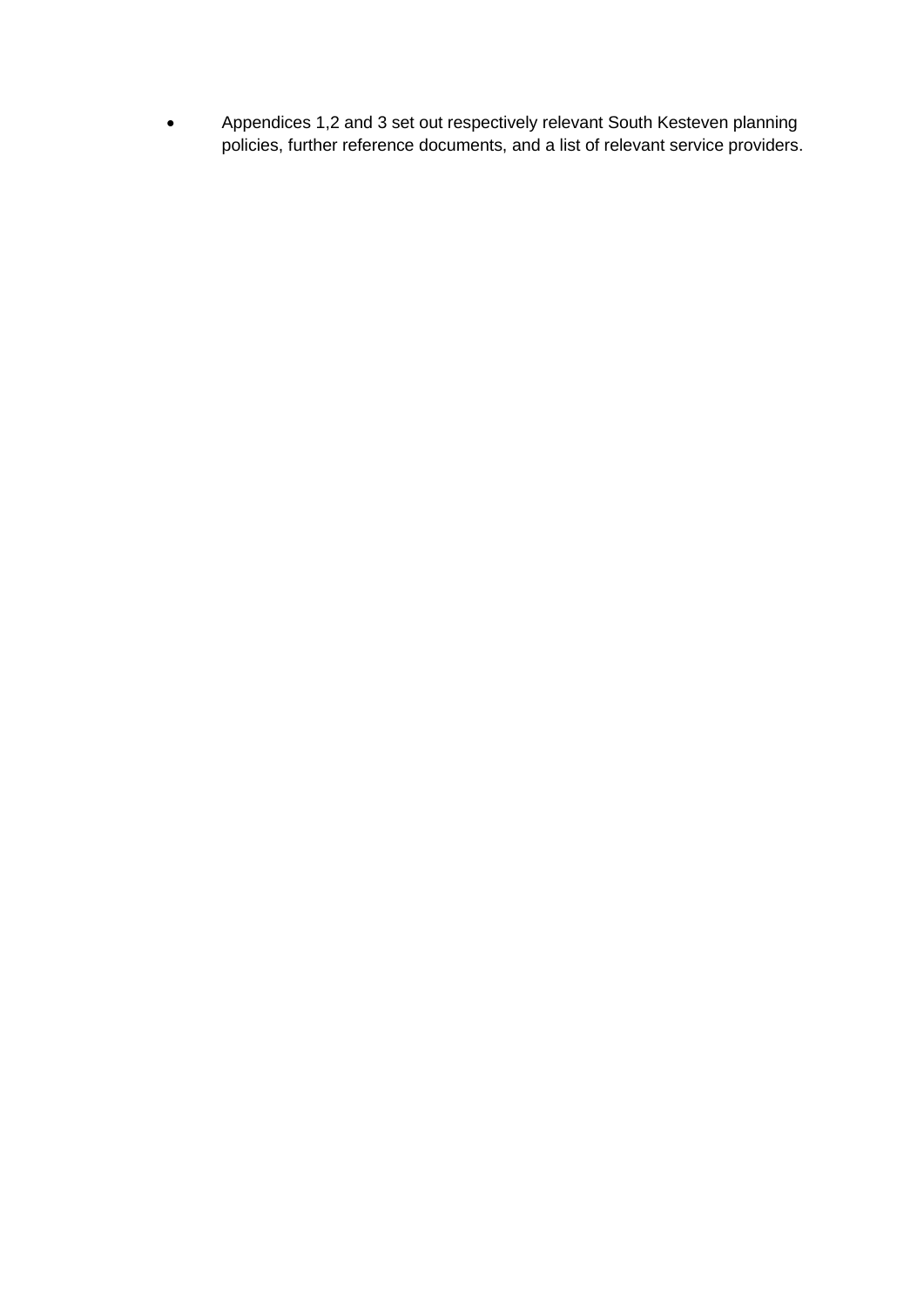### <span id="page-9-0"></span>**2 Objectives and process**

#### <span id="page-9-1"></span>**2.1 Objectives of the SPD**

2.1.1 This SPD has the following objectives:

- To amplify and add detail to the policies of the South Kesteven Local Plan<sup>1</sup>, particularly Policy GR3-H2 (Phase 2 North West Quadrant);
- To promote best practice in achieving sustainable development, in accordance with local and national planning policy;
- To identify any other planning issues not specified in the Local Plan;
- To clarify the requirement for planning obligations; and
- To address the implications of potential development options, having particular regard to the site's wider context as Phase 2 of the NWQ, immediately adjoining Phase 1 (Poplar Farm).
- 2.1.2 It is recognised that, in practice, most strategic sites are developed in a phased manner. This reflects the fact that developers are free to submit planning applications on just part, rather than all, of the land they control. Once submitted, the Council is required to determine all planning applications without undue delay, to the relevant target timescales and in accordance with national and local planning policy guidance. It is, however, required for the various phases of development to fit together to create a coherent, connected and well-designed whole.
- 2.1.3 The number of individual planning applications, the timetable for their submission and the timetable for housing completion is determined by the site landowners and developers and is largely outside the control of the District Council. The land at Rectory Farm is in multiple ownerships.
- 2.1.4 However, through the preparation of this SPD and ongoing dialogue with developers and landowners, the Council is taking a proactive role and encouraging a strategic approach to the development of the site, having particular regard to the phasing and development of the Poplar Farm site to its immediate east, which forms Phase One of the North West Quadrant development.
- 2.1.5 There are standard requirements for the submission of supporting information for all planning applications, including the requirement for Environmental Impact Assessment (EIA) scoping, and these are set out and clarified within this Planning Brief.

<sup>1</sup>South Kesteven Local Plan available at <http://www.southkesteven.gov.uk/index.aspx?articleid=14904>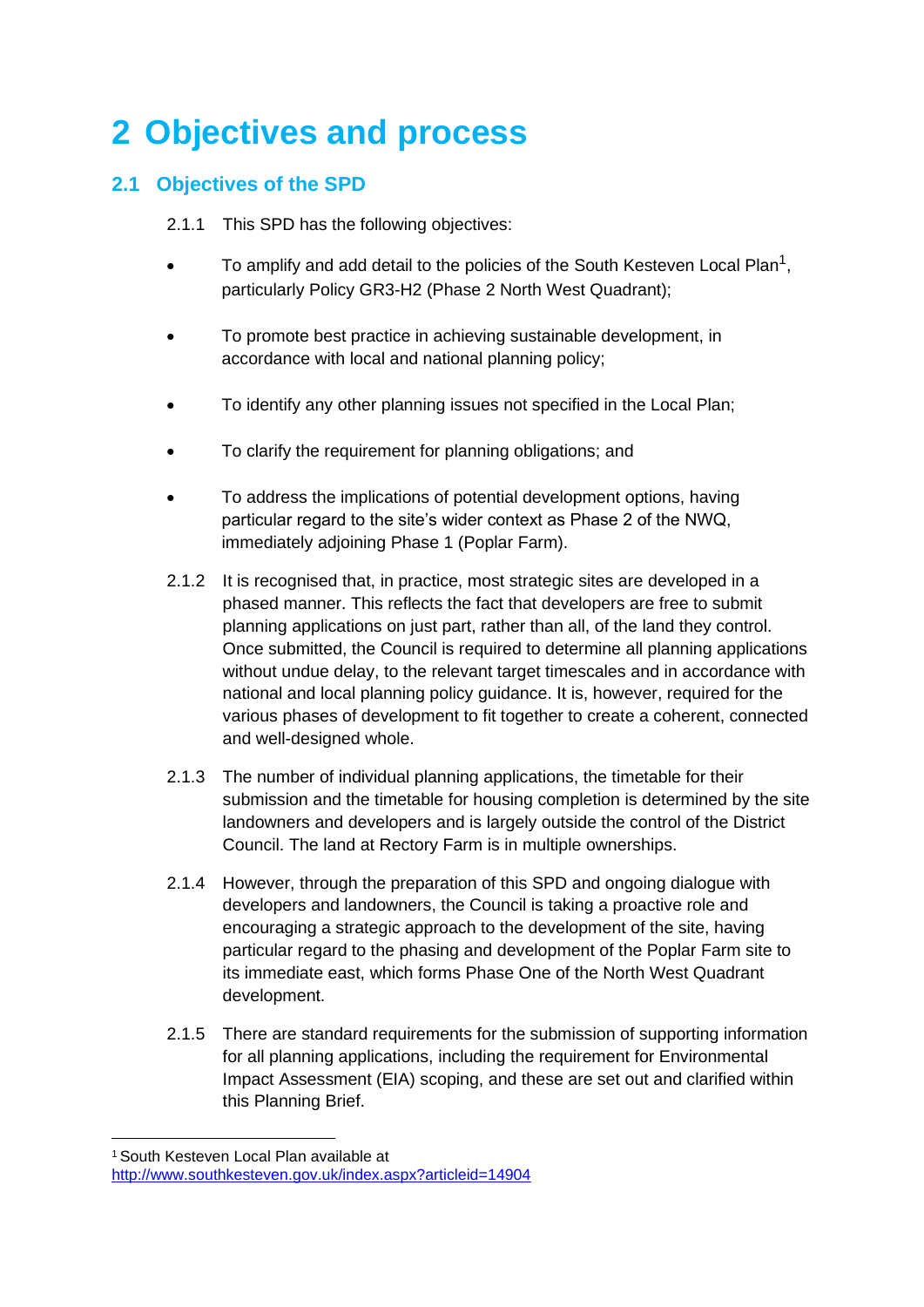- 2.1.6 One of the key aims of this SPD is to ensure that development of a small part of the housing allocation does not prejudice the delivery of the rest of the site.
- 2.1.7 To help achieve this goal, the District Council will look to work closely with all interested parties including Lincolnshire County Council (LCC), Highways England, Parish Councils and other relevant statutory service providers in planning and delivering services to meet the needs of the new development.
- 2.1.8 The Masterplan Maps accompanying this SPD are intended to guide the development of the Rectory Farm site by setting out the specific locations where different types of development are expected and showing clearly the relationship between them, the surrounding context and the supporting infrastructure required.
- 2.1.9 In this way, they build on and add clarity to the more indicative mapping for the site that appears within the Local Plan policies map. Planning applications on all or any part of the site will be expected to accord with these Masterplan Maps, which, together with the SPD text, form a material consideration for the determination of planning applications on the site.

#### <span id="page-10-0"></span>**2.2 History of Site**

- 2.2.1 Land north of the A52 Barrowby Road and south of the Nottingham-Grantham railway line was first allocated for housing in the South Kesteven Local Plan 1995. The allocation was retained into the 2010 South Kesteven Core Strategy under the name of H2A North West Quadrant.
- 2.2.2 Land at Rectory Farm, which lies immediately west of Core Strategy allocation H2A, was first identified through the Grantham Capacity and Limits to Growth Study (AECOM, 2015)<sup>2</sup>, as part of a wider area of land considered for suitable for strategic scale housing development. The Capacity and Limits to Growth Study stated that 81 hectares of land west of the then allocated Poplar Farm site and east of the A1 could be appropriate as Phase 2 of the NWQ.
- 2.2.3 Subsequently, the current Local Plan, adopted January 2020, replaced the 2010 Core Strategy. The current Local Plan divides this 81 hectare parcel into two sites: GR3-H2 Rectory Farm, to the east (which is the subject of this Planning Brief) and GR2-H3 Land Adjacent to Rectory Farm, to the west.
- 2.2.4 In 2017, linked planning applications for housing development were submitted by two site landowners, Jelson Homes and Linden Homes. The boundary of the 2017 planning applications overlaps some, but not all, of the GR3-H2 Rectory Farm allocation boundary.
- 2.2.5 The site, as well as the boundary of the neighbouring allocation GR3-H3, are illustrated for clarity in Masterplan Map 1. Note in Map 1 the 5.36 hectares of land in the north-west corner of the site that is considered by Local Plan (as

<sup>2</sup> Available at<http://www.southkesteven.gov.uk/CHttpHandler.ashx?id=17031>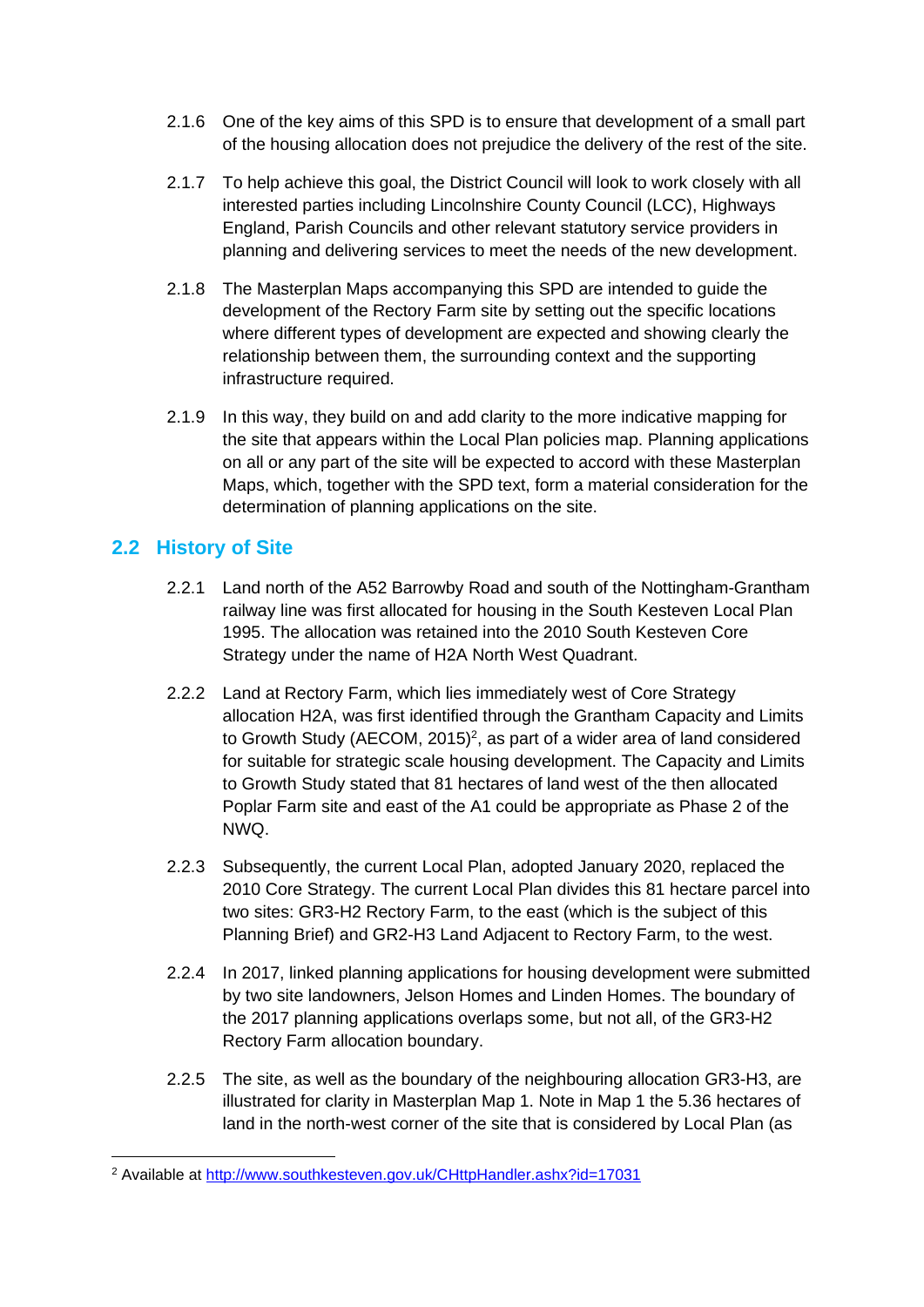informed by the Grantham Capacity and Limits to Growth Study) to be unsuitable for built development. It may, however, be used, subject to sensitive design, as a landscape buffer, which means it can contribute towards the open space requirement for the built development proposed for allocation GR3-H2.

- 2.2.6 The Local Plan considers that, at an indicative density of 30 dwellings per hectare and a discount of 60% to allow for developable area, site GR3-H2 has an indicative capacity of 1,150 dwellings and site GR3-H3 has an indicative capacity for 404 dwellings, giving a total across both sites of 1,554 dwellings.
- 2.2.7 It is considered that the optimum capacity for allocation GR3-H2 is approximately **1,035** dwellings.
- 2.2.8 Extensive modelling work carried out by technical specialists during preparation of the Local Plan tested the full range of infrastructure impacts associated with an allocation of this size. The modelling indicated that the infrastructure impacts would be acceptable subject to the required improvements being funded appropriately through contributions, in line with Local Plan Policy ID1: Infrastructure for Growth.

#### <span id="page-11-0"></span>**2.3 Consultation process**

- 2.3.1 The principle of developing the site was established through adoption of the current Local Plan in January 2020.
- 2.3.2 Prior to adoption, the Local Plan went through a period of consultation followed by the Local Plan Examination in Public.
- 2.3.3 This formal consultation process has regard to national legislation requiring appropriate consultation and was carried out in accordance with the District Council's Statement of Community Involvement.
- 2.3.4 This SPD has also been informed by informal consultation with relevant stakeholders within the Council and beyond, in accordance with the Council's Statement of Consultation. This included dialogue with Great Gonerby and Barrowby Parish Councils, as the site lies partially within both parishes, as illustrated in Masterplan Map 2) as well as with the site's landowners and developers, namely Vistry Homes (previously known as Linden Homes), Jelson Homes and the Jenkinson family.
- 2.3.5 The draft SPD was also subject to public for consultation over a six-week period in 2019. Following consideration of consultation responses, and the adoption of the current Local Plan, the text and plans have been amended where appropriate.
- 2.3.6 It was originally intended that the SPD be adopted concurrently with the Local Plan. However, events beyond the Council's control have led to delays for adoption of the Planning Brief.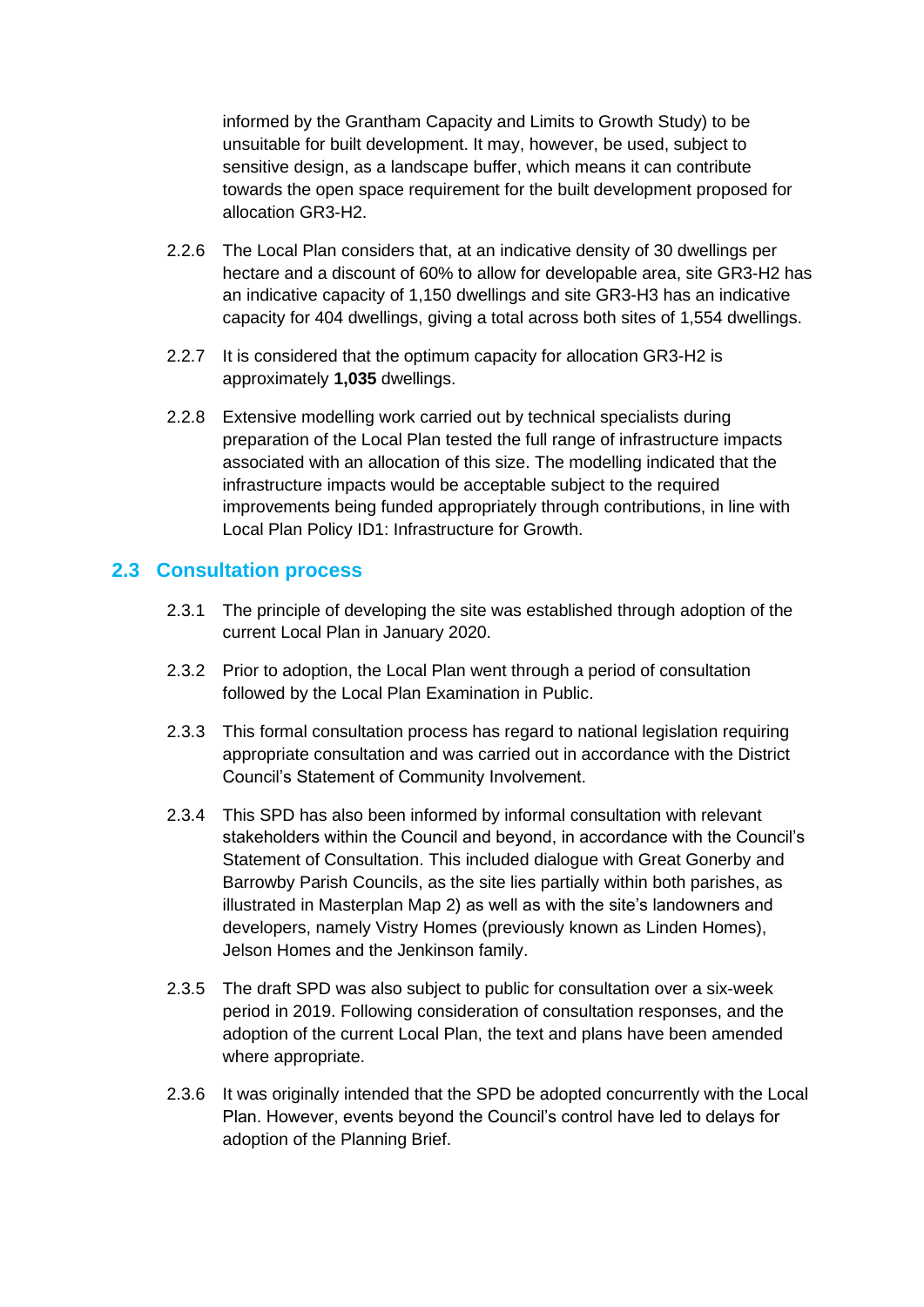- 2.3.7 The formal adoption of the document as an SPD following adoption of the current Local Plan will give it significant weight as a material planning consideration in planning decisions relating to Rectory Farm.
- 2.3.8 It should be noted that in the period between the adoption of the current Local Plan, and adoption of this SPD, the Council's Panning Committee has approved Vistry and Jelson's two 2017 full planning applications at the south end of the Rectory Farm allocation (total 448 dwellings). These applications aligned with the principles of the draft SPD which was taken into account as material consideration by the District Council when determining these planning applications.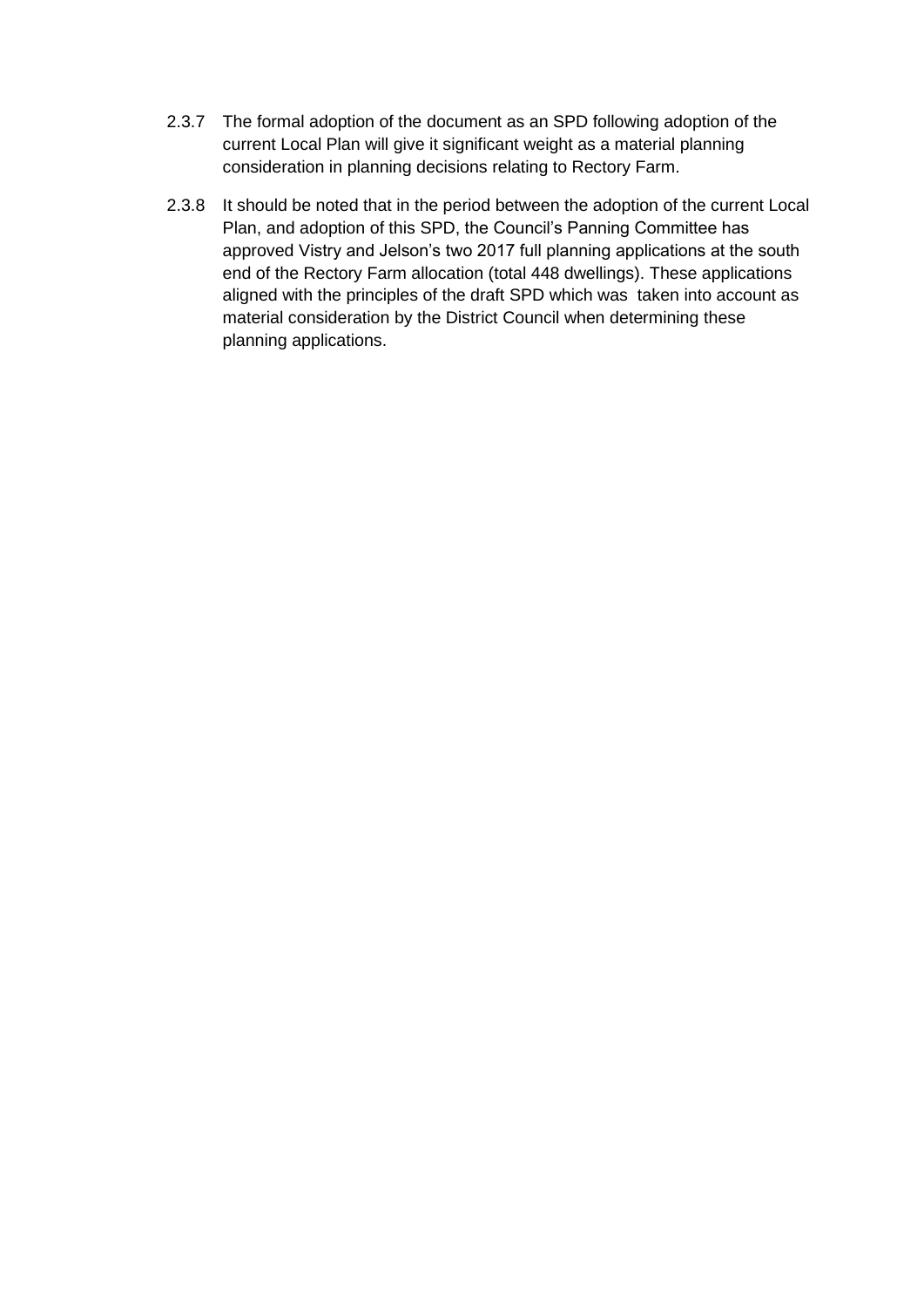## <span id="page-13-0"></span>**3 Planning Policy and Obligations**

#### <span id="page-13-1"></span>**3.1 Introduction**

3.1.1 As stated previously, the key planning document relevant to the development of the Rectory Farm site is the adopted Local Plan (GR3-H2 Rectory Farm). This chapter provides more detail on local policy and also identifies other planning policy documents guiding development at the site alongside these allocation policies.

#### <span id="page-13-2"></span>**3.2 National planning policy**

3.2.1 National planning policy guidance is provided by the National Planning Policy Framework (NPPF) $3$  and the national Planning Practice Guidance (PPG) $4$ . Proposals for the site will need to take account of these and other relevant national guidance, in particular, government guidance on climate change<sup>5</sup>, flooding<sup>6</sup> and the achievement of zero carbon development.<sup>7</sup>

#### <span id="page-13-3"></span>**3.3 Local planning policy**

#### *Adopted Local Plan*

- 3.3.1 South Kesteven's Local Plan<sup>8</sup> was adopted in January 2020 and addresses the period to 2036. It incorporates a detailed vision and spatial objectives for South Kesteven over this period, and this SPD has been drafted to accord fully with that vision and spatial objectives.
- 3.3.2 The Local Plan is informed by the previously-mentioned Grantham Capacity and Limits to Growth Study and includes the previously-mentioned Policies GR3-H2 and GR3-H4 which allocate the Rectory Farm site and adjacent land for an indicative 1,150 dwellings.
- 3.3.3 Among the most relevant of the other policies (in order of their appearance in the Local Plan) are:
- SD2: The Principles of Sustainable Development in South Kesteven;
- H1: Housing Allocations
- H2: Affordable Housing Contributions

<sup>3</sup> Available at

[https://assets.publishing.service.gov.uk/government/uploads/system/uploads/attachment\\_data/file/10](https://assets.publishing.service.gov.uk/government/uploads/system/uploads/attachment_data/file/1005759/NPPF_July_2021.pdf) [05759/NPPF\\_July\\_2021.pdf](https://assets.publishing.service.gov.uk/government/uploads/system/uploads/attachment_data/file/1005759/NPPF_July_2021.pdf)

<sup>4</sup> Available at<https://www.gov.uk/government/collections/planning-practice-guidance>

<sup>5</sup> Available at<https://www.gov.uk/guidance/climate-change>

<sup>6</sup> Available at<https://www.gov.uk/environment/river-maintenance-flooding-coastal-erosion>

<sup>7</sup> Available at<https://www.gov.uk/housing-local-and-community/energy-efficiency-in-buildings>

<sup>8</sup> Available at<http://www.southkesteven.gov.uk/index.aspx?articleid=14904>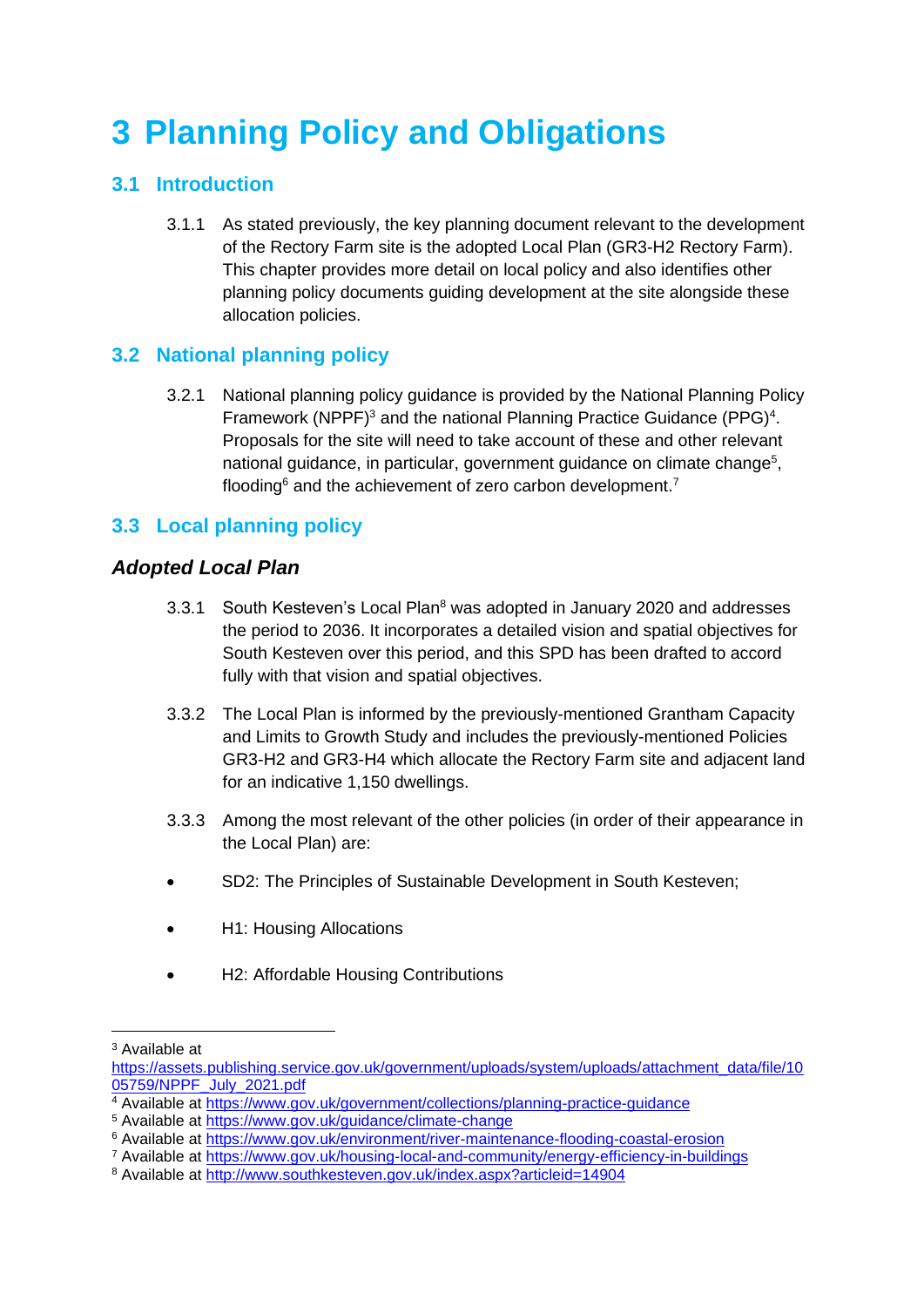- H3: Self and Custom Build Housing
- H4: Meeting All Housing Needs
- EN6: The Historic Environment
- DE1: Promoting Good Quality Design
- SB1 Sustainable Building
- OS1 Open Space
- GR1: Protecting and Enhancing the Setting of Belton House and Park
- GR2 Sustainable Transport in Grantham
- ID1 Infrastructure for Growth
- ID2 Transport and Strategic Transport Infrastructure
- ID3 Broadband and Communications Infrastructure
- 3.3.4 Development proposals will also need to demonstrate compliance with other policies of the adopted Local Plan.
- 3.3.5 Any planning applications relating to the Rectory Farm site will be determined against the planning policy framework in place at that time.

#### <span id="page-14-0"></span>**3.4 Other planning guidance**

- 3.4.1 Other local and national non-statutory guidance e.g. the Belton House and Park Setting Study (SKDC/National Trust)<sup>9</sup>, Manual for Streets 2007 (DfT)<sup>10</sup>, Manual for Streets 2 (CIHT)<sup>11</sup> and Lincolnshire County Council's Highways and Transportation Guidance Notes<sup>12</sup>, will assist developers in preparing proposals for development.
- 3.4.2 Any policy documents produced by South Kesteven District Council, such as the emerging Design Supplementary Planning Document should be taken into account. Workshops discussing the Rectory Farm site have been undertaken by OPUN (Architecture and Design Centre for the East Midlands) and the reports from these reviews should also be taken into account (dated September 2018 and  $16<sup>th</sup>$  November 2018)<sup>13</sup>.

<sup>9</sup> Available at<http://www.southkesteven.gov.uk/CHttpHandler.ashx?id=3810>

<sup>10</sup> Available at<https://www.gov.uk/government/publications/manual-for-streets>

<sup>11</sup> Available at<https://www.gov.uk/government/publications/manual-for-streets-2>

<sup>12</sup> Available at<https://www.lincolnshire.gov.uk/highways-planning/Guidance-for-developers>

<sup>13</sup> Available at [www.southkesteven.gov.uk/CHttpHandler.ashx?id=24468&p=0](http://www.southkesteven.gov.uk/CHttpHandler.ashx?id=24468&p=0) [www.southkesteven.gov.uk/CHttpHandler.ashx?id=24467&p=0](http://www.southkesteven.gov.uk/CHttpHandler.ashx?id=24467&p=0)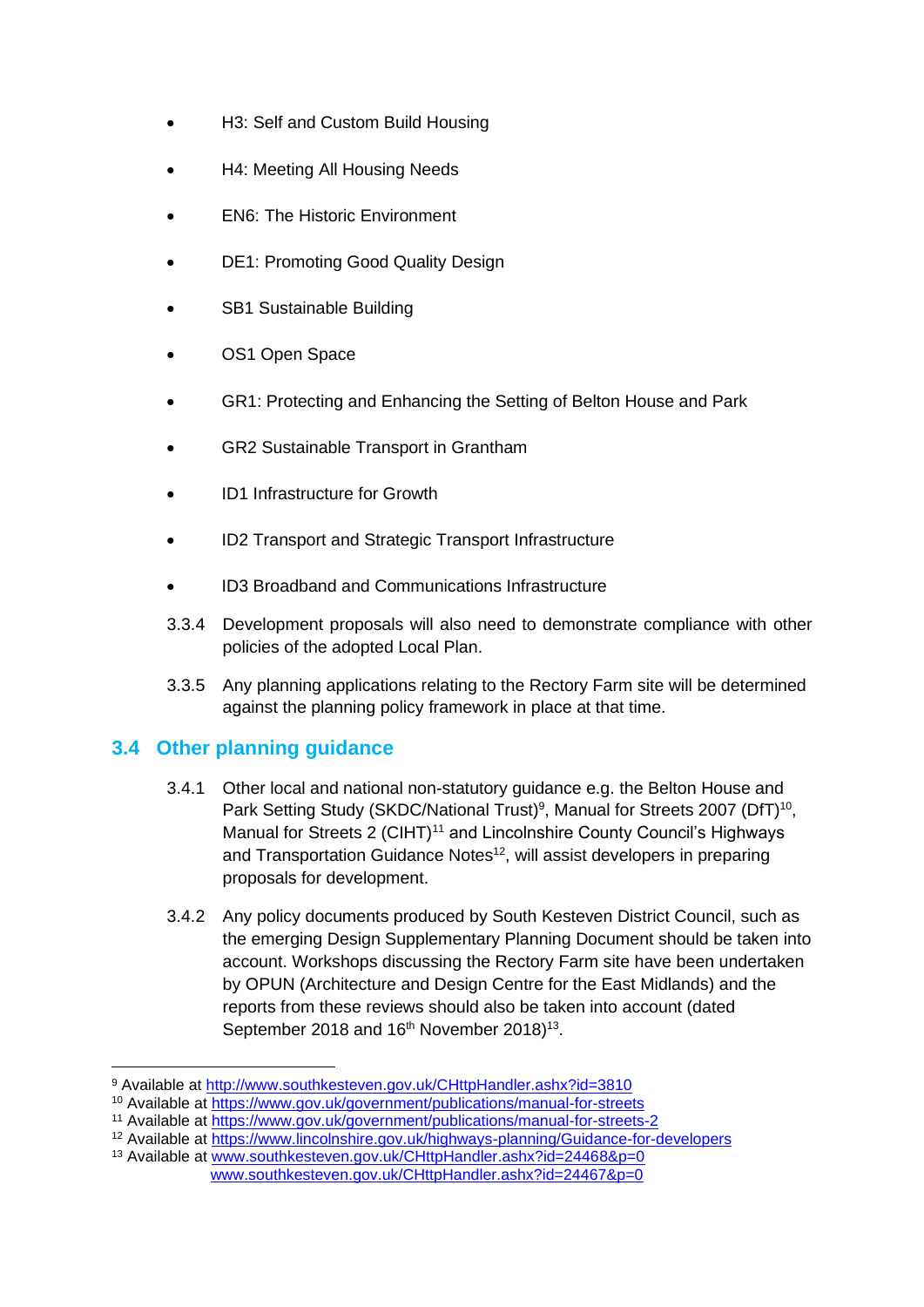3.4.3 Sustainability objectives are shared by developers and regulatory agencies at all levels of government. All dwellings in the development will be required to meet the requirements of national policy on energy efficient buildings.<sup>14</sup>

#### <span id="page-15-0"></span>**3.5 Planning obligations**

- 3.5.1 Developer contributions will be sought for the provision and funding of existing and new community infrastructure. In this context, community infrastructure may include open space, schools, community and cultural facilities, healthcare services, affordable housing, public transport, highways, waste disposal, fire and rescue, and police.
- 3.5.2 Unless arrangements are made for the provision and maintenance of a service privately, the new development may impact on existing community infrastructure, and as such, adverse impacts will normally need to be offset by Section 106 developer contributions and in accordance the South Kesteven Planning Obligations Supplementary Planning Document (SPD) which was adopted by the Council in June 2012.<sup>15</sup> At the time of writing, South Kesteven has no adopted CIL charging schedule but is in the process of reviewing and updating the Planning Obligations SPD.
- 3.5.3 A final assessment of a development's impact on community infrastructure leading to Heads of Terms for a legal agreement can only be made at planning application stage when details of the proposed development and its timing are known. Most of the relevant planning obligations relate exclusively to housing development.

#### <span id="page-15-1"></span>**3.6 Future management**

3.6.1 The future management of new and retained open space and other infrastructure is important in ensuring the long-term sustainability and legacy of the development. It is a requirement that plans are in place to the satisfaction of those bodies charged with future management of land or facilities. If any of the land to be managed requires work of a specialised nature, this will be reflected in the s106 negotiations.

### <span id="page-15-2"></span>**4 Site Description**

#### <span id="page-15-3"></span>**4.1 Introduction**

- 4.1.1 The boundaries of the site that forms the subject of this SPD are shown in Masterplan Map 1.
- 4.1.2 The site consists of agricultural land subdivided by hedged field boundaries and three clusters of farm buildings; Rectory Farm, and Boundary Farm and

<sup>14</sup> Available at<https://www.gov.uk/government/policies/energy-efficiency-in-buildings>

<sup>15</sup> Available at<http://www.southkesteven.gov.uk/CHttpHandler.ashx?id=13870>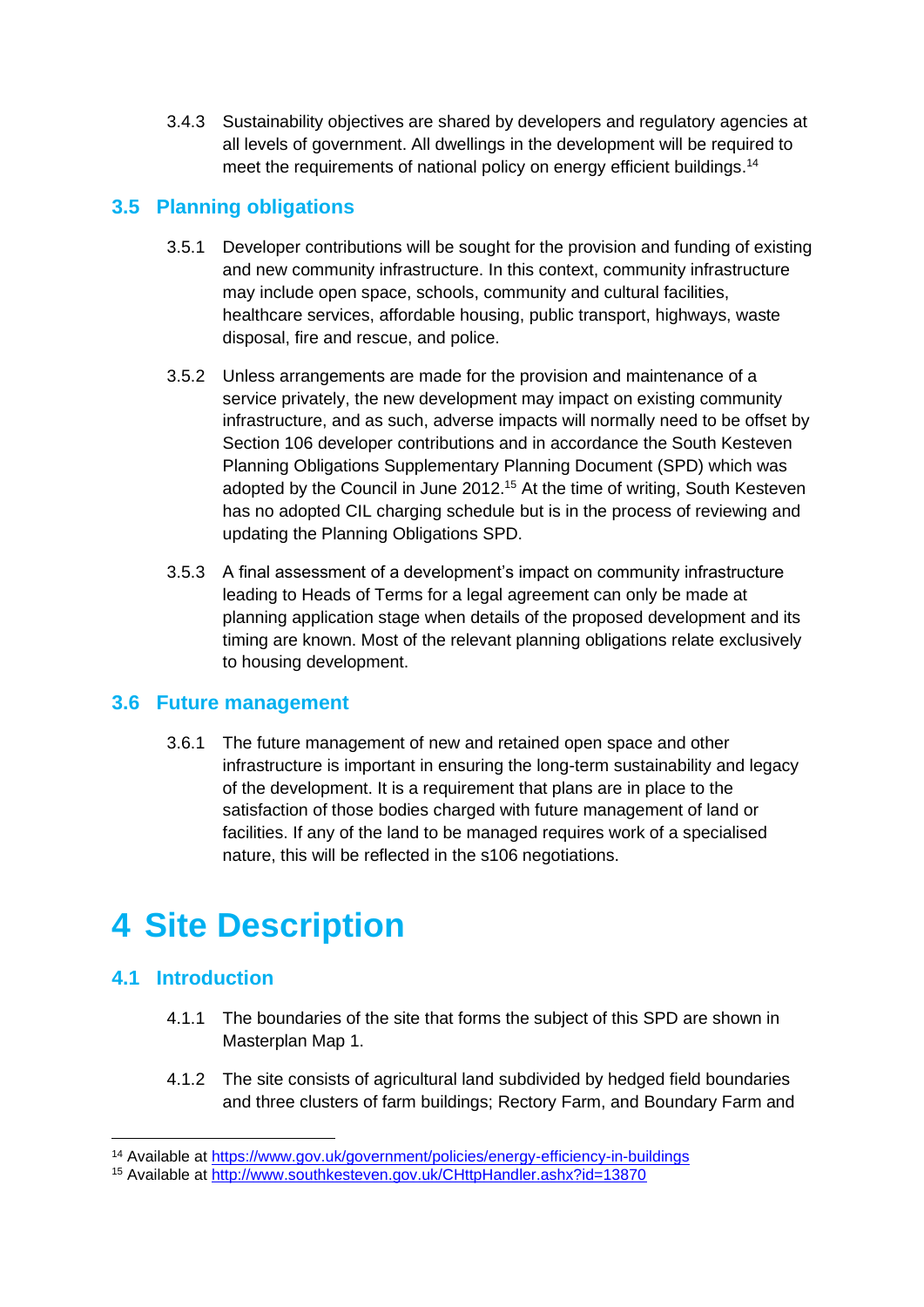Hurnsfield closer to the A52 Barrowby Road.

- 4.1.3 The site occupies the south and south-eastern slopes of Stubbock Hill; its centre is a flat, raised plateau, sloping steeply down to the railway line on its northern boundary and more gently to the east down into the Poplar Farm site that forms Phase One of the North West Quadrant.
- 4.1.4 The highest point of the site is around Rectory Farm itself, at around 107 metres above sea level; the site's lowest point is on its eastern boundary, around 94 metres above sea level. The site is bounded to its south by the A52, to its east by the Poplar Farm development, to its north by the Nottingham-Grantham railway line and to its west by the embankment of the A1 Grantham western bypass.

#### <span id="page-16-0"></span>**4.2 The allocated land**

- 4.2.1 In the Local Plan, the land is allocated for an indicative 1,150 dwellings at a gross density of 30 dwellings per hectare. The total area of the allocated land is 61.59 hectares.
- 4.2.2 The entire site has been allocated for development in accordance with Policy GR3: Grantham Allocations, specifically by sub-policy GR3-H2: Rectory Farm (Phase 2 North West Quadrant).
- 4.2.3 An Environmental Impact Assessment may be required to accompany any significant planning application(s).

#### <span id="page-16-1"></span>**4.3 Poplar Farm (NWQ Phase 1)**

- 4.3.1 The land immediately east of the allocation, known as Poplar Farm, already has planning permission and is being developed as Phase 1 of the North West Quadrant. Once complete, it will provide 1,800 new homes across the 68-hectare site. Details of the development appear in the Poplar Farm Design Code (PFDC) (FPCR, 2011).<sup>16</sup> The site is being developed in three phases from south to north; Phase 1 is the largest and is being developed as of 2018. The land bordering the Rectory Farm site includes land in all three phases.
- 4.3.2 Figure 1 below gives an overview of existing and proposed development at Poplar Farm at the time of writing.

<sup>16</sup> <http://planning.southkesteven.gov.uk/SKDC/S11-1667/1057418.pdf>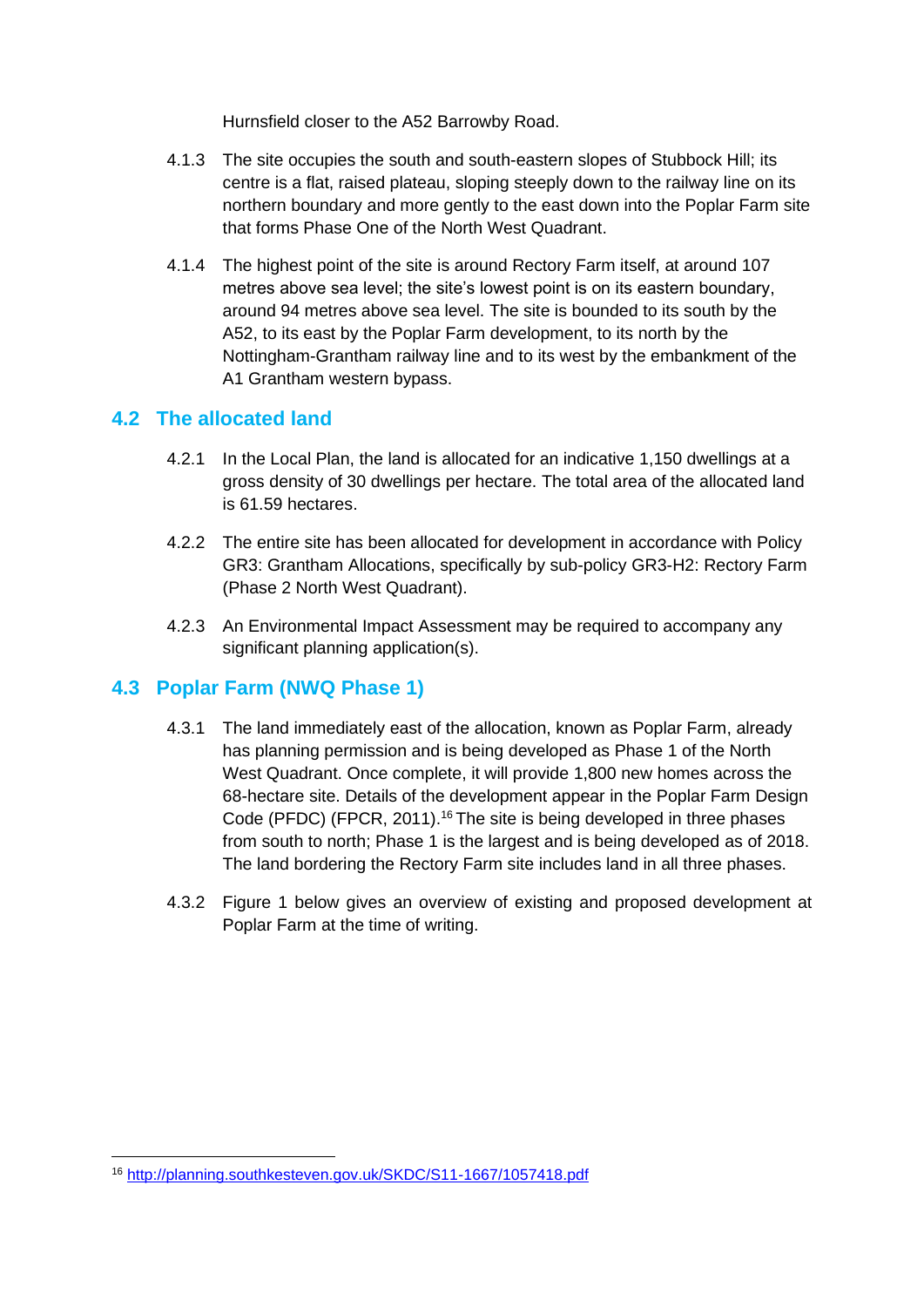

**Figure 1: Composite diagram of existing, consented and proposed development at Poplar Farm as of 2018**

*Source: Buckminster Estates and South Kesteven District Council*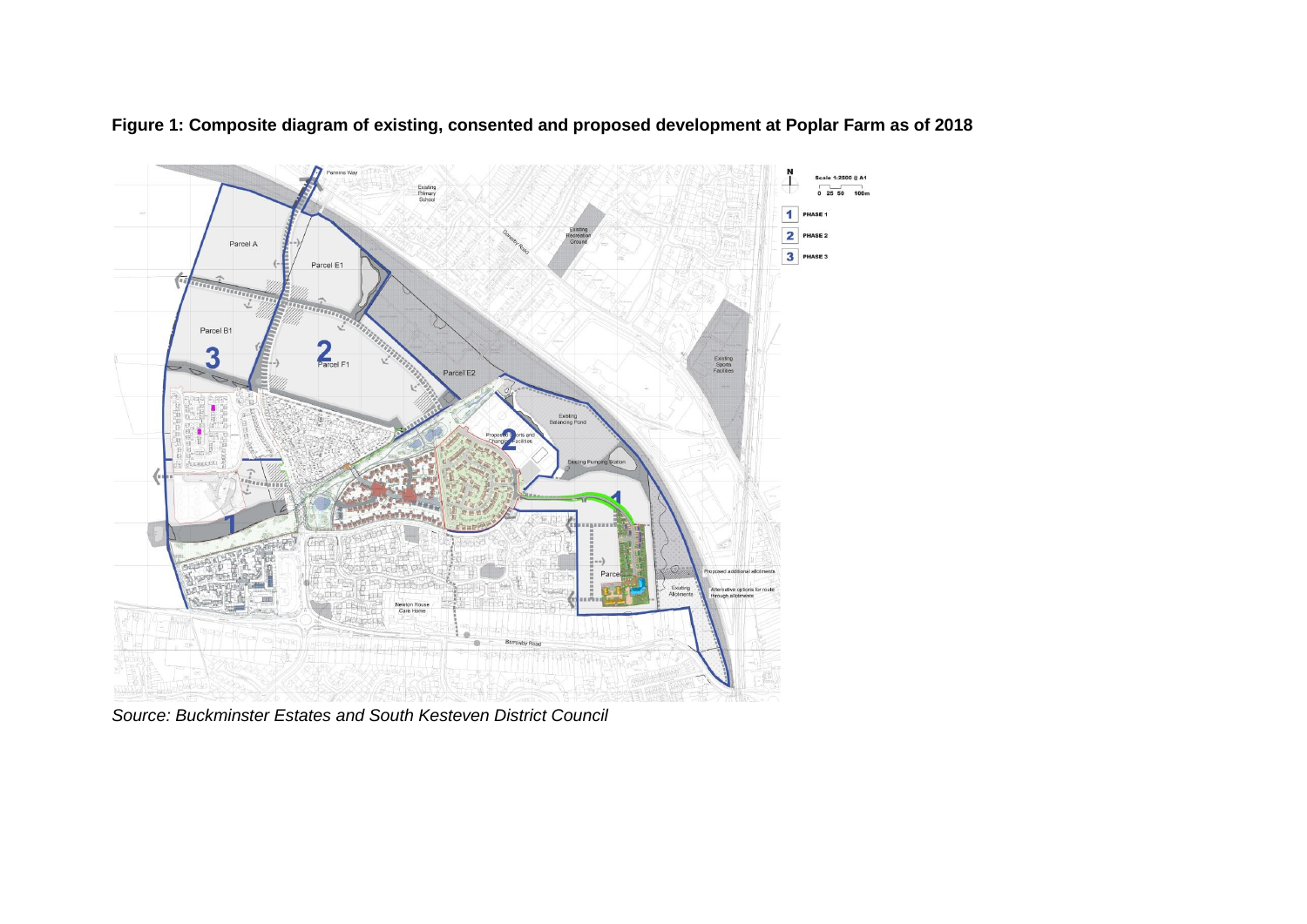- 4.3.3 A new spine road called Pennine Way (designated in the PFDC as an Urban Boulevard) is proposed to run north-south across the Poplar Farm development, linking the A52 to the B1174 Gonerby Road to the north via a new bridge across the railway.
- 4.3.4 In the south-west corner of the Poplar Farm site, facing the A52 and immediately east of the Rectory Farm site, a mixed-use local centre will be provided. This will incorporate a new primary school, a community centre, shops, a doctor's surgery and accommodation for elderly people. It is proposed that the new district centre will also serve the residents of the Rectory Farm site.
- 4.3.5 The primary school has capacity for 420 pupils, alongside new sports fields, and is was opened in 2018.
- 4.3.6 The PFDC shows that except for the new local centre, the proposed land use bordering the rest of the Rectory Farm site will be residential, with two major west-east road spines traversing the boundary between the Poplar Farm and Rectory Farm sites.
- 4.3.7 These spines, the northern of which is designated in the PFDC as a Main Street and the southern as an Urban Lane (accompanied by a Greenway), have been taken into account in the Masterplans accompanying this Planning Brief. It is currently proposed that the residential land at the eastern edge of Poplar Farm that borders the Rectory Farm site will be developed at a range of lower, medium and higher densities, ranging between 15 and 55 dwellings per hectare.
- 4.3.8 This SPD seeks to integrate existing, ongoing and proposed developments at Poplar Farm to the greatest possible extent with development at the Rectory Farm site. In this way, the North West Quadrant as a whole can form a single, seamless new community, maximising opportunities for economic, social and environmental sustainability. This vision is illustrated by the Masterplan Maps.
- 4.3.9 As such, this SPD will seek to maximise permeability and connectivity across the shared boundary of the Rectory Farm and Poplar Farm sites.

#### <span id="page-18-0"></span>**4.4 Land ownership**

4.4.1 The land comprising the allocated site is, at the time of writing, in three separate landownerships; Vistry Homes (formerly known as Linden Homes), Jelson Homes and the Jenkinson family. The Vistry Homes land occupies around 11.9 hectares at the south-east corner of the site, bordering the Poplar Farm site. The land owned by the Jenkinson family occupies the north-east corner of the site, also bordering Poplar Farm; it is 12.7 hectares in size<sup>17</sup>. The Jelson land is in the south-west of the site, occupying 11 hectares;

<sup>&</sup>lt;sup>17</sup> Although the total size of each landholding listed may be larger, the areas given comprise the hectares of each landholding that overlap with the area covered by this planning brief.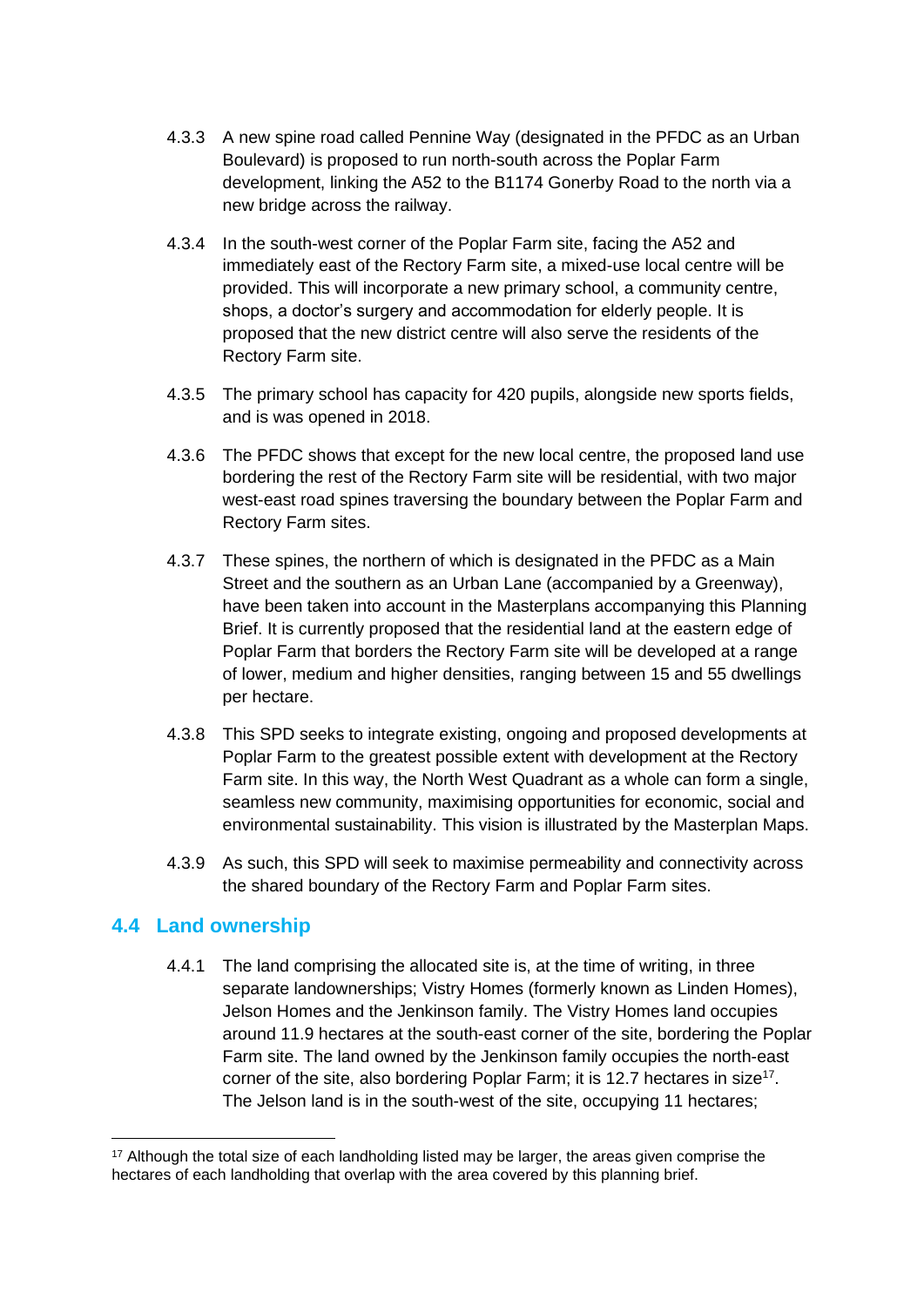- 4.4.2 In December 2020, the Council's Panning Committee approved Vistry and Jelson's two 2017 full planning applications at the south end of the Rectory Farm allocation (total 448 dwellings).
- 4.4.3 A further 20 hectares in the north-west of the site is, at the time of writing, the subject of a joint outline planning application between Jelson Homes and Vistry Homes.

#### <span id="page-19-0"></span>**4.5 Baseline infrastructure provision**

- 4.5.1 As noted previously, it is intended that infrastructure to be provided on the neighbouring Poplar Farm site will to some extent also serve the Rectory Farm site. However, some additional infrastructure, including utility services, new access routes, open space and drainage provision, will be needed within the Rectory Farm site itself.
- 4.5.2 As the vast majority of the existing site is farmland, the level of baseline infrastructure provision is relatively low. Further details of existing services in the vicinity are available from the service providers (see Appendix 3). The infrastructure provision that will be required to support future development is set out below in Chapter 7: Development Principles.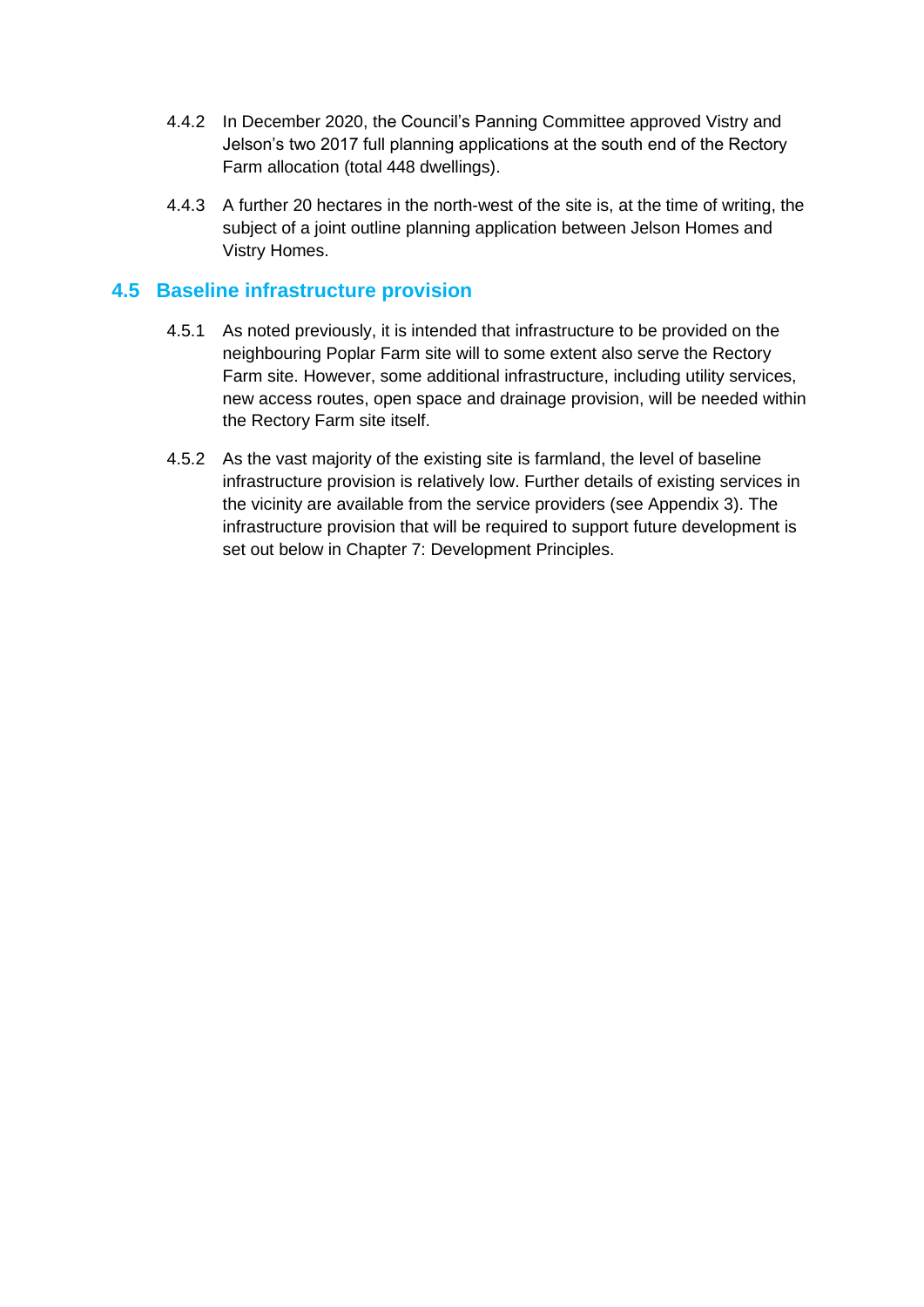#### <span id="page-20-0"></span>**4.6 Site opportunities and constraints**

4.6.1 Developers will need to demonstrate that they have taken into account the context of the site and its surroundings in any proposals for new development. Some of the key contextual considerations, both opportunities and constraints, that developers are expected to build into their planning applications at the site have been illustrated on Masterplan Map 3. Further detailed site and contextual analysis work will be required for any development proposals.

#### <span id="page-20-1"></span>**4.7 Climate change**

- 4.7.1 The planning system is one of the most important ways that the impact of climate change can be reduced. The NPPF lays out the ways that planning can help in addressing climate change. NPPF paragraph 152 sets out the key objectives for the planning system in this regard:
- 4.7.2 *"The planning system should support the transition to a low carbon future in a changing climate, taking full account of flood risk and coastal change. It should help to: shape places in ways that contribute to radical reductions in greenhouse gas emissions, minimise vulnerability and improve resilience; encourage the reuse of existing resources, including the conversion of existing buildings; and support renewable and low carbon energy and associated infrastructure."*
- 4.7.3 One of the most visible ways that Britain has been affected by climate change is the increased risk of flooding that new weather patterns have brought. To address this it is a requirement that surface water run-off is assessed and managed to ensure that development is itself safe from flooding and that areas surrounding the site do not experience increased risk of flooding.
- 4.7.4 The whole of the allocation site lies within Environment Agency Flood Zone One and as such it has been confirmed that there are no abnormal requirements in terms of flooding or flood risk.
- 4.7.5 Nevertheless, development proposals will need to consider carefully the potential impacts of surface water flooding and appropriate mitigation through drainage.
- 4.7.6 In order to meet zero/low carbon standards for the site, it is possible that land will need to be set aside to accommodate energy generation and distribution. Solar, heat pump, wind and biomass technologies are all potentially suitable for this site, with delivery through a decentralised system subject to further feasibility studies.
- 4.7.7 The use of any emerging or innovative technologies should also be explored when a planning application is submitted. Such provision would need to be integrated at the outset with other utility services.
- 4.7.8 Developers are expected to take into account as appropriate South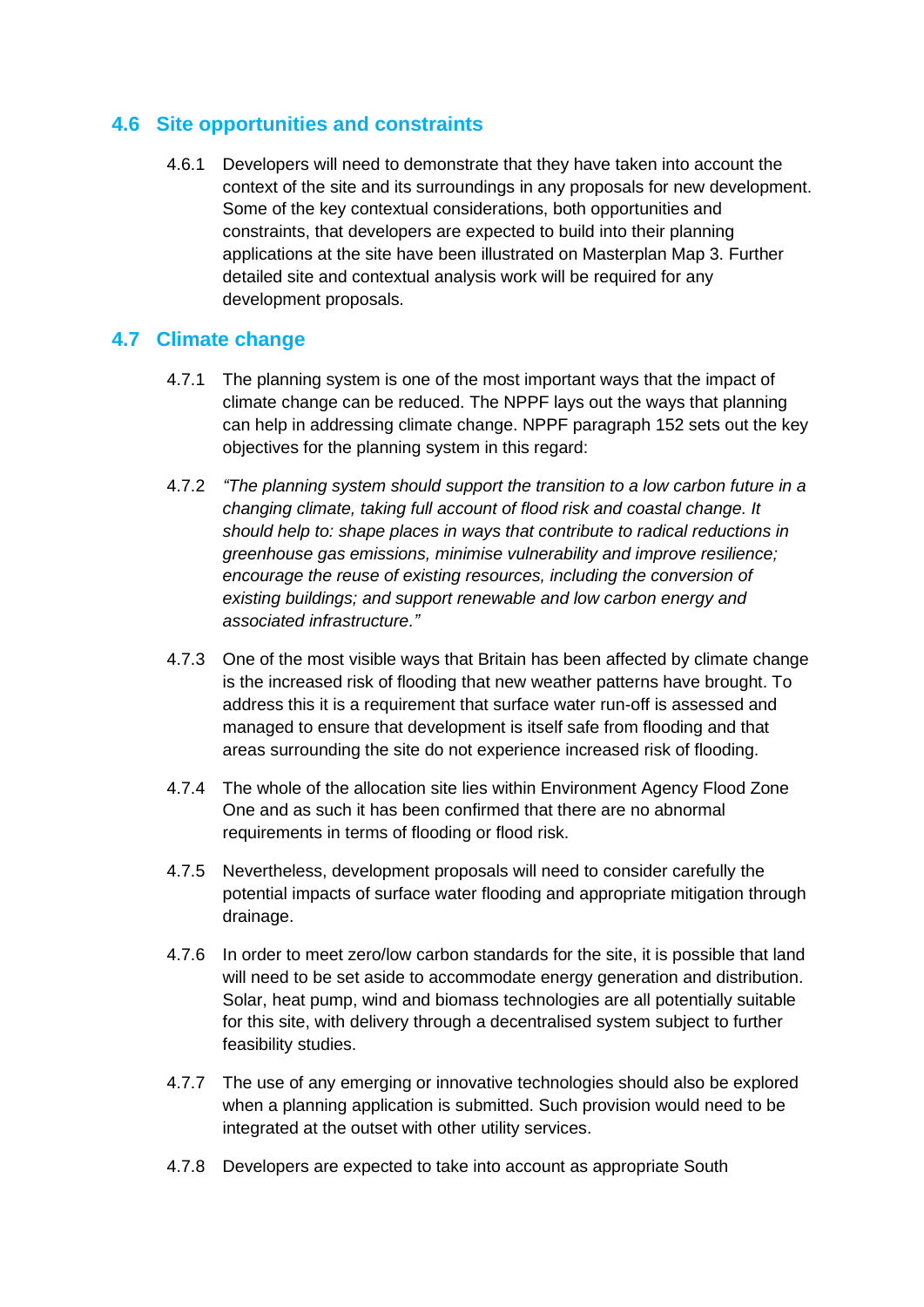Kesteven's Air Quality Action Plan (AQAP) (2016).<sup>18</sup> The AQAP has been prepared to set out the measures which will be taken to help reduce vehicle emissions occurring as a result of development proposals. The guidance seeks to improve air quality and avoid further areas having to be designated as Air Quality Management Areas, as has already happened in central Grantham. Key points from the AQAP have been incorporated into the emerging South Kesteven Local Plan.

4.7.9 This presents an opportunity for development at Rectory Farm to encourage walking, cycling and the use of public transport by providing direct and safe routes that are attractive to use and close to people's homes.

#### <span id="page-21-0"></span>**4.8 Landscape**

- 4.8.1 The site lies within National Character Area 48 Trent and Belvoir Vales (Natural England, 2014)19 and the Grantham Scarps and Valleys Character Area in the South Kesteven Landscape Character Assessment (2007).<sup>20</sup> There are no statutory landscape designations within or in the close vicinity of the site.
- 4.8.2 Defra's Magic Map<sup>21</sup> shows that development of the site would have no impact on ancient woodland.
- 4.8.3 Due to the open nature of the topography there is potential to cause visual impact. This would have to be evaluated in a landscape and visual impact assessment.
- 4.8.4 The development proposals will need to be designed having regard to a landscape and visual impact assessment undertaken, potentially as part of an environmental impact assessment (EIA).
- 4.8.5 A landscape and biodiversity strategy will also be required including specific proposals for the allocated land, such as planting and landscaping. Appropriate conditions and/or a legal agreement may be used to ensure that the recommendations of the strategy are implemented.
- 4.8.6 The historic landscape around the site is also important. The County Council's Historic Environmental Record will contain useful information on the historic environment of the area.

<sup>18</sup> Available at<http://www.southkesteven.gov.uk/CHttpHandler.ashx?id=17687&p=0>

<sup>19</sup> Available at [https://www.gov.uk/government/publications/national-character-area-profiles-data-for](https://www.gov.uk/government/publications/national-character-area-profiles-data-for-local-decision-making/national-character-area-profiles#ncas-in-east-midlands)[local-decision-making/national-character-area-profiles#ncas-in-east-midlands](https://www.gov.uk/government/publications/national-character-area-profiles-data-for-local-decision-making/national-character-area-profiles#ncas-in-east-midlands)

<sup>&</sup>lt;sup>20</sup> Available at<http://www.southkesteven.gov.uk/CHttpHandler.ashx?id=2117&p=0>

<sup>21</sup> Available at<http://www.magic.gov.uk/MagicMap.aspx>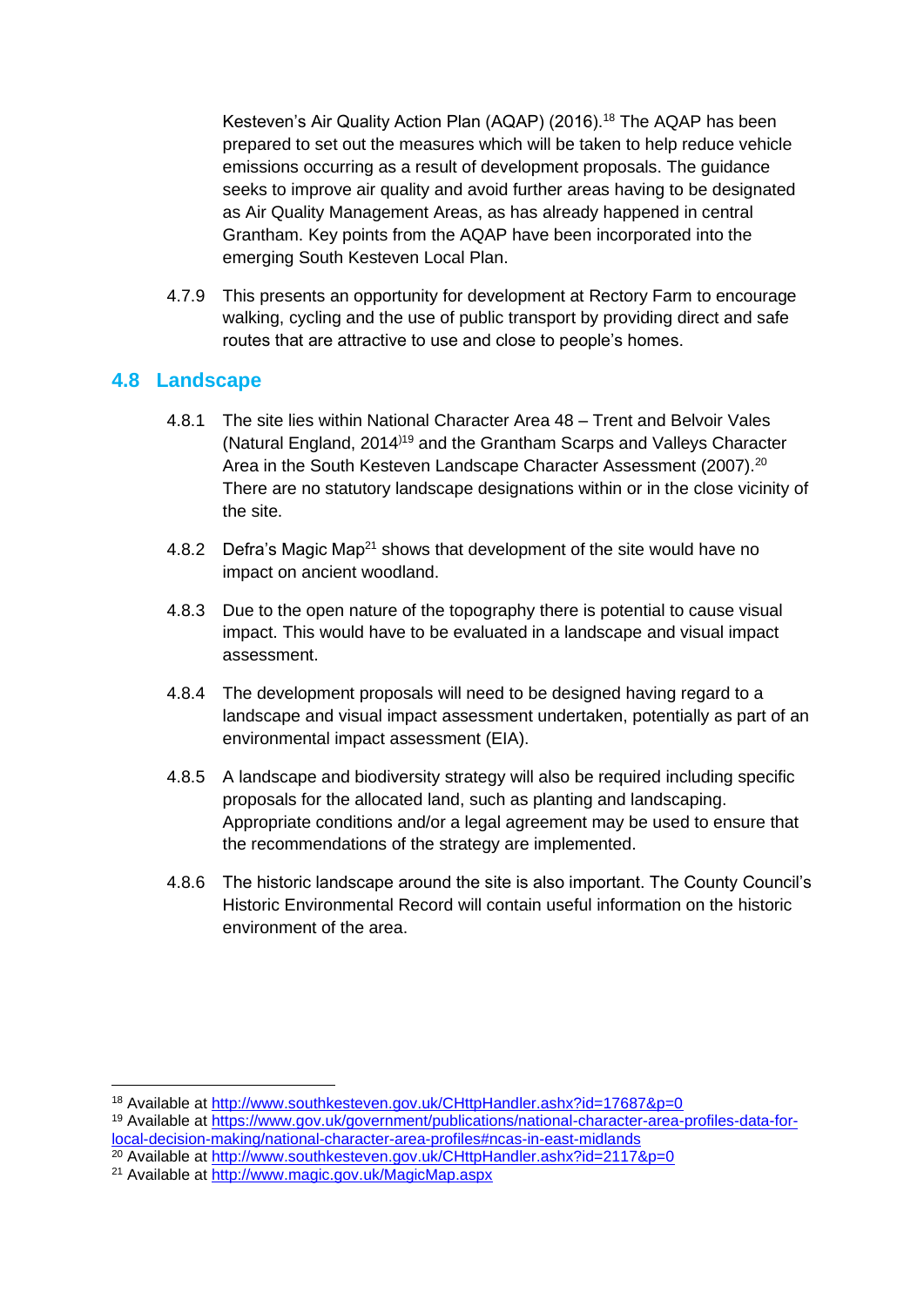#### <span id="page-22-0"></span>**4.9 Nature conservation**

- 4.9.1 In conjunction with any planning application, an ecology assessment will be required together with proposals to protect and enhance existing ecological resources, create new features and secure their long-term management. Appropriate conditions and/or a legal agreement may be used to ensure that the long-term management of ecological resources within the site are implemented.
- 4.9.2 The vast majority of the site comprises intensively farmed arable land, and as such, the fields themselves are likely to be of minimal ecological value, although this will need to be confirmed by an appropriate level of ecological survey and assessment.
- 4.9.3 However, there are a number of historic hedgerows and mature trees across the site, which provide opportunities for protection and enhancement of green infrastructure. These opportunities are expected to be developed as part of detailed masterplanning, and maintenance arrangements will be agreed via S106 agreements. Details should be discussed with Lincolnshire Wildlife  $T$ rust<sup>22</sup>
- 4.9.4 Development proposals should, in line with NPPF Chapter 15 Conserving and Enhancing the Natural Environment, make provision for the creation of new wildlife habitats. This will aid the wider sustainability of the site.
- 4.9.5 Measures to encourage biodiversity will also be expected within the new development. These could include green and brown roofs and walls, nativespecies planting and landscaping, integrated bird/bat boxes and SUDS.
- 4.9.6 Most of the hedgerows within the site are considered 'important' (Hedgerow Regulations 1997). Wherever possible, hedgerows and mature trees should be preserved and enhanced as landscape and ecological features. The retained hedgerows should form part of a Green Infrastructure network running throughout the site.
- 4.9.7 Developers should make use of opportunities to use boundary treatments to mitigate against negative landscape and visual impacts. As with all unavoidable impacts on any landscape or ecological resource, surveys should be undertaken to ascertain the best location for development on this criterion.
- 4.9.8 Development at the site must also avoid any adverse impacts on the nearest Site of Special Scientific Interest (SSSI), comprising Allington Meadows, around 3.7 kilometres north-west of the site.

#### <span id="page-22-1"></span>**4.10 Archaeology and heritage**

4.10.1 The closest Conservation Area to the site is Great Gonerby to the north- the

<sup>22</sup> As specified at<https://www.lincstrust.org.uk/>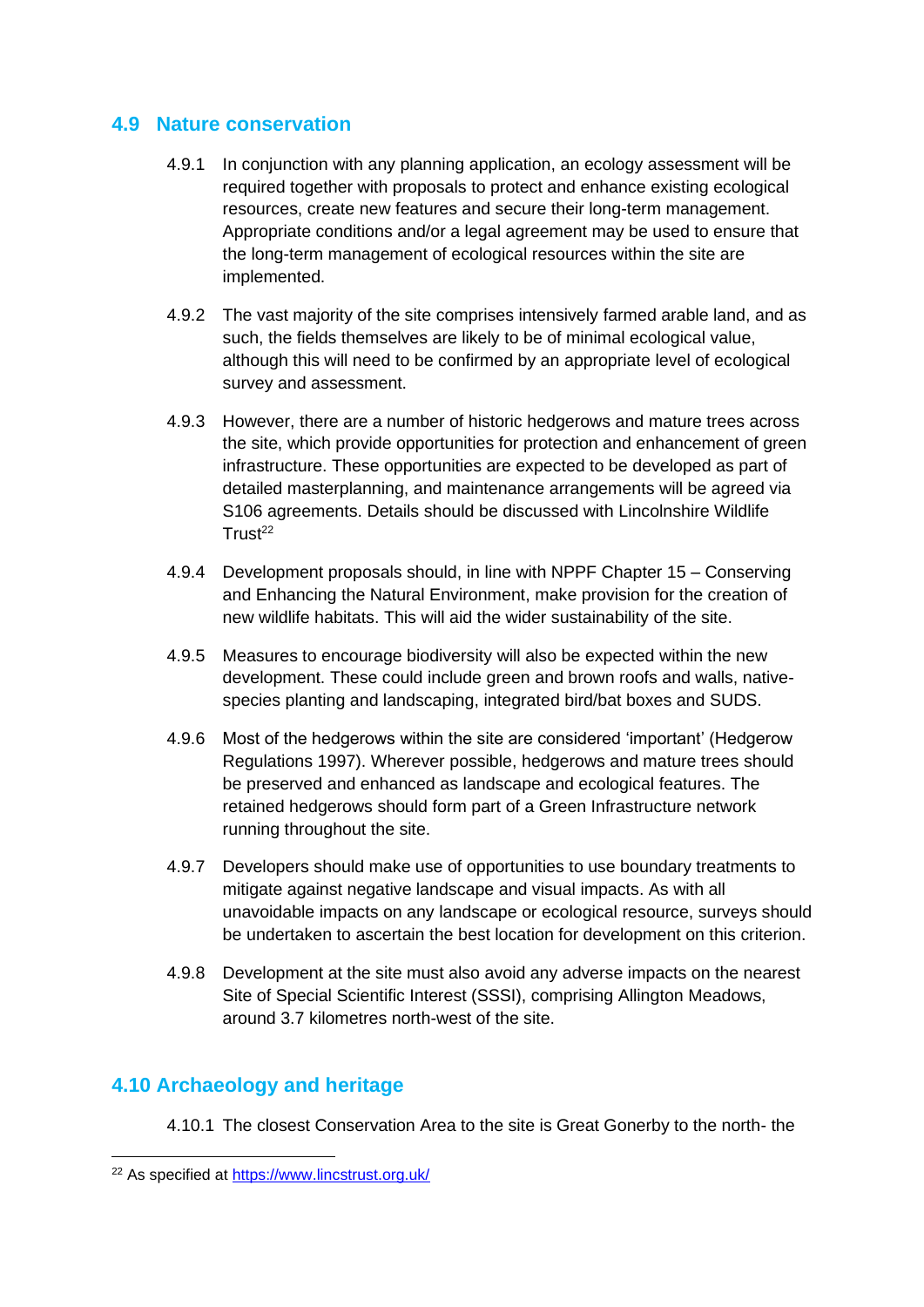shortest distance between the Conservation Area boundary and the site boundary is around 575 metres. Barrowby Conservation Area boundary is around 1km west of the site and Grantham Conservation Area boundary around 1.5 km east of the site. Each of these Conservation Areas contains a cluster of listed buildings.

- 4.10.2 Another important designated heritage asset in the vicinity is Belton Park, containing Belton House, both Grade I listed (the former as a registered Park and Garden, the latter as a listed building). There are, however, no listed buildings in the immediate vicinity of the site; the closest listed building is the Grade II listed Gonerby House, around 1km east of the site boundary.
- 4.10.3 In line with Historic England's Good Practice Advice in Planning 3 (The Setting of Heritage Assets)<sup>23</sup> and NPPF Section 16 (Conserving and Enhancing the Historic Environment), development of the allocated land should wherever possible avoid adverse impacts on views to, from and between the settings of listed buildings and other heritage features. A historic landscape assessment should form part of any planning application, and should cover in particular any impacts of development on Belton House and Park in line with the Belton House and Park Setting Study and Policy Development (Atkins, 2010).<sup>24</sup>
- 4.10.4 There are potential archaeological sites within the allocated land. Archaeological investigation to date has included desk-based assessment, geophysical survey and limited trial trenching. The results have been presented in the Environmental Statement accompanying the 2017 planning applications. The archaeological framework document, which also accompanies the 2017 planning applications, outlines the procedure for further trial trench evaluation of the site, consultation and mitigation (including archiving and reporting as well as an area of preservation in situ) and the intention to submit management proposals.
- 4.10.5 The results of the archaeological surveys reveal an extensive archaeological landscape that dates from the prehistoric to the Roman period. The main focus of settlement activity is located on the higher land towards the northwestern corner of the site. However, the southern part of the site appears to be characterised more by land divisions rather than settlement, although further work is required to understand the nature of the remains.
- 4.10.6 Further development proposals will require comprehensive archaeological evaluation (trial trenching) to determine the extent, depth, character, date, survival and significance of the remains across the whole application area. The results will inform a detailed and appropriate mitigation strategy which will need to be developed based on the results of the evaluation which addresses the likely impacts of the proposals on the archaeological deposits, the scope

<sup>&</sup>lt;sup>23</sup> Second Edition, December 2017. Available at [https://content.historicengland.org.uk/images](https://content.historicengland.org.uk/images-books/publications/gpa3-setting-of-heritage-assets/heag180-gpa3-setting-heritage-assets.pdf/)[books/publications/gpa3-setting-of-heritage-assets/heag180-gpa3-setting-heritage-assets.pdf/](https://content.historicengland.org.uk/images-books/publications/gpa3-setting-of-heritage-assets/heag180-gpa3-setting-heritage-assets.pdf/) <sup>24</sup> Available at<http://www.southkesteven.gov.uk/CHttpHandler.ashx?id=3810>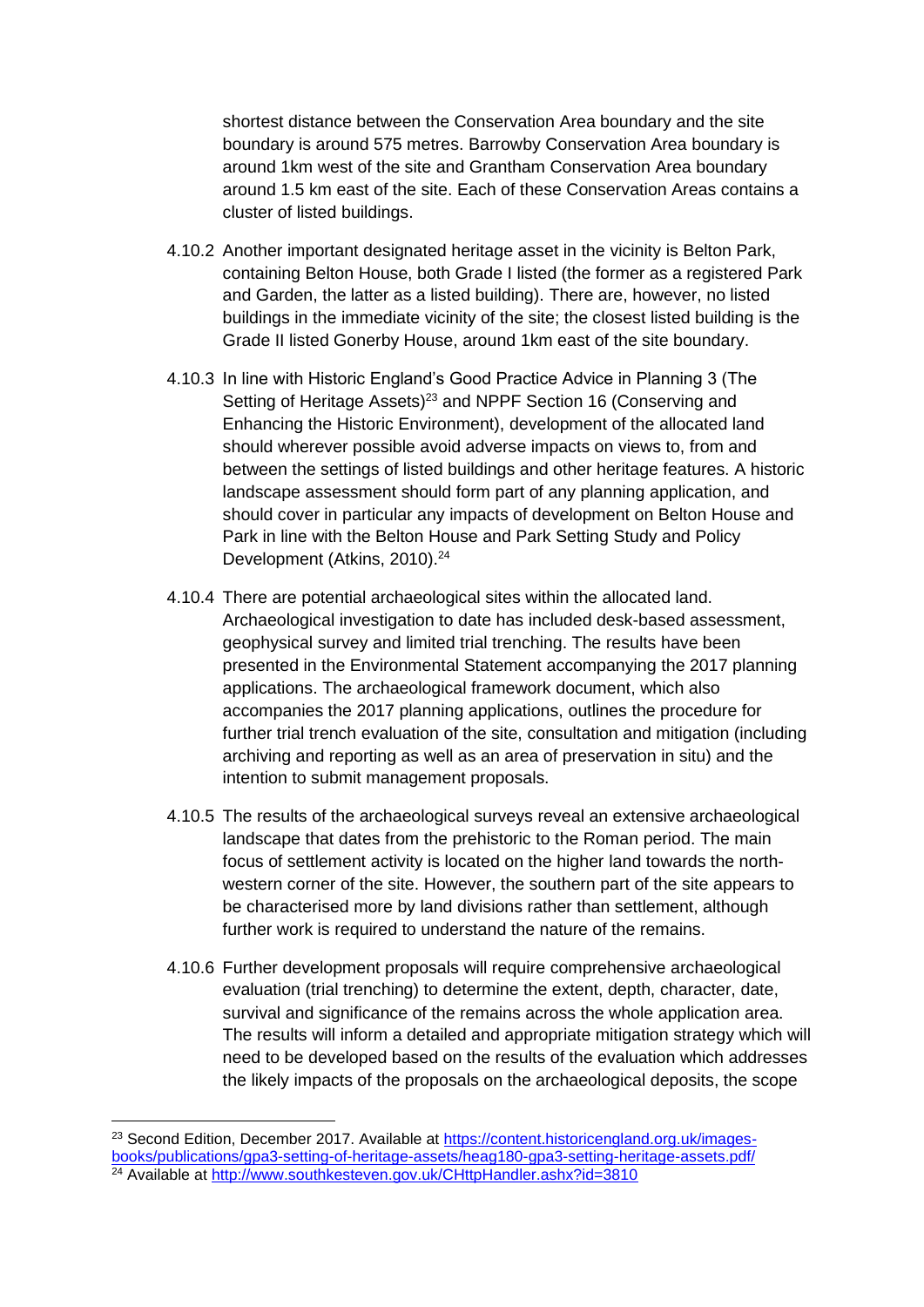of further archaeological mitigation excavation, the nature of any design mitigation (such as preservation in situ), analysis, publication and dissemination. The mitigation framework should be maintained as a live document to inform and address the ongoing archaeological requirement and conserve and manage the heritage resource throughout the life of the scheme.

- 4.10.7 As the scheme may be phased over a number of years it is important that provision is made for the publication, in an appropriate format, of the results of investigations across the site as a whole, as this is an important landscape with opportunities to address a number of research questions. Public engagement should also be considered as part of this strategy. There is an opportunity to engage with local communities and schools regarding the archaeology of the site as well as employing a range of media for public dissemination, information and display for the site and its wider, historic environment setting.
- 4.10.8 Historic England advises specifically that development of the site should seek to positively incorporate strategic views towards heritage assets in the surrounding area, in particular the Grade II\* listed Bellmount Tower at Belton Park, the Grade I listed St Wulfram's Church in Grantham, and the Grade I listed St Sebastian church at Great Gonerby. Masterplan Map 3 illustrates the trajectories of these key views from the high ground on the site. Further studies, as outlined above, are required to more accurately determine and assess these viewpoints and ensure that they are kept clear.
- 4.10.9 In particular, the ridge line of Stubbock Hill to the immediate west of the site is an important backdrop to and feature of the town and its surroundings, and to this extent development should respect the topography of the site to ensure that heritage assets and their settings are conserved or enhanced. Further dialogue between the District Council and Historic England will take place as proposals emerge to ensure that heritage assets, their settings and local archaeology are not adversely impacted.

#### <span id="page-24-0"></span>**4.11 Built environment**

- 4.11.1 The site falls within Character Area 17b (Landscape Fringes: Northwest Quadrant (Poplar Farm, Boundary Farm and Rectory Farm) of the Grantham Townscape Assessment (2011).<sup>25</sup>
- 4.11.2 The Townscape Assessment notes that there are important views in this location north to Great Gonerby's church spire (St Sebastian's), and that the land appears in views from Gonerby Hill.
- 4.11.3 Additionally it notes that "*views from the landscape fringe are dominated almost entirely by the spire of St Wulfram's church in Grantham. It towers above the relatively modest and consistently scaled town…views of great*

<sup>25</sup> Available at<http://www.southkesteven.gov.uk/index.aspx?articleid=8711>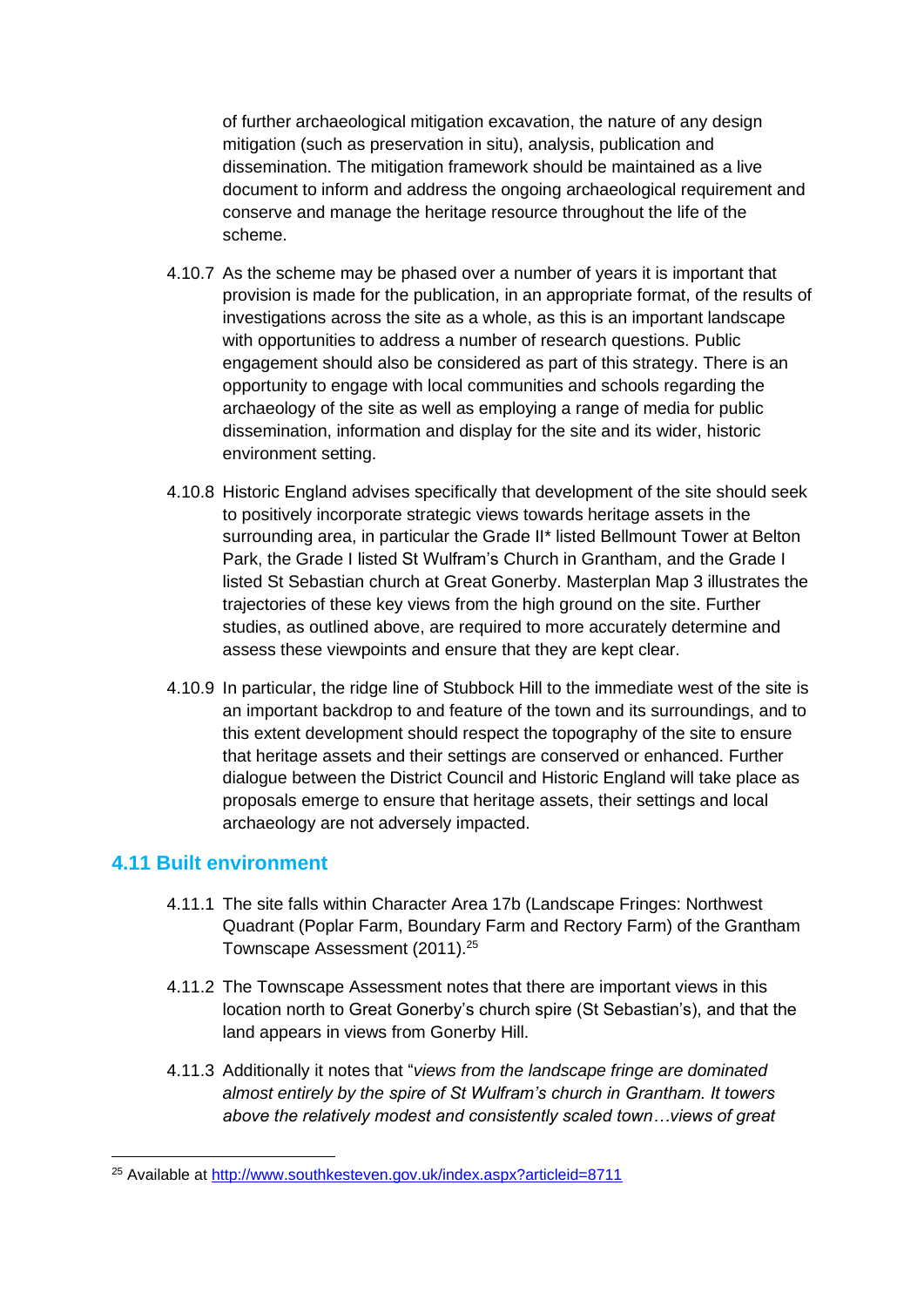*value and strategic importance include those to and from parts of sub-area CA17b (Northwest Quadrant)….the spire of the Grade I listed church of St Sebastian is of equal importance to that of St Wulfram's and views to the spire from the A52 are of vital importance to the identity of both* [Grantham and Great Gonerby]."

- 4.11.4 The Assessment goes on to note that "*a significant negative quality which is the case throughout the character area is the way in which the urban areas border the landscape fringes. These are often abrupt and poorly considered boundaries with very little opportunity for the landscape to permeate into the urban structure of the town*."
- 4.11.5 Development at the Rectory Farm site has the potential to ameliorate this issue and design proposals that can do so will be encouraged. Masterplan Map 10 – Character Areas illustrates the potential for creating a soft, natural rural edge where the landscape can be perceived as permeating the urban structure.
- 4.11.6 The Townscape Assessment culminates in a number of key design principles to be adopted by new development in Character Area 17, of which the most relevant for the Rectory Farm site are as follows:
	- *"Protect and enhance woodlands, field boundaries, hedgerow trees and where found watercourses;*
	- Soften harsh urban edges with new broad leafed woodland planting or use *new development, and associated structural landscape, to soften existing harsh urban edges;*
	- *Maintain a varied urban edge with fringes of the landscape setting extending into proposed developments;*
	- *Consider opportunities for enhanced access to the countryside around the edge of town;*
	- *There should be a soft edge to the outer perimeter of proposed development;*
	- *Existing lanes, hedgerows and trees to be retained in all proposed development;*
	- *Encourage the use of locally distinctive materials – red brick and stone, even as panels accompanying other materials;*
	- *Promote the use of clay pantiles – for principal buildings and outbuildings;*
	- Use the colour palette recommendations to reinforce local identity and create *themes within developments;*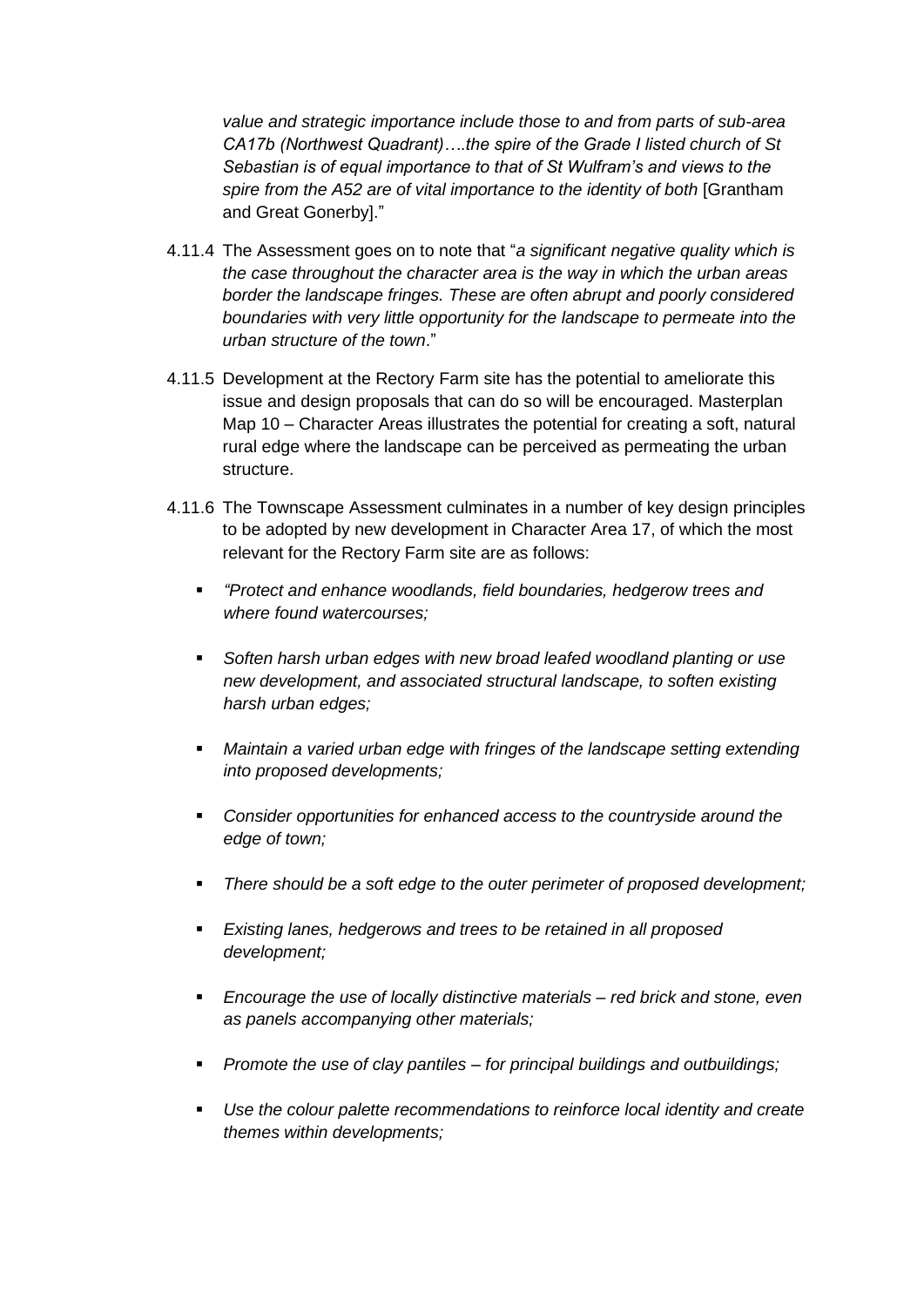- *Promote street trees to accentuate principal routes and reinforce green corridors to existing footpaths, lanes and roads;*
- *Reinforce key views to the town's heritage assets; this is particularly important for views north from the A52 towards Great Gonerby."*
- 4.11.7 The Townscape Assessment also states that given the topography and prominence of proposed urban extensions, houses or flat blocks should not exceed three storeys; for most of the character area's allocated sites two storey will be sufficient and should not be exceeded.
- 4.11.8 In text relating specifically to the Northwest Quadrant Urban Extension to Grantham, the Townscape Assessment states that development in this location:

*"offers an opportunity to create new neighbourhood identities, belonging to the town, but celebrating a positive new image. This should free development from the sterile cul-de-sacs of pastiche and promote contemporary architecture derived from a sense of place but addressing current cultural and technological issues. Colour and materials palettes can reinforce local identity; strong positive identity leads generally to civic pride and an engaged community. The colours proposed for the urban extensions take the predominant brick and pantile range with the landscape colours of the rural edge and introduce the colour blue.* 

*Blue pubs were the symbol of Whig support in Grantham, and the colour endures in street names. The palette develops the blue range as a response to the indigenous colours to create an integrated scheme, which will sit well in the landscape and at the junction with the existing townscape. The colours may be realised through render, preformed panels, glazed brick and glass block, amongst others. Within each new development the modulation of colour intensity and scale of use will add legibility and form to the environment."*

#### <span id="page-26-0"></span>**4.12 Geo-environmental considerations**

4.12.1 The Environment Agency's map of Groundwater Source Protection Zones<sup>26</sup> shows that there are no groundwater source protection zones within or close to the site. Likewise, the Coal Authority's interactive map<sup>27</sup> shows no constraints within or close to the site in terms of existing or former coal mining activity.

<sup>26</sup> Available at<https://www.gov.uk/guidance/groundwater-source-protection-zones-spzs>

<sup>27</sup> Available at<http://mapapps2.bgs.ac.uk/coalauthority/home.html>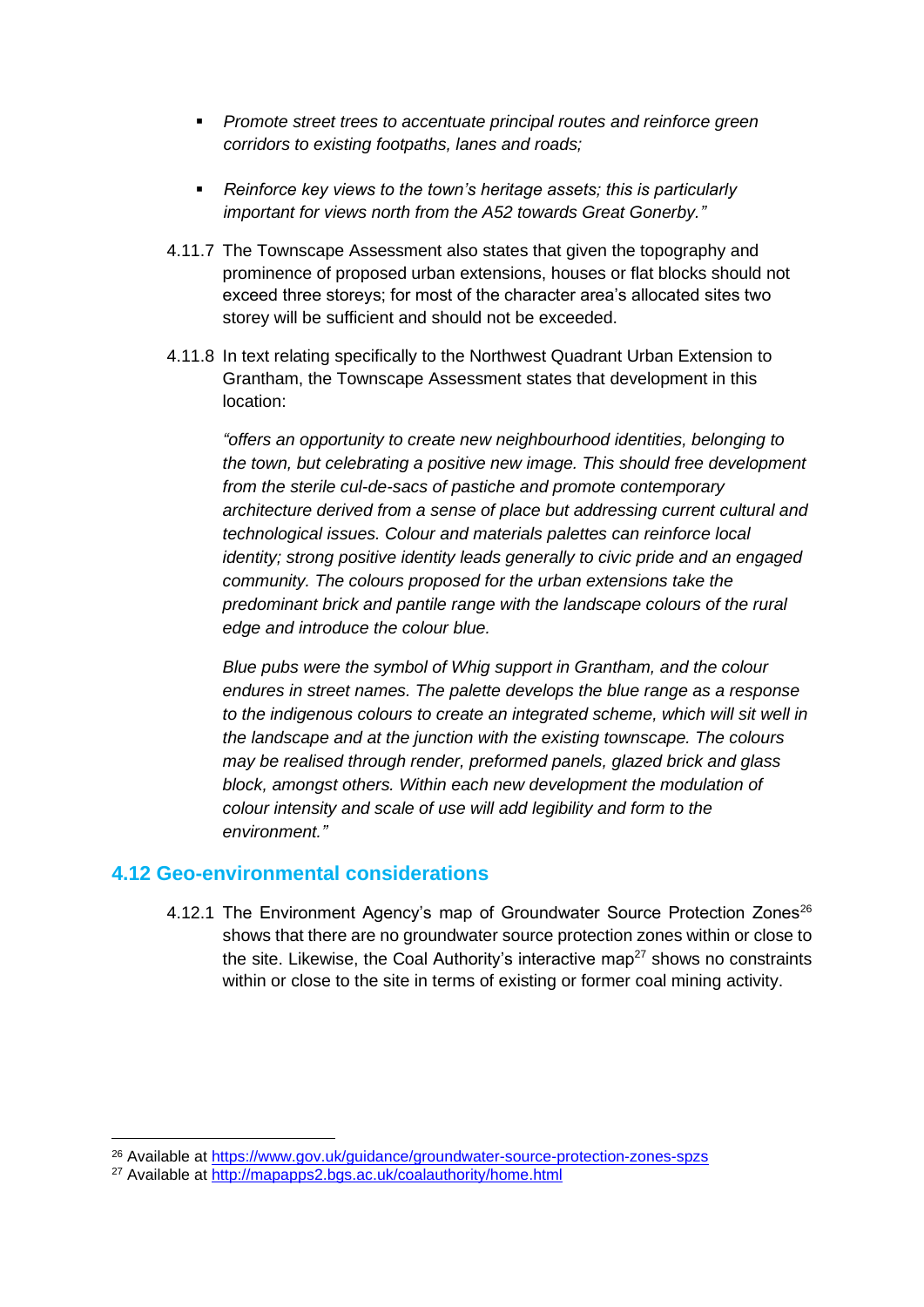## <span id="page-27-0"></span>**5 Development principles**

#### <span id="page-27-1"></span>**5.1 Key land uses**

- 5.1.1 Based on the South Kesteven Local Plan allocation, it is envisaged that key land uses across the site will comprise:
- Housing
- Supporting infrastructure including:
	- transport and access network;
	- education playing fields;
	- other open space;
	- drainage; and
	- utilities.
- 5.1.2 Development principles for each of the key land uses outlined above are detailed in turn below.

#### <span id="page-27-2"></span>**5.2 Housing**

- 5.2.1 In line with Local Plan policy H4: Meeting All Housing Needs, a mix of house types is encouraged, ranging from single bedroom units to large family dwellings of five bedrooms or more. The dwelling mix has the potential to include housing suitable for older people, such as bungalows, which are known to be in demand locally.
- 5.2.2 The developer will be responsible for ensuring a target of 30% of dwellings provided are an appropriate mix of affordable dwellings in line with Policy H2: Affordable Housing Contributions. A lower percentage will only be considered if it can be demonstrated that the full quota would make the development unviable. These should be distributed throughout the housing area and not concentrated in a single location.
- 5.2.3 Likewise, in line with Policy H3: Self and Custom Build Housing, at least 2% of the plots will be provided for self and custom build housing, comprising serviced plots made available to purchase by individuals on the Self and Custom Build register held by the District.
- 5.2.4 At the discretion of South Kesteven District Council, some or all of the affordable housing requirement may be met off-site, in the form of direct provision or via an in-lieu payment, to meet strategic needs elsewhere in the District.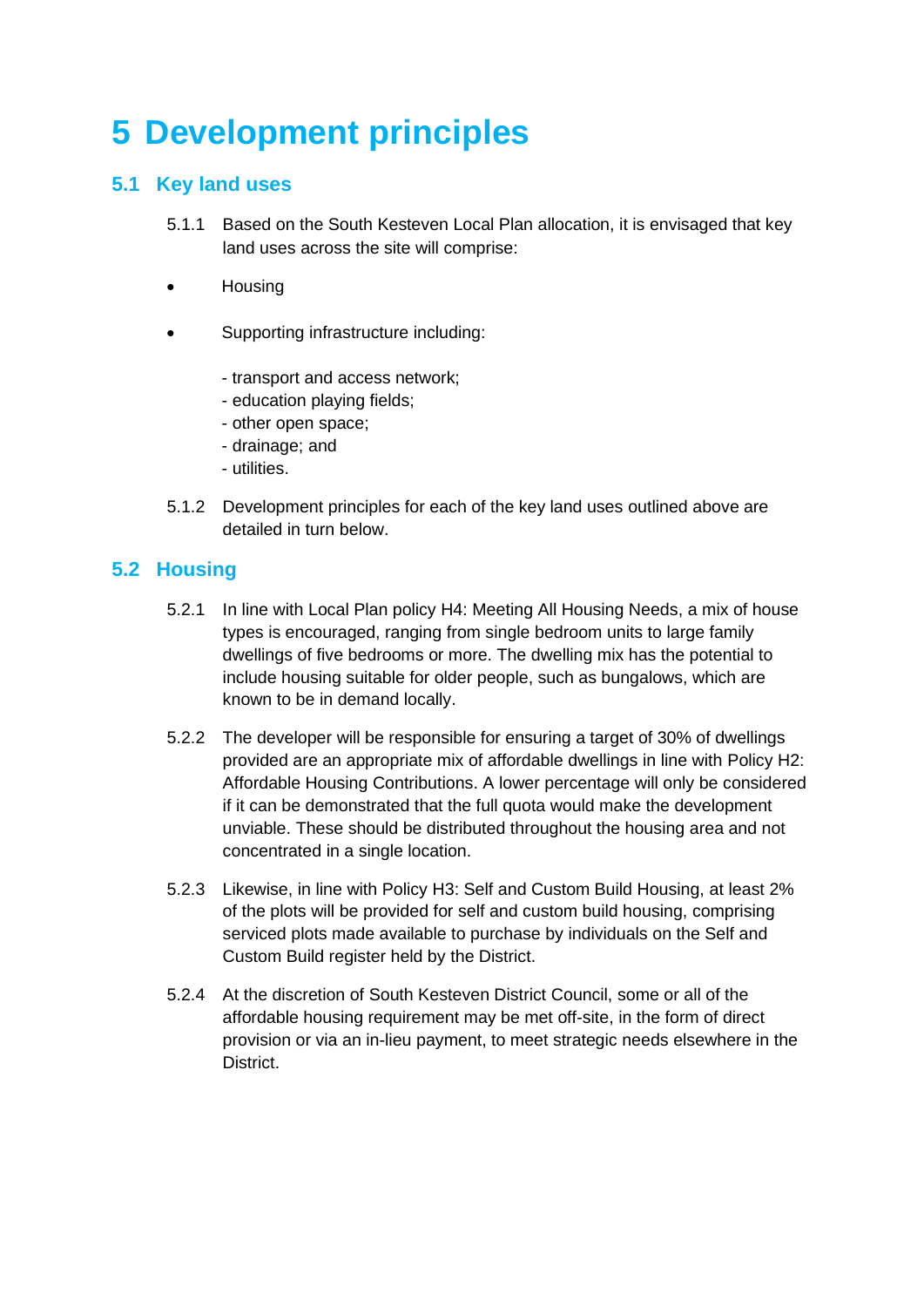### <span id="page-28-0"></span>**5.3 Supporting infrastructure**

#### *Overarching principles*

- 5.3.1 Development of the allocated land will require developers to make appropriate provision for supporting infrastructure in line with policy ID1: Infrastructure for Growth, the Infrastructure Delivery Plan 2017<sup>28</sup> and South Kesteven's requirements as expressed through Section 106 agreements.
- 5.3.2 Infrastructure required to support the development should be designed in accordance with best practice and sustainable technology. The development of the Rectory Farm site requires that an integrated view of power generation, energy consumption, water, waste and drainage be taken from the outset. This infrastructure should be located and designed to minimise the risk posed by the impact of climate change. This includes protecting infrastructure from severe heat and storms.
- 5.3.3 Where the infrastructure demands of future development cannot be reasonably foreseen, or where investment to service such development is not viable in the current phase of development, infrastructure should be planning and designed to be easily modified to accommodate increased capacity.

#### *Transport and access network*

#### *General principles*

- 5.3.4 The following transport criteria should be considered when developing the Rectory Farm site:
- access to the site by sustainable transport modes (i.e. walking, cycling, public transport);
- type and location of vehicular access; and
- impact on the surrounding highway network.
- 5.3.5 The above would be best considered within an integrated Transport Assessment covering the whole site across all landownerships.
- 5.3.6 Despite the fact that the Poplar Farm site is being developed independently from the Rectory Farm site, it is anticipated that multiple vehicle, pedestrian and/or cycle connections will be created across the boundary dividing the sites.
- 5.3.7 Notwithstanding this, development at the Rectory Farm site should demonstrate that it can deliver independent vehicular access, so that it is not dependant on decisions made on the form or layout of development at Poplar Farm.

<sup>28</sup> Available at<http://www.southkesteven.gov.uk/CHttpHandler.ashx?id=21071>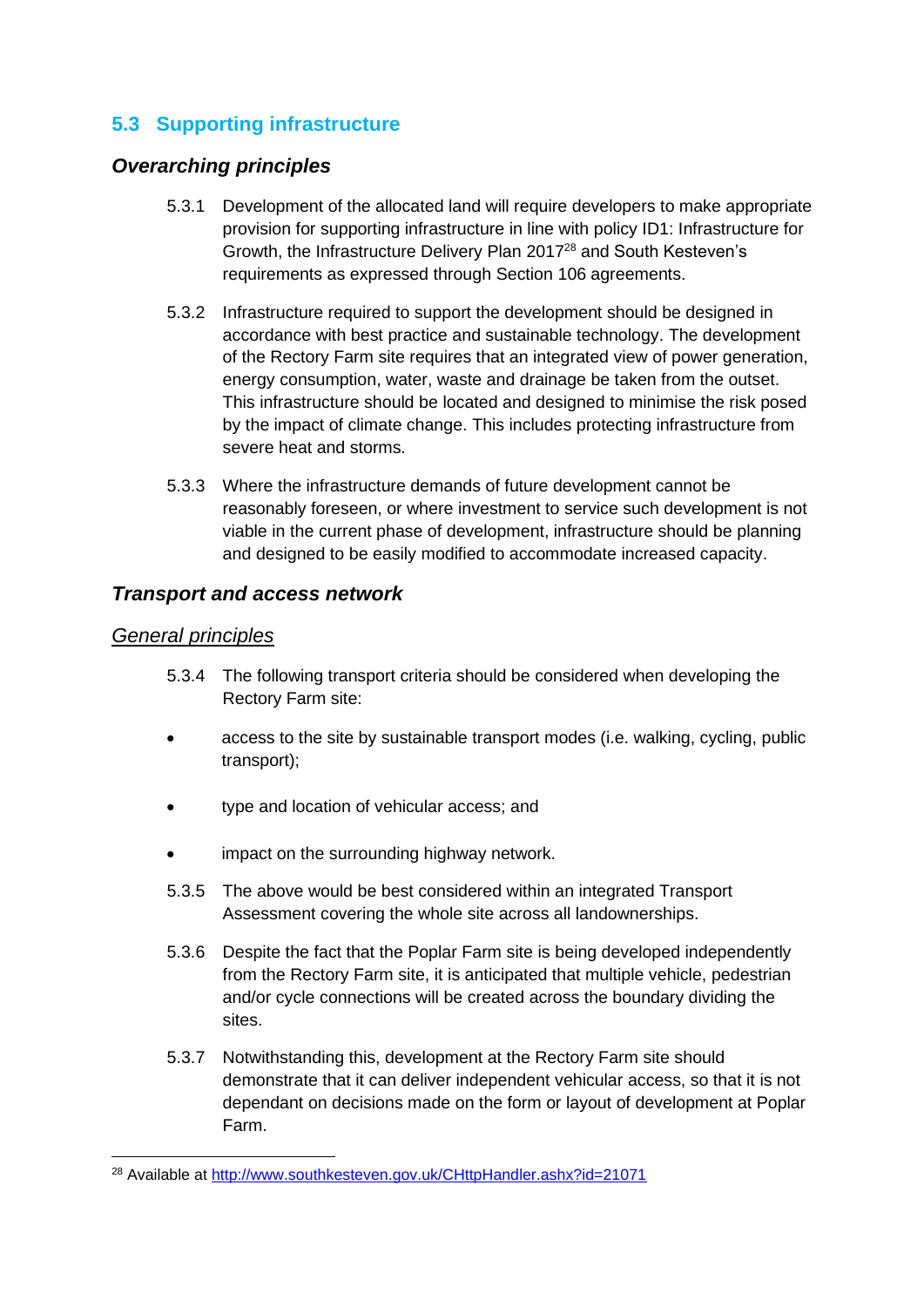#### *Pedestrian and cycle movements*

5.3.8 Based on the Manual for Streets-recommended transport hierarchy, a coherent network of footpaths and cycleways should be provided within the development to accommodate pedestrian and cyclist demand. Direct connections should also be made to existing and proposed development at Poplar Farm, and the site should consider the potential to upgrade footways and existing shared use footway / cycleways along the A52, given their current limited width and the likelihood that they will need to accommodate more pedestrians in future. Masterplan Map 11 – Key Movement Plan illustrates some of the most obvious and direct opportunities for walking and cycling route provision and connections with adjacent routes.

#### *Bus access*

- 5.3.9 In terms of public transport, a bus service is generally considered to be accessible if it serves a stop within 400m walking distance of a potential customer.<sup>29</sup> The current service past the site operates every 60 minutes and the nature of this connection should be considered in further detail to determine if a higher frequency service could be achieved.
- 5.3.10 A service with a 60 minute frequency is unlikely to be attractive for new bus users from the Rectory Farm site. It may be that the site could achieve a better bus service in partnership with Poplar Farm; however, to be consistent with the approach for vehicular access it should also be demonstrated that the site could be serviced by public transport independently of Poplar Farm.
- 5.3.11 CIHT Guidance on buses in urban developments<sup>30</sup> provides advice on how infrastructure could be provided to maximise the potential of bus services. This guidance should be considered in any application for the Rectory Farm site. The new guidance endorses that produced by Stagecoach in 2017 - Bus Services and new residential developments. Masterplan Map 11 illustrates opportunities for potential bus routes within the site that offer potential for bus stops within 400m walking distance for new residents.

<sup>29</sup> Note, however, that guidance contained in the Building Research Establishment Environmental Assessment Method (BREEAM) uses a threshold of 650m.

 $30$  Chartered Institute of Highways and Transportation, January 2018, available at [https://www.ciht.org.uk/media/4459/buses\\_ua\\_tp\\_full\\_version\\_v5.pdf](https://www.ciht.org.uk/media/4459/buses_ua_tp_full_version_v5.pdf)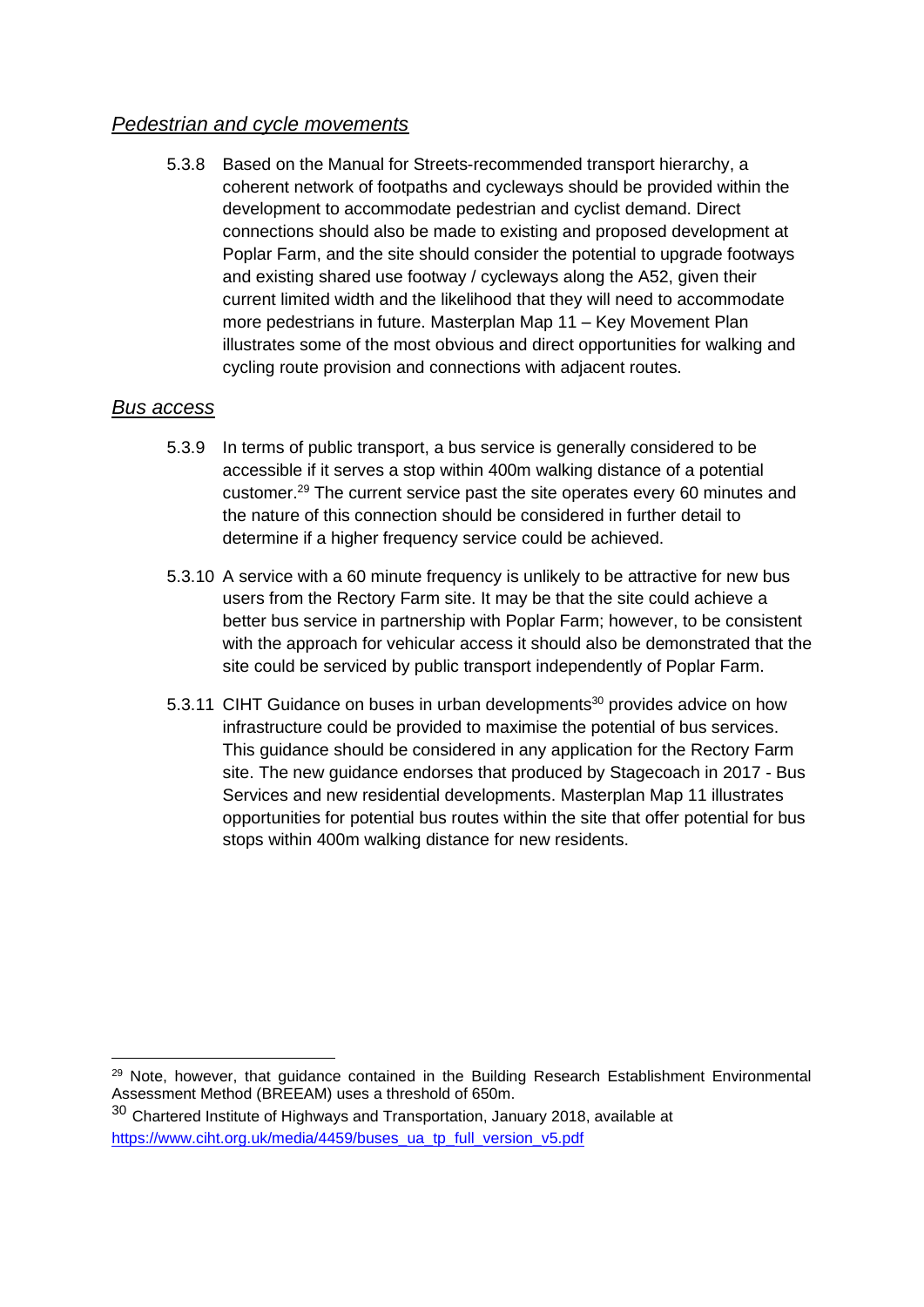#### *Vehicular Access*

- 5.3.12 It is understood that LCC has examined the feasibility of remodelling the existing T-junction at the south-west corner of the site (A1 southbound slip road and A52), and that there may be benefit in providing a northern spur from this junction to serve future development north of the A52 (including, but not limited to, the Rectory Farm site).
- 5.3.13 However, an important requirement for the Rectory Farm site is to demonstrate that it can be independently accessed, so that it is not dependent on infrastructure brought forward on third party land.
- 5.3.14 LCC is also constructing a new route to the south of Grantham known as the Grantham Southern Relief Road. This should have the effect of reducing traffic on Barrowby Road along the south of the site. However, given that the Southern Relief Road is not expected to be fully complete until 2023, the site masterplan should demonstrate that access points onto Barrowby Road function appropriately irrespective of the provision of the Southern Relief Road.
- 5.3.15 LCC highways design documents do not specify a limit on the number of houses that can be served from a single point of access, and neither does the Manual for Streets.
- 5.3.16 There would also be direct frontage access points from Barrowby Road for individual properties or small groups of properties where direct access to individual properties is problematic.
- 5.3.17 Across the rest of the site, in the interests of good design, the development should include an identifiable street hierarchy for all routes.
- 5.3.18 The primary routes within the hierarchy comprise three north-south avenues which extend into the site. These should be positioned as to encourage access into the site, even those parts furthest from Barrowby Road, as directly as possible.
- 5.3.19 The secondary routes comprise the east-west lateral connections that intersect with the primary routes and give the development the basic structure of a grid.
- 5.3.20 The tertiary routes in the hierarchy comprise mews streets and edge lanes. These are local streets designed with a marked reduction in traffic speed. Pedestrian and cycle movement will take priority.
- 5.3.21 A detailed description of the implications of the street hierarchy in terms of design character appears in Chapter 6: Design Principles below.
- 5.3.22 The site also needs to have good connectivity to the adjacent Poplar Farm development to the east, as well as safeguarding connectivity to the land to the west which is the subject of the emerging local plan allocation. The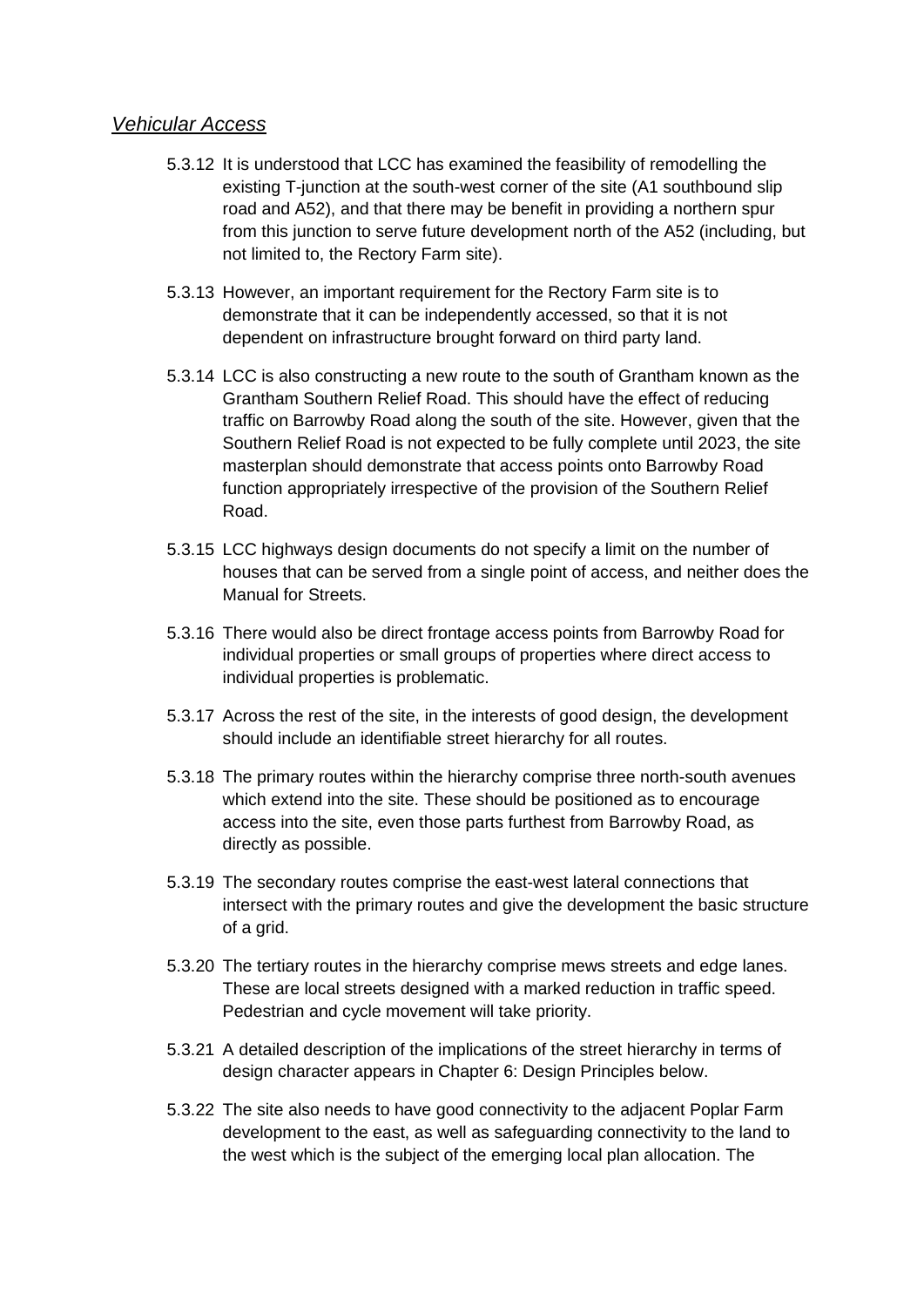number and location of connections will be dependent upon layout.

- 5.3.23 The maximisation of additional non-vehicular access points, comprising pedestrian and cycle paths, is also encouraged, as this would help facilitate a comprehensive and coherent movement strategy across the Rectory Farm site.
- 5.3.24 This should include upgrading of the existing Rectory Farm drive along the western boundary of the site into a pedestrian and cycle corridor, ideally alongside vehicular access. This will simultaneously maximise development permeability and safeguard the existing access to Rectory Farm itself and other existing houses along its length, all of which will be retained in any redevelopment.
- 5.3.25 The same western boundary of the site should also safeguard, as illustrated by Masterplan Map 11, at least two east-west vehicular access points to link to future development on the remainder of allocation GR3-H2 and on allocation GR3-H3 which, as mentioned previously, is more dependent on forthcoming remodelling decisions relating to the A1/A52 junction.
- 5.3.26 Based on the transport assessment work submitted to date, it is suggested that the overriding principle in terms of transport and access should be that the site should be deliverable without reliance on off-site developments or the use of off-site and/or third party land.
- 5.3.27 A phasing plan should therefore be submitted that identifies how the initial parcels of land would be accessed, which would then inform the form and timing of subsequent vehicular access points. Vehicular access junctions should be modelled under scenarios both with and without the Grantham Southern Relief Road.

#### *Wider Network Assessments*

- 5.3.28 LCC operates a tool through which the highway capacity impacts of development can be objectively assessed. This is known as the Grantham Transport Model. The use of this model is encouraged to test the performance of the site access junctions (both with and without the Grantham Southern Relief Road) and to identify the off-site highway impact of the development (both with and without the Grantham Southern Relief Road).
- 5.3.29 Future forecast years will need to be agreed with both LCC and Highways England (HE), although the latter's requirements would be as per the published relevant HE Circulars. The findings of this work should be reported in a Transport Assessment.
- 5.3.30 LCC's future aspiration to develop a roundabout to replace the A1 southbound off /on slip T-junction could open further land for development, for example on Local Plan allocation GR2-H3, west of allocation GR2-H2.
- 5.3.31 To allow for this scenario, east-west penetration of the Rectory Farm and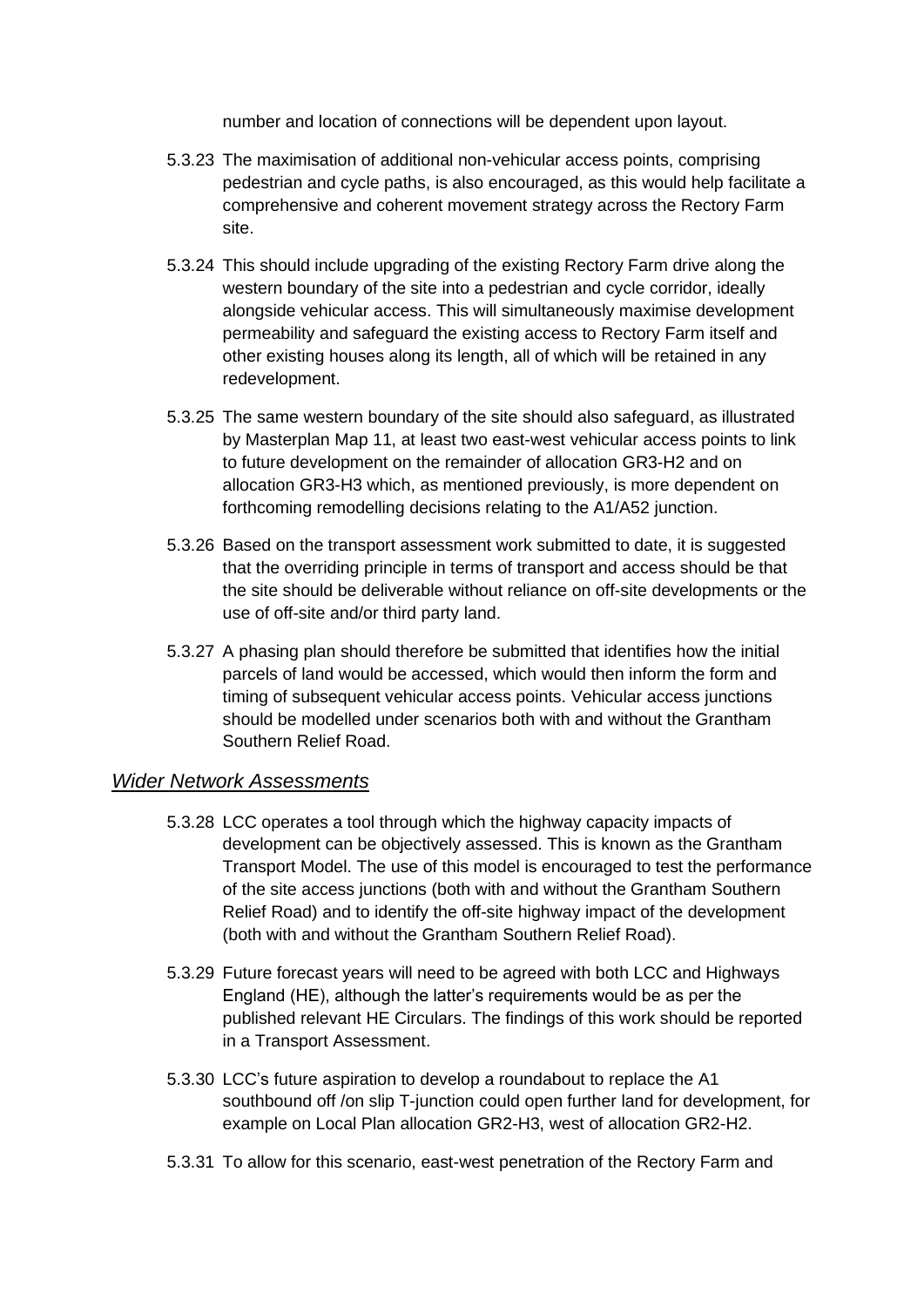Poplar Farm sites is required, to avoid future development at allocation H3 forming a large cul-de-sac and to help reduce additional traffic impacts on the A52 Barrowby Road arising from full development of all allocated sites. This requirement for a coherent east-west movement network through the site has informed the Development Brief.

#### *Open space and Green Infrastructure*

- 5.3.32 The additional public open space to be provided should be in line with the indicative site layout in Plans 4 and 6. It should include sufficient land for recreational use, including informal play space, allotment land and children's play areas.
- 5.3.33 Multiple contextual factors suggest that, as a general principle, the north of the site is more suited to large areas of open space than the south. These factors include:
- the location of the local centre on the neighbouring Poplar Farm site, suggesting a higher density of housing on the south and south-east of the Rectory Farm site, and a lower density, including more land for other uses, to the north and north-west;
- the desirability of minimising the visual impacts of development on, and any perception of coalescence with, the village of Great Gonerby, which overlooks the site from the north;
- the generally higher land in the north and north-west of the site, making built development more visually prominent and strengthening the case for it to be provided at a lower density and/or mixed with undeveloped open land; and
- surface water flood mapping, which suggests a greater degree of surface water run-off on the north of the site than the south, which could be addressed through drainage solutions making use of open spaces between built development.
- 5.3.34 The design of the open spaces should take into account how they will be used and measures taken to limit the impact on adjacent residential properties. Noise barriers, landscape bunds and the type or location of leisure equipment facilities that may be installed should be considered in this context.
- 5.3.35 A commuted sum will be negotiated with the developer for maintenance in the event that the developer(s) seeks to transfer maintenance responsibilities for open space either to the local Parish Council(s) (Barrowby and Great Gonerby) or South Kesteven District Council. Guidance on capitalised maintenance payments is provided in SKDC's Planning Obligations SPD (June 2012). 31

<sup>31</sup> Available at<http://www.southkesteven.gov.uk/CHttpHandler.ashx?id=13870>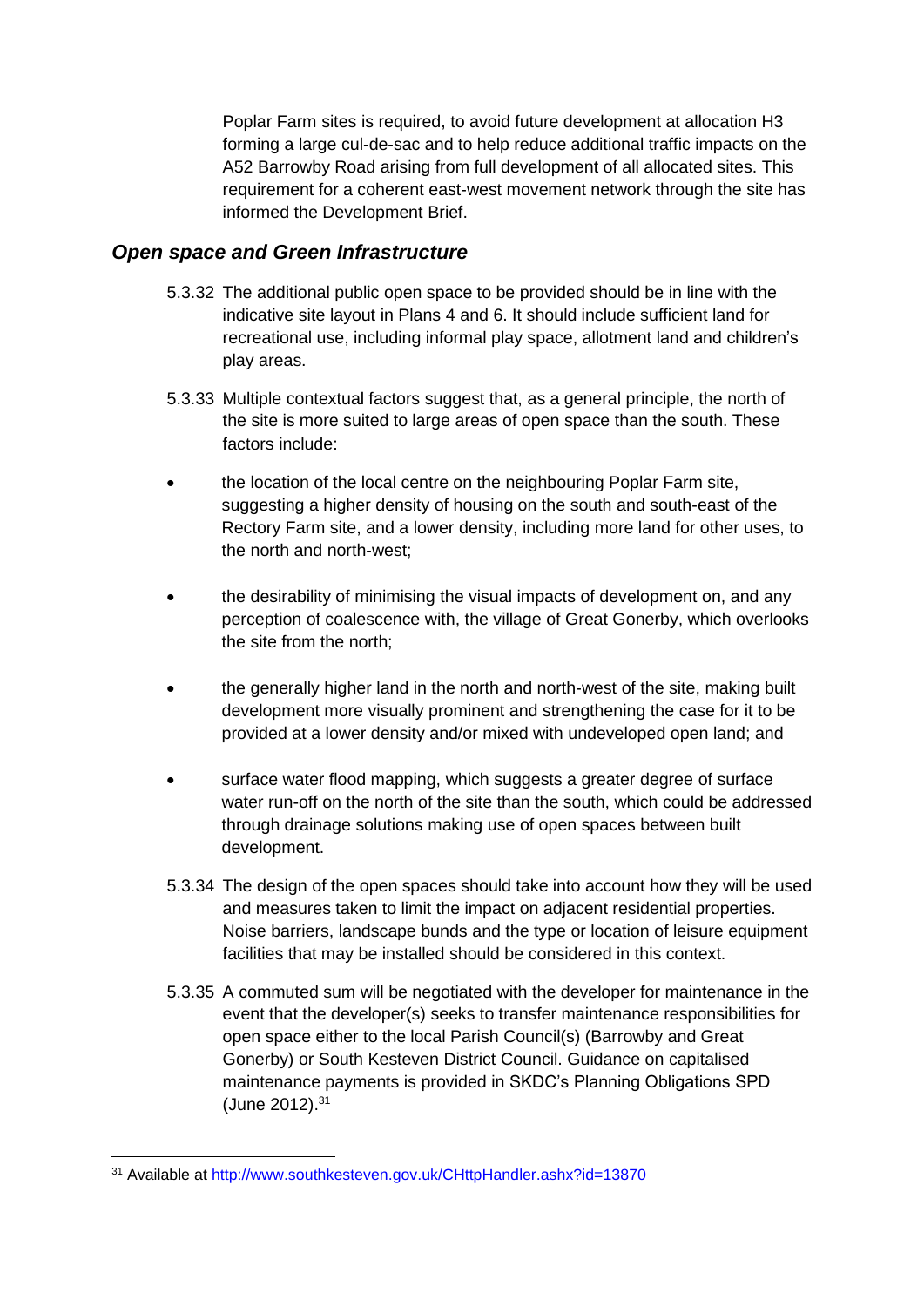- 5.3.36 South Kesteven Local Plan Policy OS1: Open Space recommends 0.20 hectares of allotment space per 1,000 population. Based on the South Kesteven average of 2.247 persons per dwelling in Census 2011<sup>32</sup>, and an average recommended plot size of 250 square metres<sup>33</sup>, this indicates that the allocated land will have a residential population of 2,327 $34$  and will thus require around 4,650 square metres (i.e. 0.47 hectares) of allotment space.
- 5.3.37 Interventions that can help to reduce future landscaping maintenance requirements, such as planting with low-nutrient soil, are encouraged. For areas that may require specialised techniques, additional sums may be negotiated.
- 5.3.38 The overall requirement for open space should also be in line with Policy OS1. This is required for formal and informal play, youth facilities and formal sports provision.
- 5.3.39 Based on Policy OS1 and the calculations above, it is anticipated there will be a need for the Rectory Farm site to provide 4.65 hectares of informal/natural green space, 2.33 hectares of outdoor sports space and 1.86 hectares of other open space (comprising play equipped space, young persons' space, allotments and parks). These requirements have been reflected in the Masterplan Maps. As noted previously, the planning applications submitted in 2017 propose development on the 5.36 hectares of land at the north-west corner of the allocation that is not suitable for built development and hence will be retained as open space. If suitably landscaped, and with the appropriate access arrangements, this area would exceed the minimum requirement for 4.65 hectares of informal/natural green space, and this has been illustrated on the relevant Masterplan maps.
- 5.3.40 As stated previously, the development of the land covered by this brief should not prejudice further development on the rest of allocation GR3-H2 or other developments in the wider area, including allocation GR3-H3. The provision of open space should therefore take into account the potential for future open space provision in these locations.
- 5.3.41 Consideration should be given to the layout and design of play and open spaces so as to complement the wider landscape character. Arrangements for future funding and management should also be made.
- 5.3.42 The formal and informal play areas should form part of the Green Infrastructure network that will run throughout the site and which will also enhance the site's biodiversity potential.

<sup>&</sup>lt;sup>32</sup> In the 2011 Census, South Kesteven had 133,788 residents and 59,530 dwellings, making 2.247 people per dwelling- source: Nomis (https://www.nomisweb.co.uk) <sup>33</sup> See<https://www.nsalg.org.uk/allotment-info/>

<sup>&</sup>lt;sup>34</sup> Based upon the figure of 1,035 dwellings calculated in Chapter 2 of this development brief.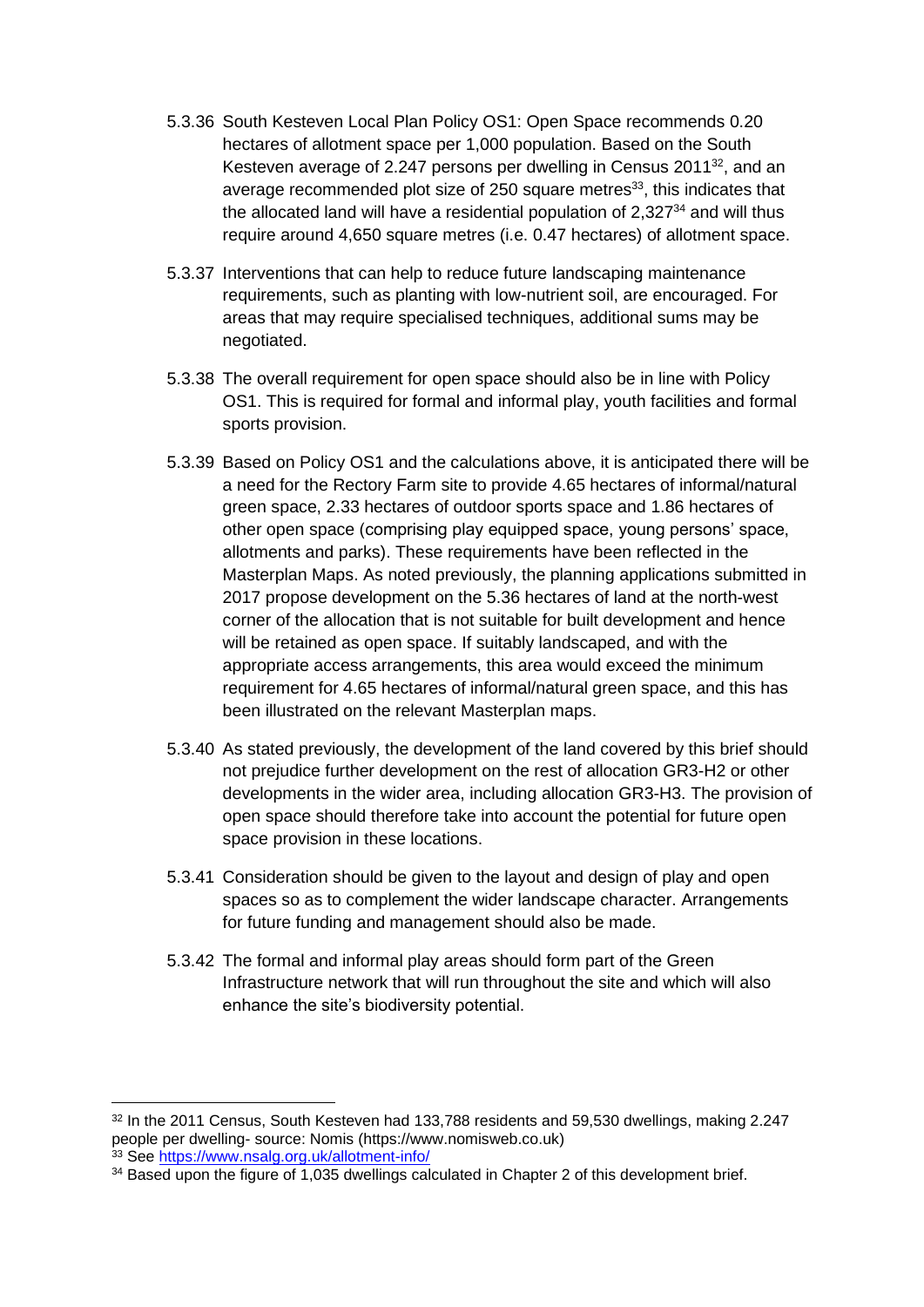- 5.3.43 Development must follow the guidance set out in NPPF section 15 (Conserving and Enhancing the Natural Environment and the government's 25 Year Environment Plan (A Green Future).
- 5.3.44 All planning applications must demonstrate that a net biodiversity gain will be achieved.

#### *Flooding and drainage*

- 5.3.45 In line with Local Plan policy SD2: The Principles of Sustainable Development in South Kesteven, adequate measures should be put in place to ensure that the development does not exacerbate the risk of flooding elsewhere. This can be achieved through a Sustainable Drainage System or other means appropriate to the specific development.
- 5.3.46 Lincolnshire County Council, as the Lead Local Flood Authority (LLFA), expect any major development on the site to restrict its surface water run-off to greenfield run-off rate and implement Sustainable Urban Drainage System (SuDS) principles as per the NPPF. The LLFA will be consulted on all applications relating to Rectory Farm.
- 5.3.47 A Flood Risk Assessment will need to be carried out for development proposals of one or more hectares as per Footnote 50 of the NPPF in line with advice from the Environment Agency. A Sustainable Drainage System, which could include, depending on location, balancing ponds, and permeable materials to roads and green roofs, should be implemented across the site aligned with and linked to the sustainable drainage infrastructure developed or planned for at the neighbouring Poplar Farm site.
- 5.3.48 The drainage proposals submitted alongside any individual application will be assessed in terms of how they integrate holistically with the strategic approach to drainage required across the whole site, taking into account existing and proposed drainage interventions in other parts of the site at the time of the application.
- 5.3.49 Development will not be permitted to begin until the planning authority has approved submitted drainage/surface water run off management plans with input from Anglian Water, the Environment Agency and Lincolnshire County Council as the Lead Local Flood Authority. A condition to this effect will be attached to any future planning permission.
- 5.3.50 Developers should note that open space used for flood attenuation and/or drainage has the potential to be multi-functional, offering also opportunities for promoting nature conservation, recreation and as structural amenity space. However, there are some locations within the site where large-scale SUDS infrastructure will be neither necessary nor viable, and instead smaller interventions such as filter strips, swales and/or small-scale storage could be more appropriate, as long as it can be demonstrated that they contribute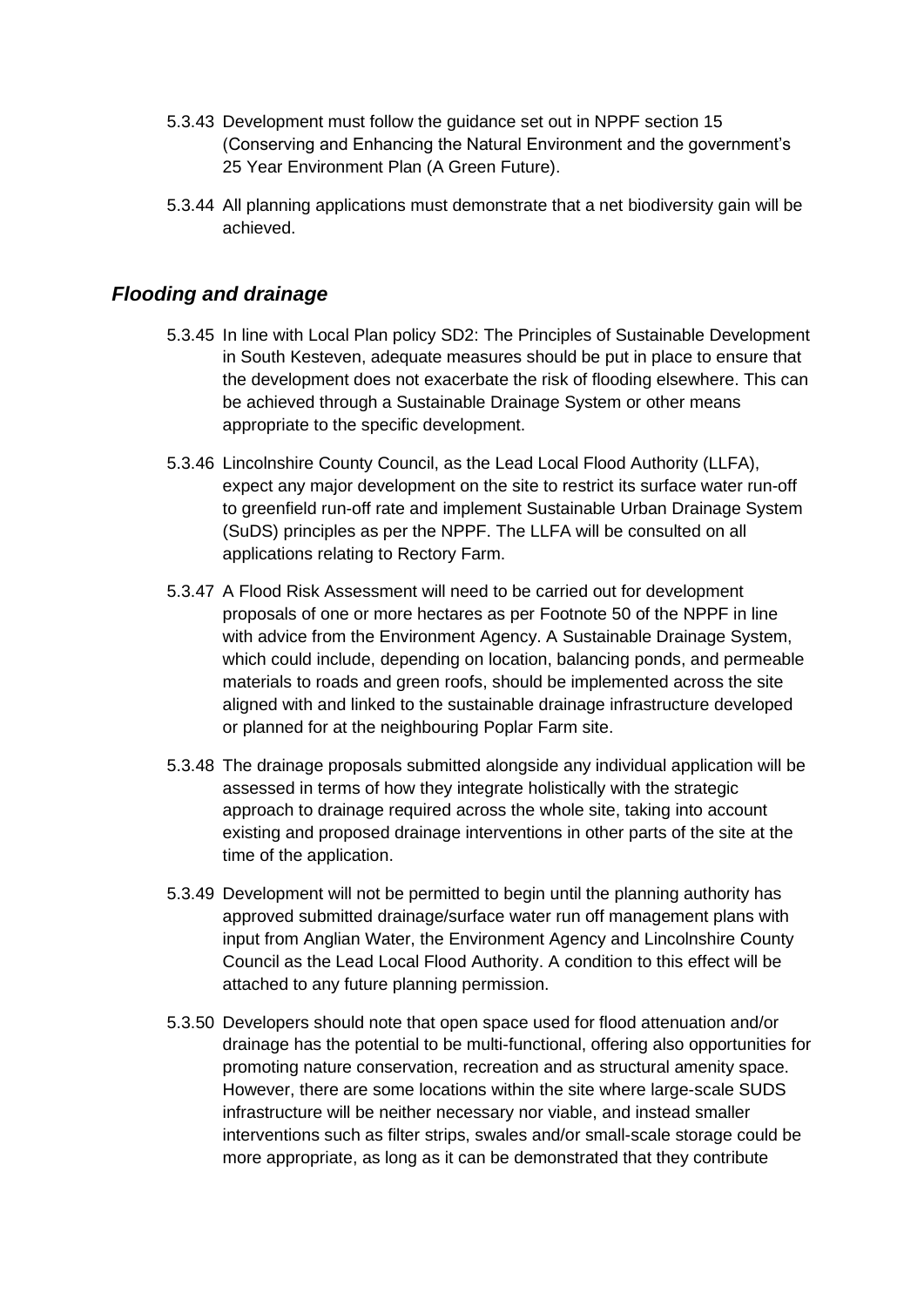appropriately to the overall drainage strategy across the site.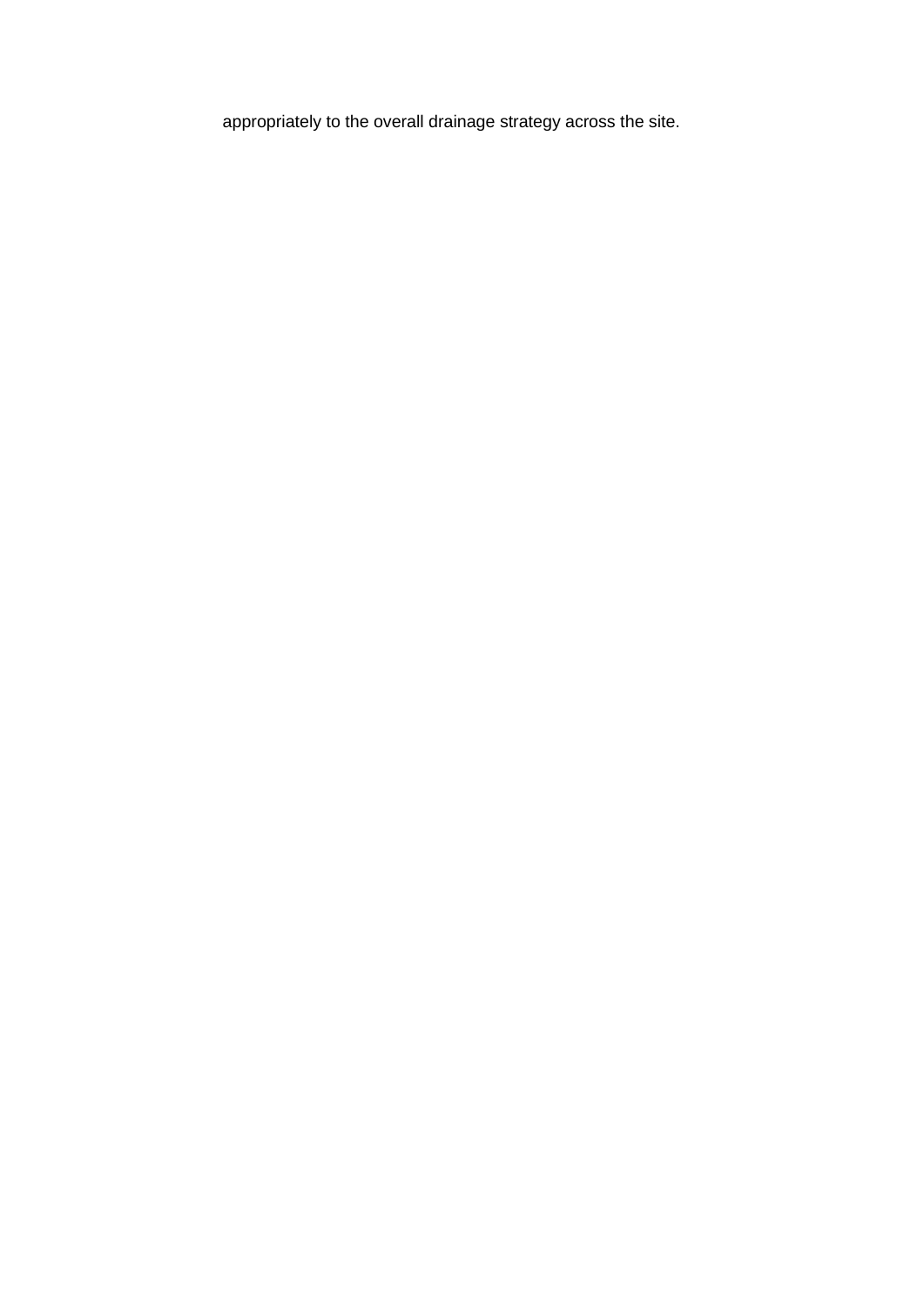#### *Utilities and services*

#### *Electricity*

- 5.3.51 Western Power advises that any development at the Rectory Farm site (and, at the time of writing, further development at Poplar Farm beyond what is already consented) would require two new 11 kilovolt (Kv) circuits fed from Grantham North Primary sub-station. These new circuits would also require an extension to the building at Grantham North containing the existing 11Kv circuit breakers.
- 5.3.52 Dialogue between Western Power and the District Council suggests that the most cost-effective way for these new circuits to serve the site would be for them to cross the Grantham-Nottingham railway line via the land over the railway tunnel north of Rectory Farm itself. Contributions for this new infrastructure will be sought on a proportional basis from the developers of Poplar Farm as well as the developers of the Rectory Farm site.
- 5.3.53 Western Power further advise that, although this advice is correct at the time of writing, power network requirements are dynamic and therefore this situation may differ in future; as such, the applicant is advised to engage with Western Power at the time of any application.

#### *Gas*

5.3.54 As indicated in the South Kesteven Infrastructure Delivery Plan, National Grid has indicated that no major constraints to future development in terms of gas networks and supply have been identified, but that it is expected that new connections will be developer-funded.

#### *Water and sewerage*

5.3.55 Anglian Water state in the Infrastructure Delivery Plan that in terms of water supply and waste water treatment, no major development constraints have been identified in the short term; however, there will be a need for new provision later in the Local Plan period. As such, developers are expected to liaise with Anglian water at the time of any application; it is expected that new connections will be developer-funded.

#### *Communications*

5.3.56 Through the Infrastructure Development Plan, BT Openreach and other providers, including Virgin Media, have not indicated that the development of the site would give rise to any abnormal requirements in terms of IT or telephone networks.

#### *Emergency services*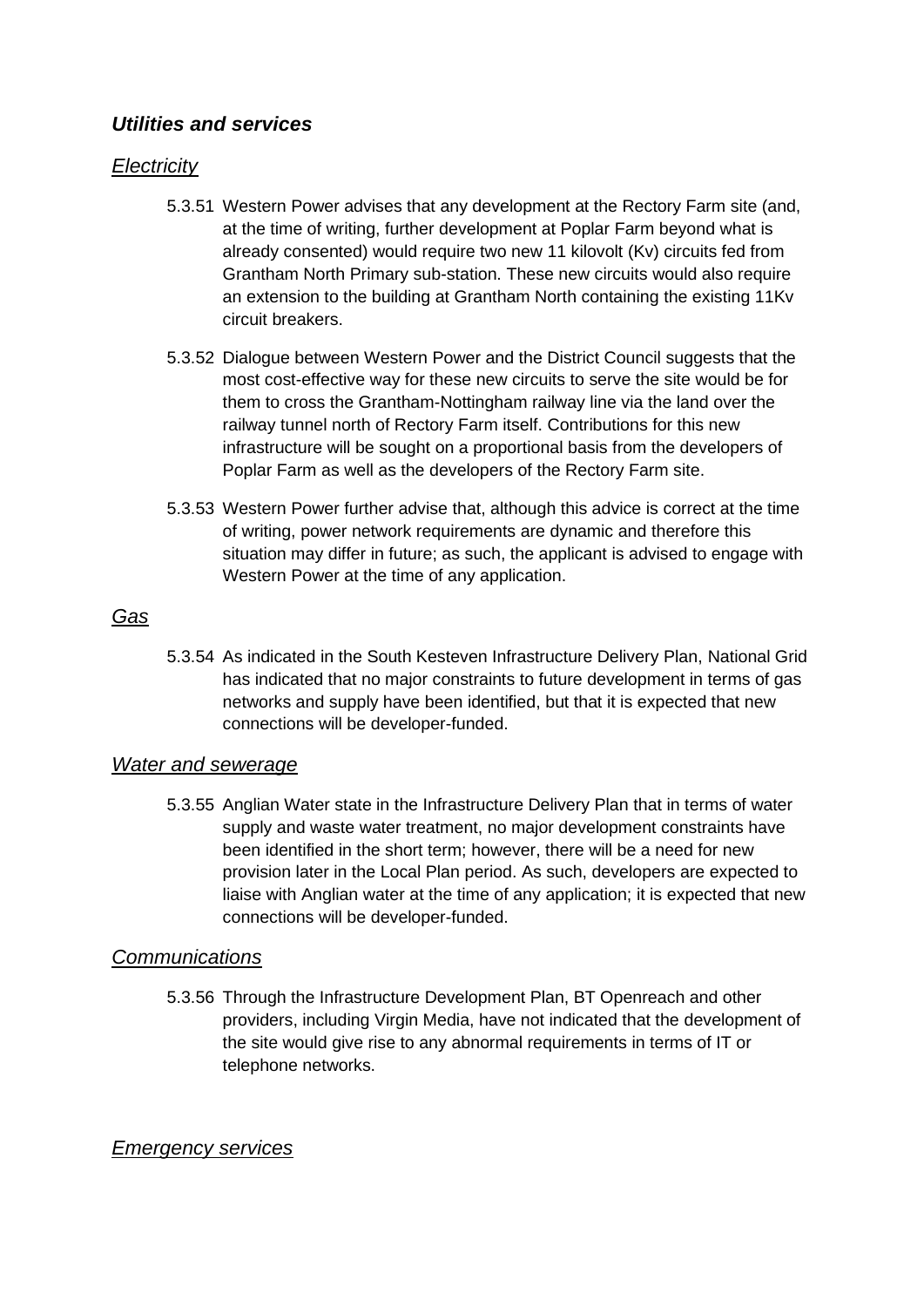5.3.57 The police, ambulance and fire and rescue services have confirmed through the Infrastructure Development Plan that in most cases the layout of a new scheme can make appropriate provision for access to police, ambulance and fire services. As detailed proposals emerge, there will be further dialogue between the District Council and the emergency services in terms of local facilities for neighbourhood policing, fire and ambulance access, and layout and mix of units.

#### <span id="page-37-0"></span>**5.4 Delivery and phasing of development**

- 5.4.1 The District Council recognises that the development timeframe for this site is reasonably long, potentially taking ten or more years to be developed in its entirety. Its preferred approach to development phasing over this period is to develop the site from south to north, as this will help developers avoid excessive early infrastructure costs.
- 5.4.2 Developers are encouraged to enter into early and ongoing dialogue with the District Council, which will provide clarity and certainty on the specific infrastructure requirements and triggers pertaining at the time of individual development applications.
- 5.4.3 The infrastructure requirements and triggers will depend to a significant extent on how much and what type of infrastructure has already been consented and/or delivered by that stage, both in the vicinity of the site and elsewhere across Grantham and the District.
- 5.4.4 In development phasing, consideration should be given to opportunities for delivering supporting infrastructure for housing across the site in the right places and at the right times, seeking to maximise their ability to deliver wider benefits and encouraging economies of scale in service delivery.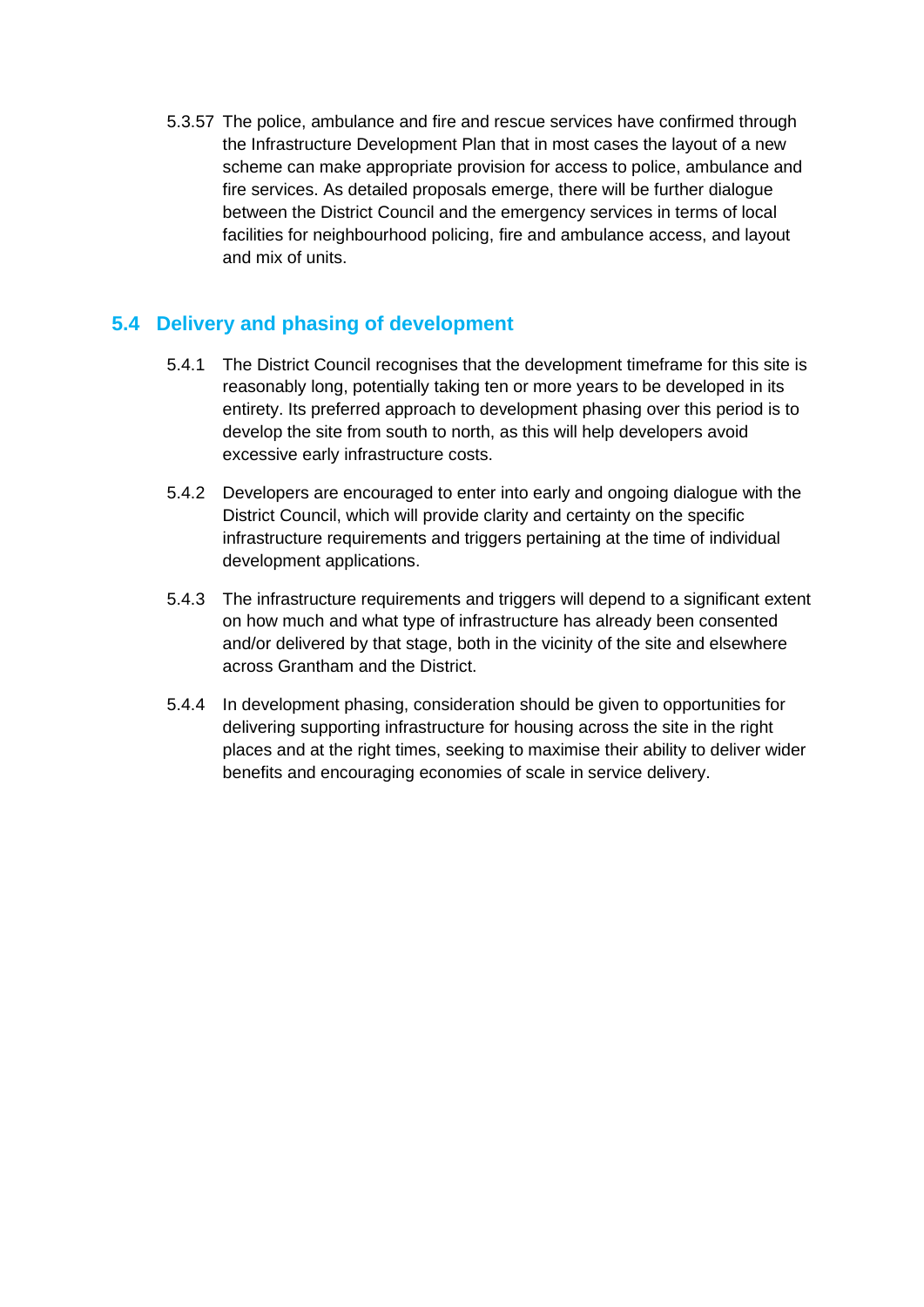### <span id="page-38-0"></span>**6 Design Principles**

#### <span id="page-38-1"></span>**6.1 Overarching design principles**

- 6.1.1 In any major development project, there will be key conflicting objectives, for example between the need to protect the environment (Local Plan Strategic Objectives 12 -15) and the need to enhance the prosperity of the district, in part through new housing and other development (Strategic Objectives 1-11). At the Rectory Farm site, the design principles in this chapter will be used as a guide against which development proposals will be assessed.
- 6.1.2 The development and design principles for the site articulated through this SPD take full account of the Local Plan aspirations for the allocation. This helps ensure that an appropriate balance is achieved between the development being sustainable and self-contained but also integrating well with and being fully accessible to and from its surroundings, including Poplar Farm and the rest of Grantham.
- 6.1.3 Development proposals for all or part of the site should take full account of the Masterplan Maps accompanying this text, including Masterplan Map 4, which sets out a complete concept layout plan for the site.
- 6.1.4 Development should be designed on the basis of the key site constraints and opportunities identified in this document, including appropriate responses to the site's surrounding context, access points, and local views.
- 6.1.5 Although these considerations should apply to the development of the entire site, they are particularly relevant to the highest land within it, at the site's north-west corner, as this will of course be relatively more prominent in views. As such, the visual impact of development should be carefully considered and, where necessary, mitigated through appropriate design.
- 6.1.6 Low carbon / zero carbon development which makes use of emerging science and technology will be supported. Clear, innovative and reliable management mechanisms should be put in place to ensure enduring sustainability.

#### <span id="page-38-2"></span>**6.2 Quality**

6.2.1 The design and construction of the built environment should be of the highest quality when judged against Policy DE1 of the Local Plan. The District Council will examine any proposals critically to ensure that high quality design is achieved through the development of the site, including compliance with Building for a Healthy Life criteria.

### <span id="page-38-3"></span>**6.3 Connectivity**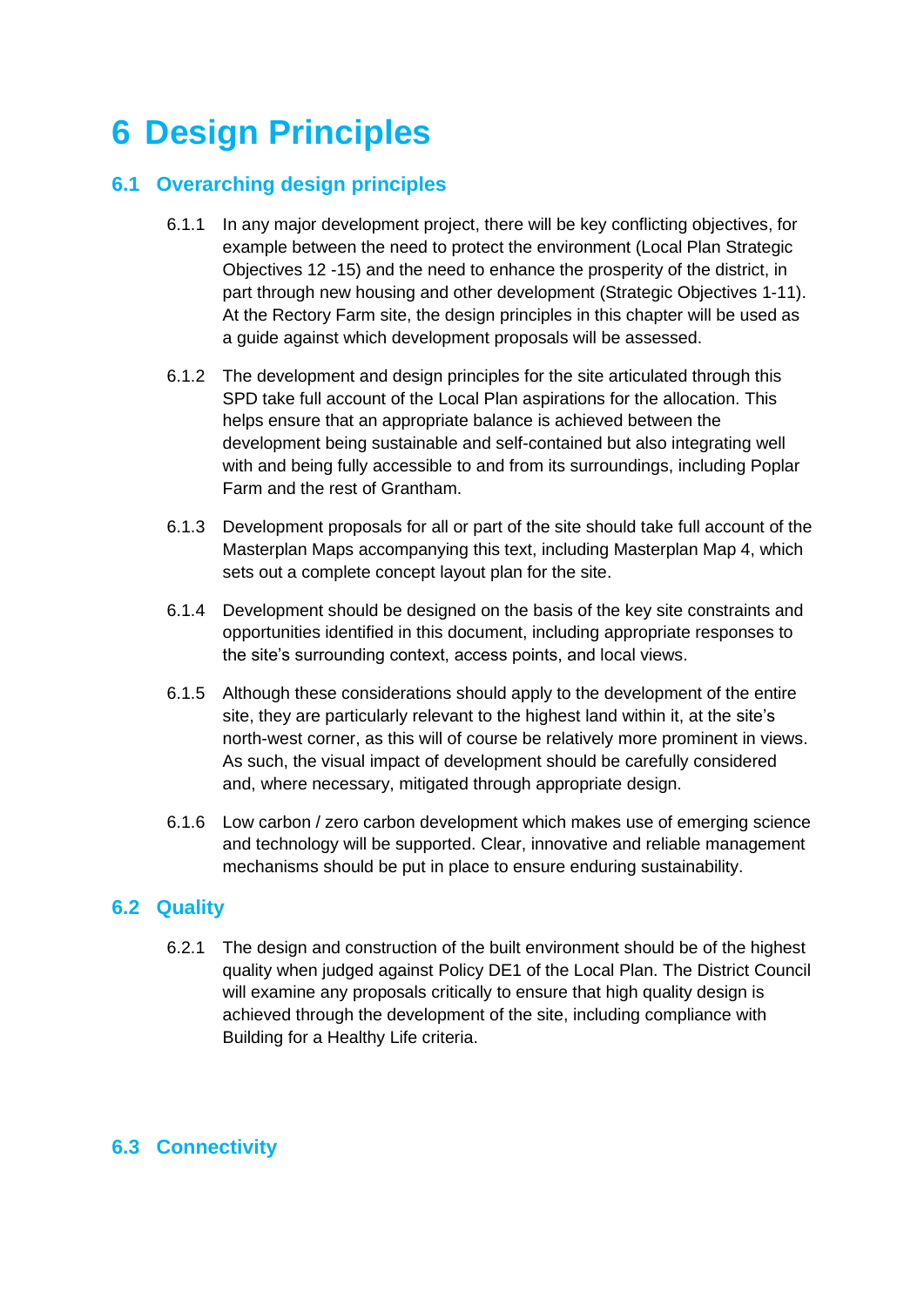- 6.3.1 The design of development at the Rectory Farm site should avoid peripherality by ensuring sustainable connections to its surroundings. The aim is for a development that is a fully integrated component of the developing North-West Quadrant, itself designed as a fully integrated new part of Grantham, with clear, strong connections to the town centre.
- 6.3.2 In design terms, this indicates solutions including frontages to Barrowby Road and improving pedestrian and cycle links between the site and the town centre, as well as to community facilities at nearby Poplar Farm, as stated in the text on transport above. Masterplan Map 5 indicates key frontages and landmarks to take into account when designing the site. Masterplan Map 11 illustrates the key walking and cycle connections.
- 6.3.3 Designing a logical road hierarchy will help to define and structure the site's character areas. The site's indicative movement and access layout is illustrated in Masterplan Map 11.

#### <span id="page-39-0"></span>**6.4 Form, massing and layout**

- 6.4.1 Development, particularly along the outer edges of the allocation, should be designed to reflect and respond to its edge-of-town context as an important and attractive gateway to Grantham from the A1 to the west, as per Masterplan Map 5.
- 6.4.2 Adopting the principles of continuity, enclosure and overlooking should create successful and well-defined public places. Spaces and streets should be defined and enclosed by buildings. The building line will combine with boundary features to create a sense of enclosure for the street.
- 6.4.3 The design and layout of the scheme should take the opportunity to reduce the opportunities for crime. All streets and public spaces should be overlooked, with front facing development providing an active frontage and natural surveillance, including of the proposed green corridors. Alleyways and rear parking courtyards should be minimised.
- 6.4.4 Proposals for development should perform positively when assessed against Building for a Healthy Life and will need to follow guidance in the NPPF and any design guidance produced by South Kesteven District Council.
- 6.4.5 There is scope for the layout of development to maximise the potential offered by photovoltaic (PV) panels for solar energy development. PV panels achieve maximum efficiency on south-facing roofs.
- 6.4.6 For further guidance on expectations of streetscape design across the development, refer to Lincolnshire County Council's Streetscape Design Manual (2016)<sup>35</sup>, Manual for Streets (2007)<sup>11</sup> and Manual for Streets 2<sup>12</sup> (2012). Masterplan Map 5 illustrates key frontages and landmarks. These features, alongside strong front boundary treatments and street trees, will

<sup>35</sup> Available at<https://www.lincolnshire.gov.uk/downloads/file/1950/streetscape-design-manual-pdfa>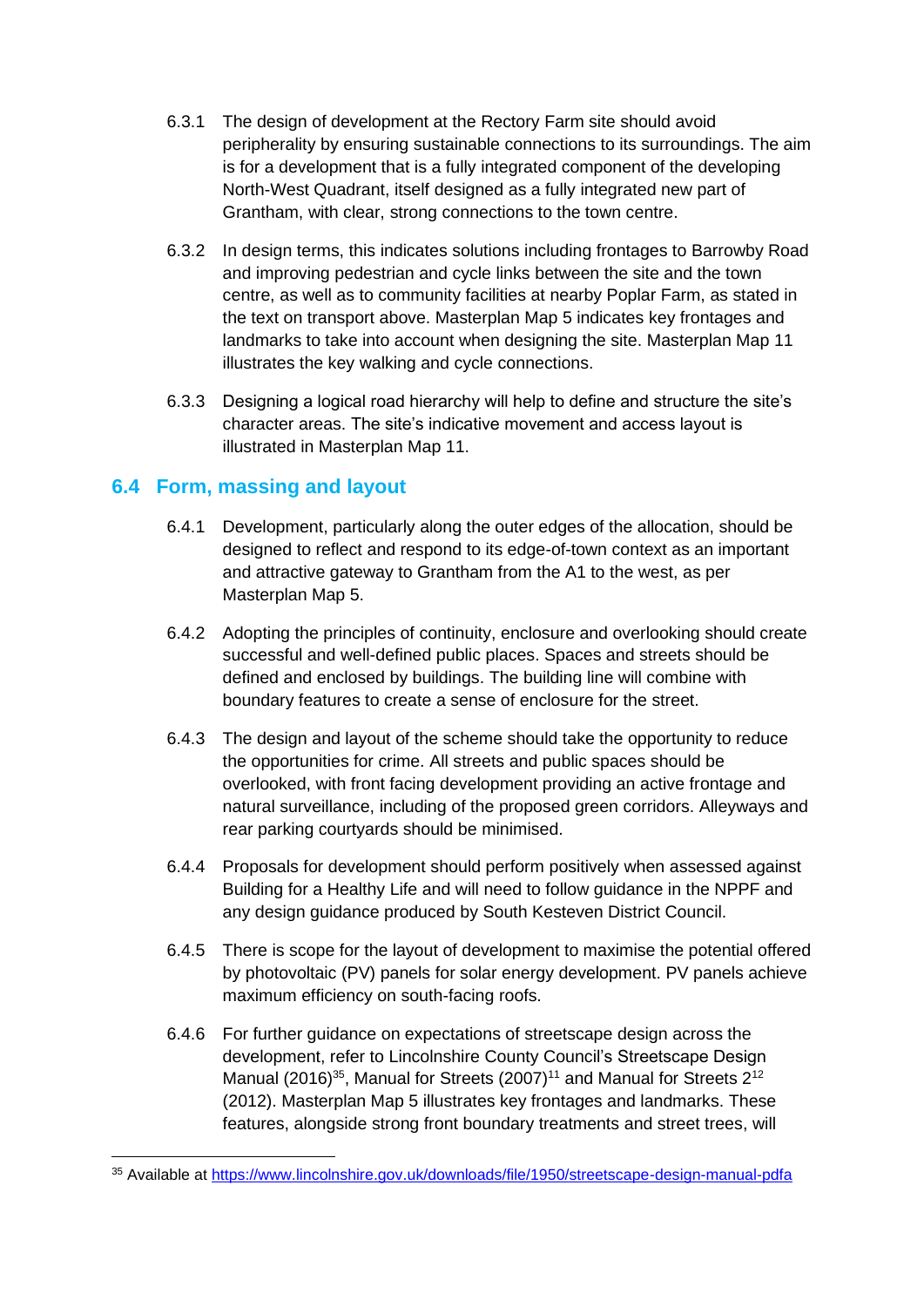form key elements of the site's streetscape design. The indicative overall layout of development across the site (i.e. the development 'footprint') is illustrated in Masterplan Map 9.

#### <span id="page-40-0"></span>**6.5 Character areas**

- 6.5.1 It is required that the site generally, and the housing element in particular, should be developed on the basis of individual 'character areas'. Each character area's form, massing and layout should be designed to be visually and functionally distinct from those of its neighbours. A character area approach will simultaneously help to:
- build a sense of place;
- increase development legibility;
- improve townscape through varying building scale, height and type;
- ensure that streets are well-defined, with a strong character to aid legibility;
- soften the landscape and visual impact of development;
- promote integration with surrounding areas; and
- counteract the perception of monolithic or unbroken development.
- 6.5.2 As such, the site has been divided into four key residential and streetscape character areas, namely Southern, Western, Eastern and Northern (illustrated on Masterplan Map 10)
- 6.5.3 The relevant sensitivities of each of the four areas have been highlighted, including edge treatments, street character, views, density and building heights. Key aspects of streetscape character are covered under the relevant character area to which they relate; particularly important in this regard are the Barrowby Road frontage, three central avenues running through the site, the character of mews streets and edge lanes and the north-south central green corridor.

#### *Sitewide approach to streetscape character*

- 6.5.4 For all character areas, developers should take an approach based firmly on the character of streets - grouping house types, materials and front boundary treatments along them to create a characterful, attractive and coherent place.
- 6.5.5 All character areas should be based on a logical, legible streetscape hierarchy. The three avenues running through the site are the primary streets in the hierarchy, followed by secondary streets (running east-west) then, at a tertiary level, mews streets and edge lanes.
- 6.5.6 The three main north-south avenues will form strong features within the site, aiding legibility and defining character areas. They will be attractive avenues and their character defined by street trees adjacent to the carriageway, strong front boundary treatments and consistent building lines. Buildings will be set forward on plots, offering attractive frontages to the street and helping to enclose it to help create a sense of place and set the avenues apart from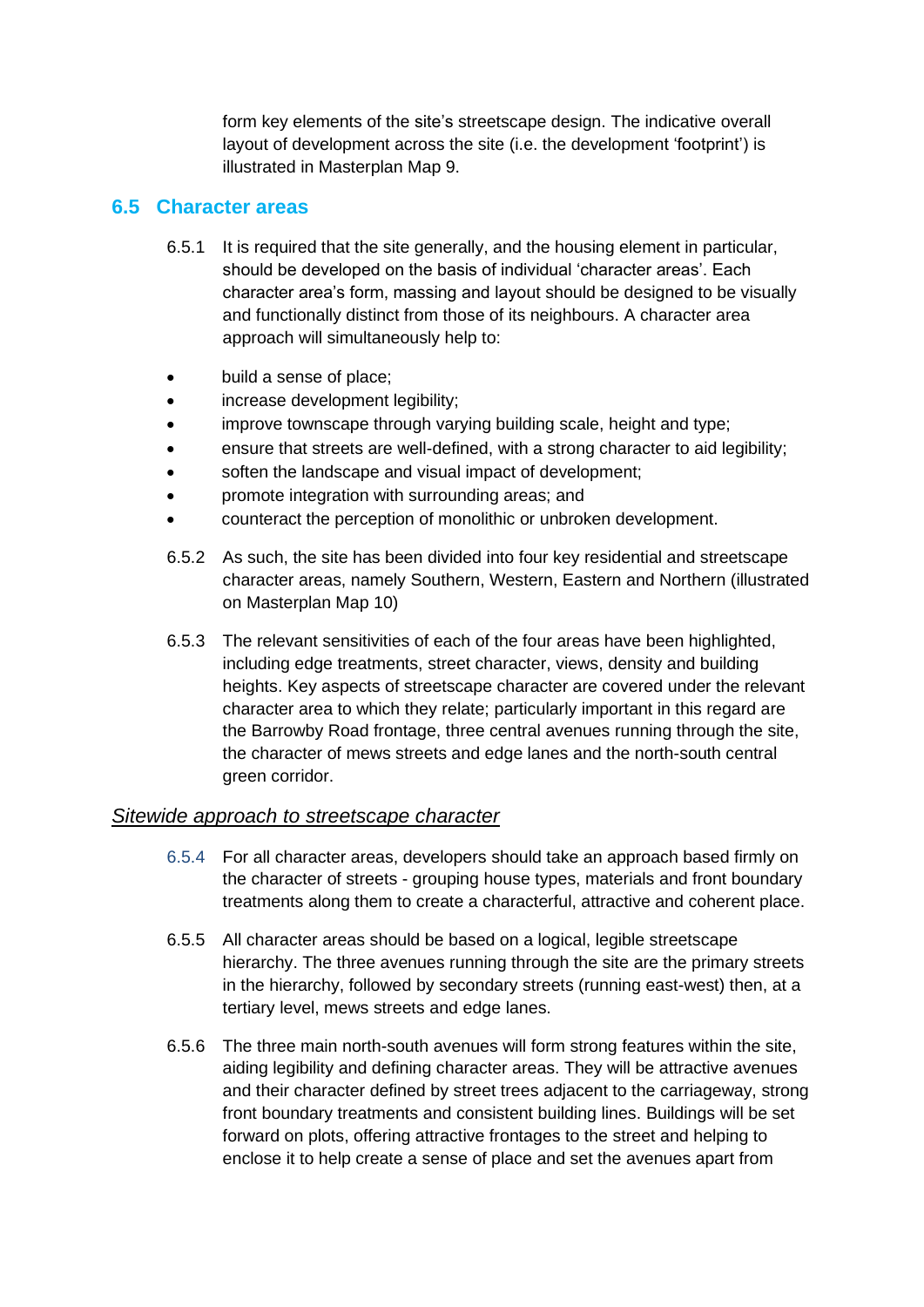other streets within the development.

- 6.5.7 A degree of consistency will be expected in house type character along the avenues, including, for example, architectural style, detailing and materials, in order to achieve continuity and coherence. Each of the three avenues could take on a character of their own, whilst retaining key elements such as street trees and strong building lines, frontages and boundary treatments mentioned above.
- 6.5.8 Secondary streets will predominantly provide east-west connections between the north-south avenues. These streets will be of an intermediate scale between the avenues and the mews streets, having their own character with strong built frontages and front boundary treatments and street trees where appropriate.
- 6.5.9 Mews streets should provide continuous connections through development blocks, aiding permeability and legibility. They should be distinctly different to the three avenues and secondary streets, having a more intimate feel. This will be achieved through narrower street widths, properties set forward on plots and a more informal, traffic calmed and less engineered street surface design.
- 6.5.1 Edge lanes, front open spaces, green corridors and rural edges should be designed to be Manual for Streets compliant and provide continuous connectivity along the edges of the development. The design of these streets should allow for them to integrate naturally with adjacent landscape features.
- 6.5.2 Properties fronting open spaces within the site (largely on edge lanes) should have strong frontages with elements of height (such as large gables and 2.5 storey properties) to help enclose the open spaces in front of them. Repetition of frontages is also important to allow them to appear as a group, further strengthening their impact and presence. Properties set forward on plots with parking at the side will also have more of an impact on and a closer relationship with the open space.
- 6.5.3 Another key visual element of the site is its frontage onto Barrowby Road. This frontage will mark the entry not only to the rest of the site but to the town of Grantham itself, and this will be marked along the road itself at this point by appropriate welcome signage secured through planning condition..
- 6.5.4 To respect this requirement, houses should face the road and not turn their back to it. Equally, despite it being close to the Poplar Farm local centre, which would otherwise be a reason for higher-density development, development lining Barrowby Road should be lower density so as to provide an appropriate gateway to the town and to relate well to the density of existing development on the south side of the road. For this reason, dwelling heights should not exceed two stories.
- 6.5.5 The south side of Barrowby Road also has street trees and the northern side should mirror these trees, thus completing the other half of the avenue and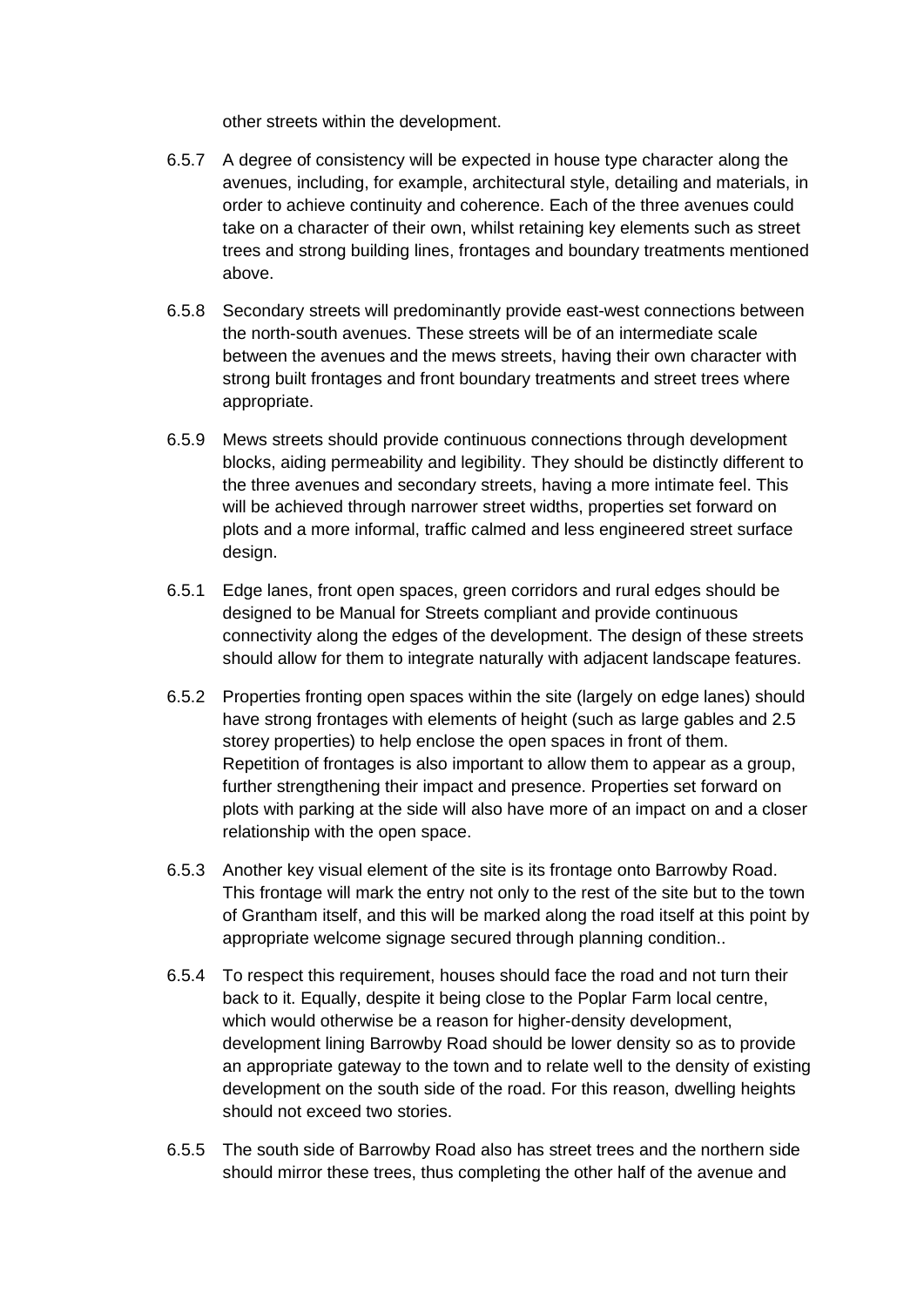creating an attractive gateway to Grantham. Barrowby Road frontages should be high quality and attractive, offering strong elevations to the street. The rhythm and repetition of frontages needs to be considered to ensure that this character area has some coherence and that its status is appropriate.

6.5.6 Alongside the principles of streetscape outlined above, development within each character area is expected to have regard to the following general principles:

#### *Western Area and Rectory Farm*

- 6.5.7 The Western Character Area is unusual in that it will form the urban edge of Grantham, but only for a temporary period before Local Plan Allocation H3 is developed later in the Plan period.
- 6.5.8 As such, its density should be higher than would be the case if it were a permanent urban edge; if it is developed at too low a density this would have negative implications for the density of the land still to be developed to its west. Dwelling heights should generally not exceed two storeys, though there may be potential for three-story development in the south-east of the character area.
- 6.5.9 At the same time, density should be relatively lower than in the Eastern Character Area which is within closer walking distance to a range of services and facilities. Design and layout of individual houses should be carefully considered so that connections to the west will not be compromised when the time comes to develop there; for example, long, unbroken lines of housing along the western boundary of the site should be avoided.
- 6.5.10 The northern edge of this character area fronts Rectory Farm and care should be taken to respond to this property and the woodland that surrounds it. For this reason, a softer, greener, urban edge should be created. The high ground on this part of the site also needs to be acknowledged and responded to in design terms.
- 6.5.11 The western edge of this character area fronts the driveway to Rectory Farm. Although Local Plan Allocation GR3-H3 will eventually provide east-west links across it, the original driveway to the farm will still be retained. This built edge could be softened with boundary hedgerows and tree planting.

#### *Eastern Area*

6.5.12 The Eastern Character Area is the closest to services and facilities at the Poplar Farm Local Centre, and as such should also form the highest-density development, Additionally, as it occupies some of the lowest land on the Rectory Farm site, there is widespread potential for three storey building heights, although both dwelling heights and densities could drop to the northwest of the character area.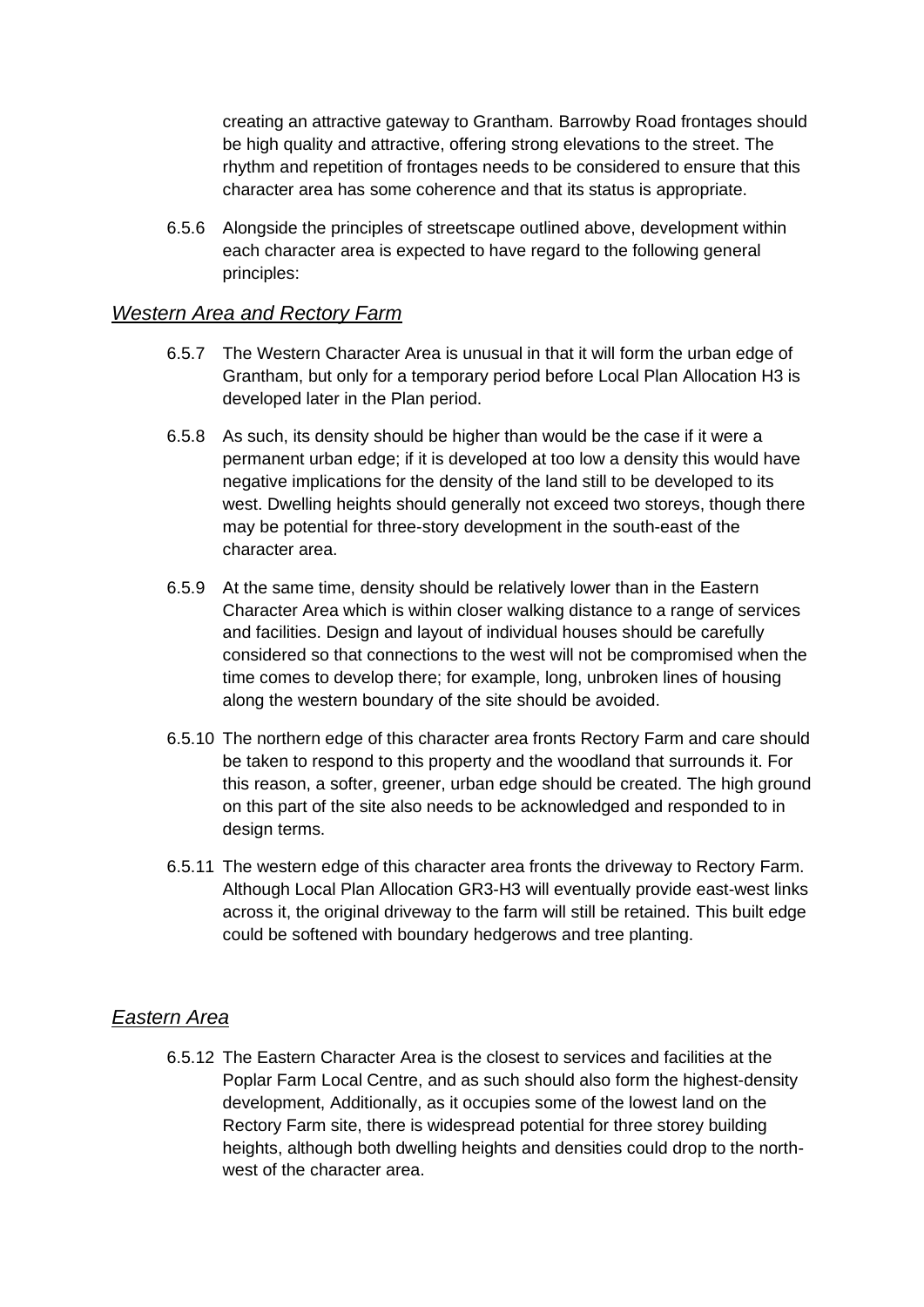- 6.5.13 Care should be taken to ensure that building heights and locations do not restrict views towards St Wulfram's Church – as illustrated on Masterplan Map 3. Streets in the north west of this character area should be designed where possible to align with views of the church as they slope down eastwards towards the Poplar Farm site.
- 6.5.14 Key frontages onto open space and a coherent, legible network of pedestrian and cycle routes will also both be important design elements of this character area, as illustrated in Masterplan Maps 5 and 11 respectively. Pedestrian and cycle routes should connect as directly as possible to the Poplar Farm site. The layout on the eastern edge of this character area should respond to the layout of the Poplar Farm site, making connections where possible.
- 6.5.15 The existing north-south hedgerow through the site will be retained as a key landscape feature of the Eastern Character area. It will form the key feature of a central green corridor providing an important green spine through the area, serving as an attractive leisure route and an aid to legibility. The character of this corridor should have a strong landscape focus, aligned with the hedgerow, which will be enhanced where necessary. Tree planting and soft boundary treatments should further enhance the green character of this area.
- 6.5.16 A continuous, direct, safe and segregated route should be provided along the green corridor for both pedestrians and cyclists. Where this route crosses other streets, crossing points should be announced with amendments to the highway design – this will make the green corridor safer to use, more attractive and more legible.

#### *Northern Area – rural edge*

- 6.5.17 The Northern Character Area should have a lower density than other parts of the site due to its distance form services and with its visual sensitivity regarding landscape and visual impact. Development on the highest parts of the site or that is too close to Rectory Farm itself should be avoided. Single storey dwellings may be less suitable on the more remote higher parts of the site due to the likelihood that their occupants may benefit from living in close proximity to services and facilities.
- 6.5.18 However, the roofscape within this area will be particularly visible and thought should be given as to how this can be broken up and softened with material choices and roof alignments.
- 6.5.19 This character area could have a more rural character and employ appropriate landscape and materials in this regard. The edges of the character area should avoid hard, formal built edges, with buildings instead oriented to break up the built form, potentially utilising landscape features to do so.
- 6.5.20 Views to Great Gonerby Church should be maximised and kept clear where possible, for example through the alignment of streets. Streets could be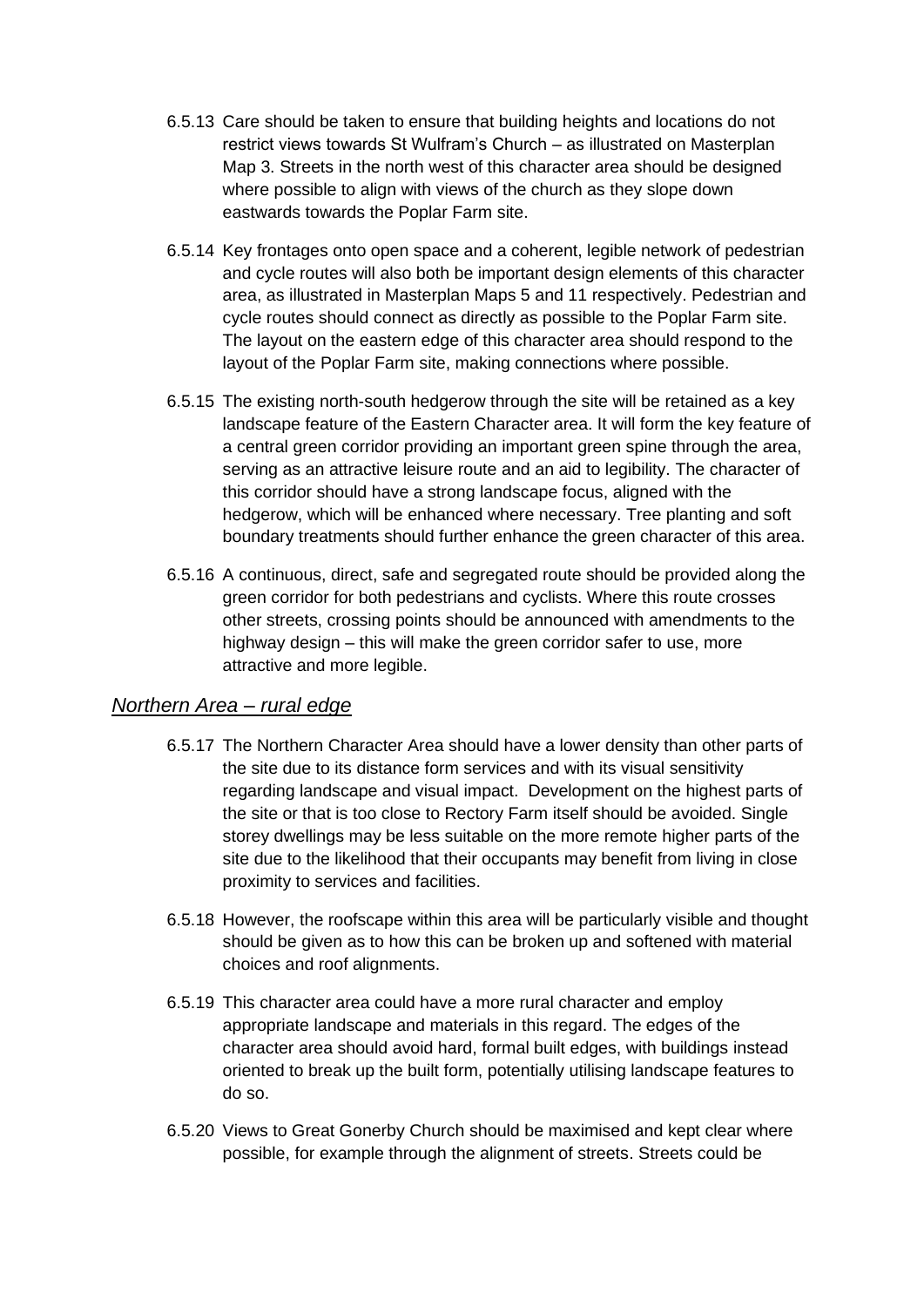aligned in order to keep these views open where possible.

#### <span id="page-44-0"></span>**6.6 Density**

- 6.6.1 Residential densities should be in line with Local Plan policy DE1: Promoting Good Quality Design. In line with Policy GR3-H2, the site-wide average net density has been assessed as 30 dwellings per hectare, but this should vary across the site depending on context.
- 6.6.2 For example, densities should be higher than 30 dph at the south-eastern part of the site, closest to the school and the local centre being developed at Poplar Farm, and should also be higher along main transportation routes. The more outlying parts of the site, to the west and north, will be better suited to lower density development, with appropriate regard to the indicative gross site density and the efficient use of land. Indicative densities across the site are illustrated in Masterplan Map 8.

#### <span id="page-44-1"></span>**6.7 Landscaping**

- 6.7.1 For the most appropriate style and composition of landscape layout developers should use the South Kesteven Landscape Character Assessment (Grantham Scarps and Valleys Character Area chapter) and the Grantham Townscape Assessment (Character Area 17b, as set out in section 3.17 above) as guidance to ensure landscaping responsive to and appropriate within the local area.
- 6.7.2 Play areas, open spaces, and hedgerows should be linked with green corridors to create a green infrastructure network across the site. Tree and shrub planting in appropriate locations across the site could also have an important role to play in mitigating and minimising the landscape and visual impact of the new development from key viewpoints.
- 6.7.3 Masterplan Map 6 sets out the indicative green infrastructure network across the site. Two corridors of multi-purpose open space, used both for flood mitigation and for recreation, run generally west-east across the site, having regard to the existing and emerging SuDS network at the neighbouring Rectory Farm development.
- 6.7.4 A third open space corridor runs parallel to the railway along the northern edge of the site, with potential for nature conservation and softening the transition from urban to rural land and helping maintain separation, and the perception of separation between Grantham and Great Gonerby.
- 6.7.5 Another landscape green corridor runs south to north across the southern part of the site, retaining existing hedgerows (see character areas above for more details).
- 6.7.6 The character areas described above include further details on landscaping, such as, for example, street trees on the main avenues.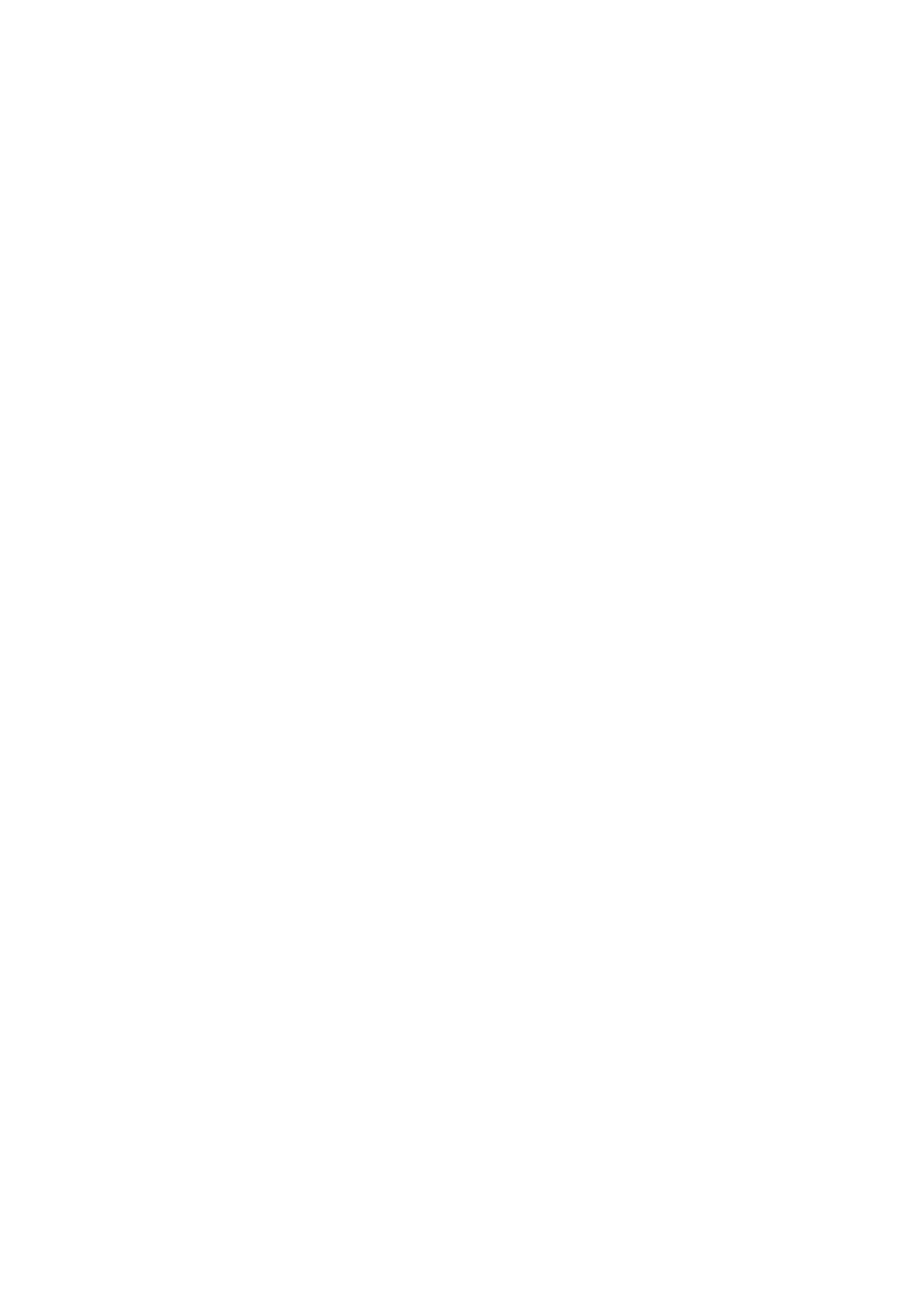### <span id="page-46-0"></span>**7 Delivery and Implementation**

- 7.1.1 This SPD has been drafted to provide firm direction to individual site developers and landowners no matter how the site is brought forward or developed - in partnership or individually, together or phased over time.
- 7.1.2 The Masterplan Maps reflect the preferred spatial interpretation of the text, but are designed to be flexibly applied. They should be considered as a guideline to follow, having regard to specific circumstances or material considerations pertaining at the time of any application. They do not preclude the preparation of one or more future masterplan(s) on the part of landowners/developers, but any such developer-prepared masterplan will be considered by the Council in terms of how it performs against the development principles set out in this SPD.
- 7.1.3 In other words, any planning proposals, even if differing spatially from the Masterplan Maps, must conform to the requirements of this SPD, which have been carefully worded to enable them to be sufficiently prescriptive, but at the same time flexible enough to accommodate the priorities of developers and local stakeholders.
- 7.1.4 Furthermore, given the fact that this SPD was drafted on the basis of robust evidence, including formal and informal consultation, developers are expected to consult on and justify any significant differences proposed from the indicative Masterplan Maps.
- 7.1.5 Like all sites allocated through the planning process, the Council can exercise a degree of control over phasing and process through the power to approve phasing plans and conditions., In so doing, a phased development will be encouraged from the Barrowby Road frontage on the southern edge of the site northwards. This indicative phasing process, which has regard to the phasing of neighbouring Poplar Farm, is illustrated in Masterplan Map 12.
- 7.1.6 As noted in section 5.4 above, relevant infrastructure will need to be provided alongside the new dwellings for each of the development phases consented in accordance with the outline phasing strategy.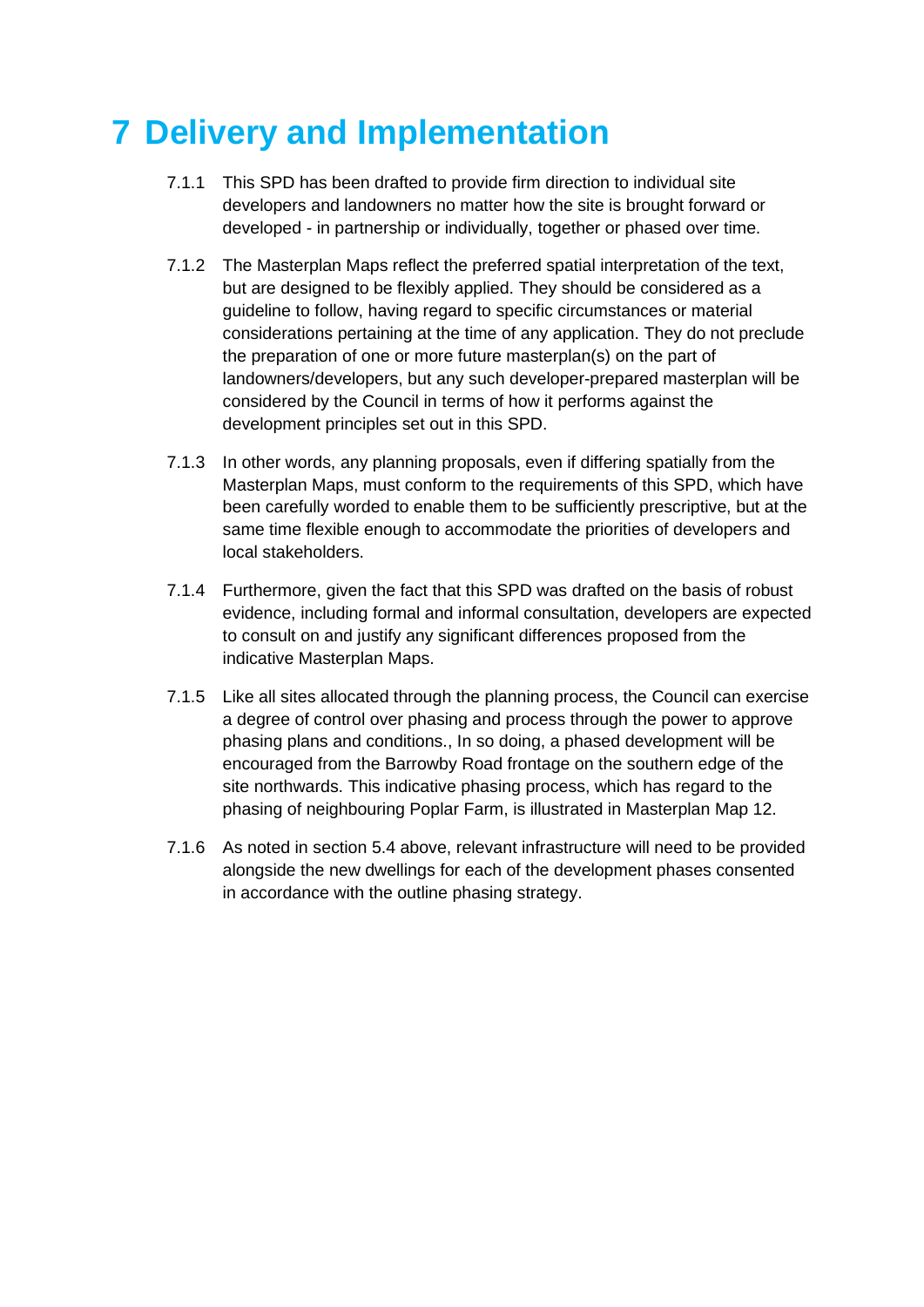## <span id="page-47-0"></span>**Appendix 1: Relevant South Kesteven Planning Policies**

Alongside the requirements of this SPD, site developers will need to ensure development proposals align with the policies in the South Kesteven Local Plan:

#### <span id="page-47-1"></span>**South Kesteven Local Plan (2020)**

- SD1: Presumption in Favour of Sustainable Development
- SD2: The Principles of Sustainable Development in South Kesteven
- SP1: Spatial Strategy
- SP2: Settlement Hierarchy
- SP4: Development on the Edge of Settlements
- H1: Housing Allocations
- H2: Affordable Housing Contributions
- H3: Self and Custom Build Housing
- H4: Meeting All Housing Needs
- EN1: Landscape Character
- EN2: Protecting Biodiversity and Geodiversity
- EN3: Green Infrastructure
- EN4: Pollution Control
- EN5: Reducing the Risk of Flooding
- EN6: The Historic Environment
- DE1: Promoting Good Quality Design
- SB1: Sustainable Building
- OS1: Open Space
- GR1: Protecting and Enhancing the Setting of Belton House and Park
- GR2: Sustainable Transport in Grantham
- GR3: Grantham Residential Allocations (both GR3-H2 and GR3-H3)
- ID1: Infrastructure for Growth
- ID2: Transport and Strategic Transport Infrastructure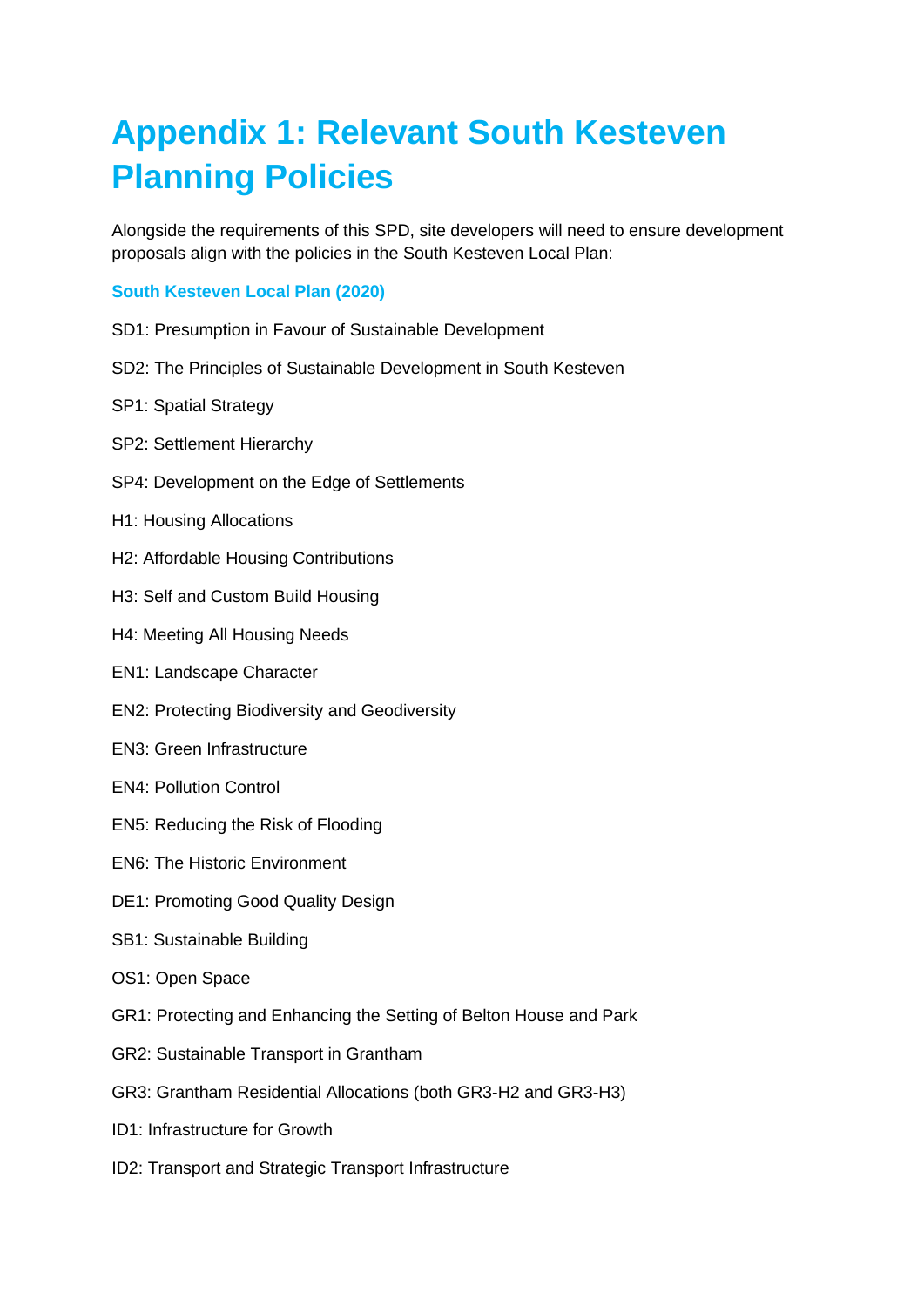ID3: Broadband and Communications Infrastructure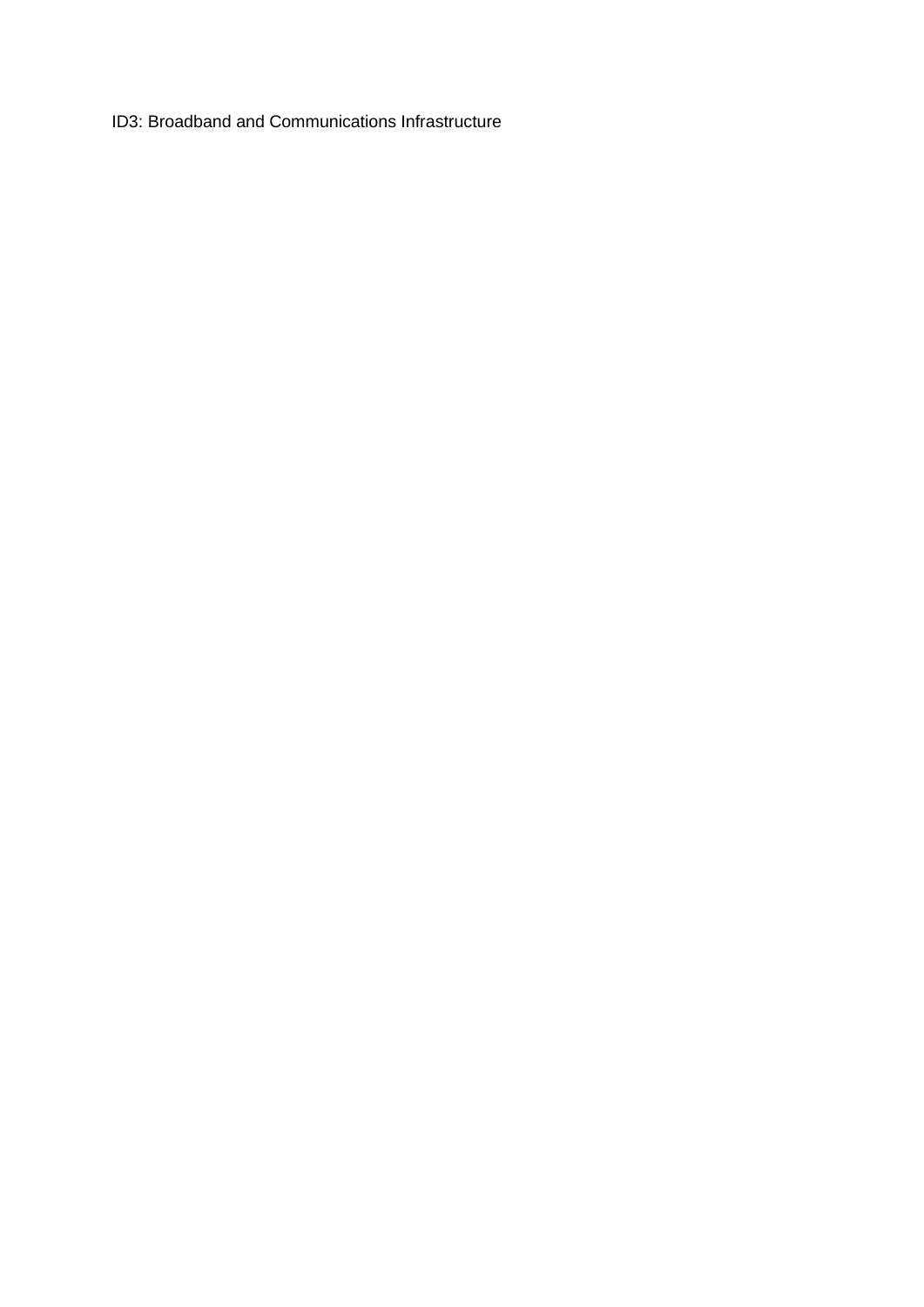### <span id="page-49-0"></span>**Appendix 2: Further reference documents**

Relevant national policy and evidence documents are referenced in footnotes throughout the text of this SPD. The following further documents are also relevant in the development of the Rectory Farm site.

#### **4 th Lincolnshire Local Transport Plan 2013/14-2022/23**

<https://www.lincolnshire.gov.uk/downloads/file/1924/local-transport-plan-2013-14-2022-23>

**Active Design, Sport England (2015)**

https://www.sportengland.org/med [ia/3964/spe003-active-design-published-october-2015](https://www.sportengland.org/media/3964/spe003-active-design-published-october-2015-high-quality-for-web-2.pdf) [high-quality-for-web-2.pdf](https://www.sportengland.org/media/3964/spe003-active-design-published-october-2015-high-quality-for-web-2.pdf)

**Belton House and Park Setting Study, SKDC/National Trust (2010)**

<http://www.southkesteven.gov.uk/CHttpHandler.ashx?id=3810>

**Building for a Healthy Life - Design for Homes (January 2015)**

<https://www.designforhomes.org/wp-content/uploads/2020/11/BFL-2020-Brochure.pdf>

**Lincolnshire CC Travel Plan Guidance (2019)**

<https://www.lincolnshire.gov.uk/downloads/file/1946/travel-plan-guidance-pdfa>

**South Kesteven Draft Statement of Community Involvement (2021)**

<http://www.southkesteven.gov.uk/CHttpHandler.ashx?id=27166&p=0>

**Peterborough Housing Market Area and Boston Borough Council Strategic Housing Market Assessment Update (March 2017)**

<http://www.southkesteven.gov.uk/CHttpHandler.ashx?id=20273>

**Planning Practice Guidance on Renewable and Low Carbon Energy, DCLG**

https://www.gov.uk/guidance/renewable-and-low-carbon-energy

**South Kesteven Open Space, Sports and Recreation Facilities Report (2017)**

<http://www.southkesteven.gov.uk/CHttpHandler.ashx?id=21278>

**South Kesteven Air Quality Action Plan (2016)**

<http://www.southkesteven.gov.uk/CHttpHandler.ashx?id=17687>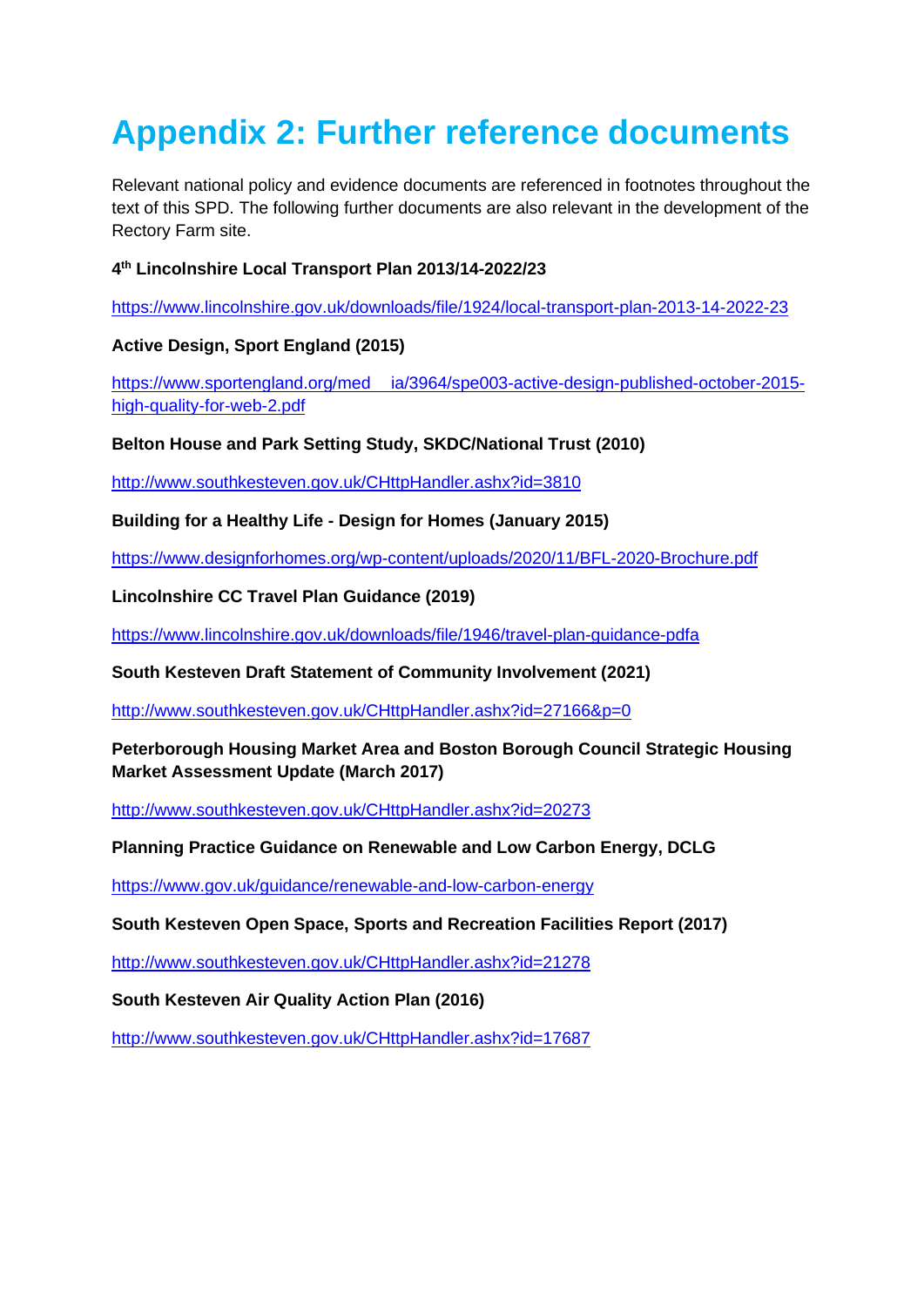## <span id="page-50-0"></span>**Appendix 3: List of Service Providers**

#### **Barrowby Parish Council**

The Coach House 509 Newark Road Lincoln Lincolnshire LN6 8RT Phone 07710 087124 **Great Gonerby Parish Council**  46 Cliffe Road Grantham **Lincolnshire** NG31 8HS Phone 01476 568761 Email [greatgonerbypc@gmail.com](mailto:greatgonerbypc@gmail.com) **Heritage Lincolnshire** The Old School Cameron Street **Heckington** Lincolnshire NG34 9RW Phone 01529 461499 Email htladmin@heritagelincolnshire.org **Lincolnshire County Council** Community and living, Highways maintenance, Parking, Public transport, Traffic management

County Offices

Newland